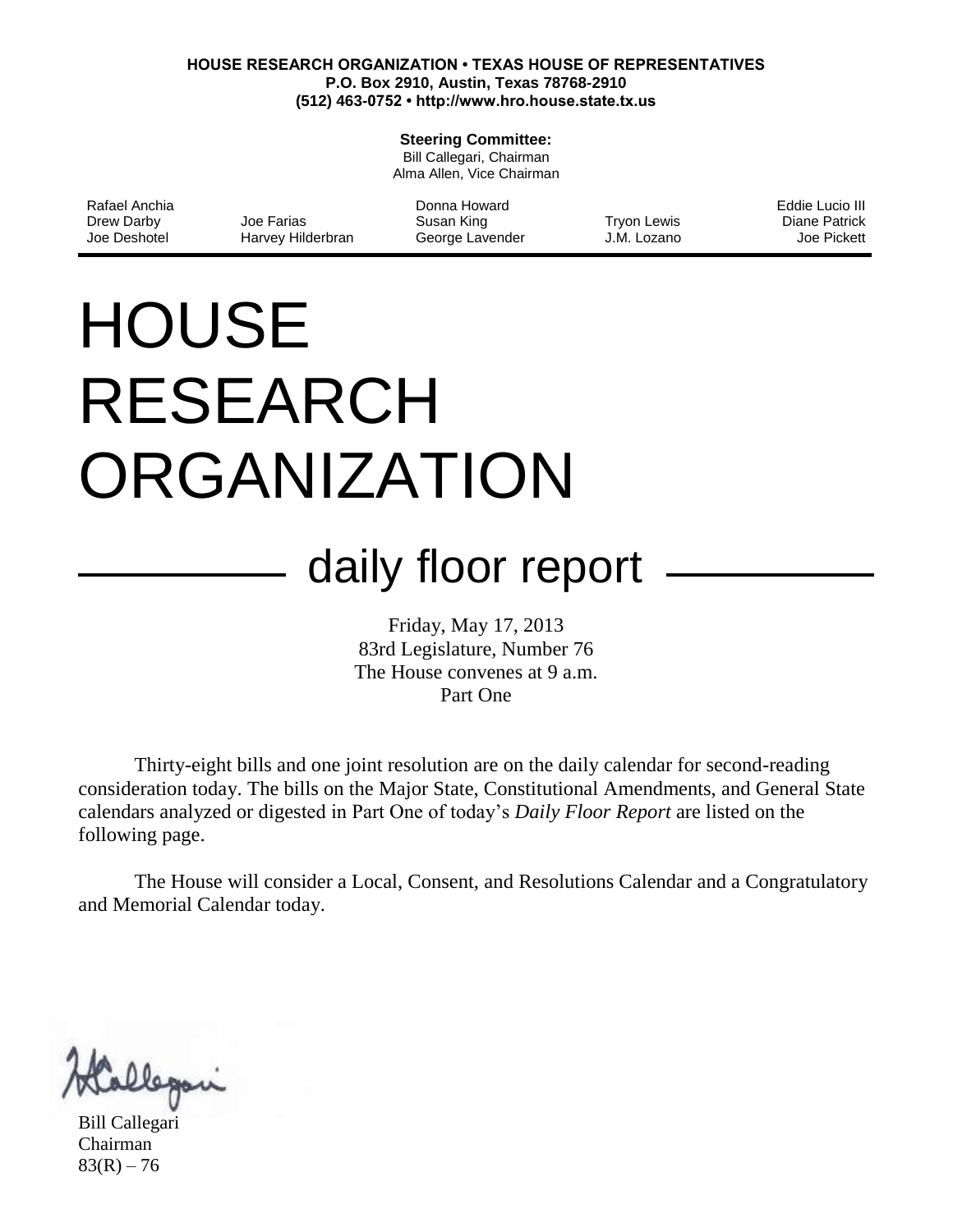### **HOUSE RESEARCH ORGANIZATION**

Daily Floor Report Friday, May 17, 2013 83rd Legislature, Number 76 Part One

| SB 1458 by Duncan      | TRS contributions and benefits                                           |    |
|------------------------|--------------------------------------------------------------------------|----|
| SJR 54 by Hinojosa     | Repealing provision authorizing hospital district in Hidalgo County      |    |
| SB 24 by Hinojosa      | Creating a new university in South Texas within the UT System            | 9  |
| SB 1430 by Hinojosa    | Relating to certain public works contracting requirements                | 15 |
| SB 981 by Van de Putte | Providing electric bill payment assistance for veterans burned in combat | 18 |
| SB 639 by Carona       | Prohibiting certain practices of beer manufacturers                      | 20 |
| SB 515 by Eltife       | Allowing brewpubs to sell to retailers, wholesalers, and distributors    | 23 |
| SB 516 by Eltife       | Establishing a brewer's self-distribution permit                         | 28 |
| SB 517 by Eltife       | Establishing a manufacturer's self-distribution permit                   | 33 |
| SB 518 by Eltife       | Allowing brewers and manufacturers to sell for on-premises consumption   | 38 |
| SB 1678 by Deuell      | Changes to the Major Events Trust Fund and the Events Trust Fund         | 42 |
| SB 1017 by Paxton      | Funding and operating TxDOT travel and information centers               | 47 |
| SB 652 by Van de Putte | Transfer of alcoholic beverages for manufacturing purposes               | 49 |
| SB 758 by Williams     | Reversing the Foundation School Program payment deferral                 | 51 |
| SB 198 by Watson       | Prohibiting HOAs from restricting drought-resistant landscaping          | 53 |
| SB 1364 by Schwertner  | Use federal income taxes in certain electric utility's rate making       | 55 |
| SB 8 by Nelson         | Preventing Medicaid fraud, waste, and abuse                              | 61 |
| SB 58 by Nelson        | Integration of behavioral and physical health services into managed care | 69 |
| SB 124 by Rodríguez    | Penalty for the offense of tampering with certain school records         | 73 |
| SB 147 by Deuell       | Allowable amount of outstanding liability of a mortgage guaranty insurer | 75 |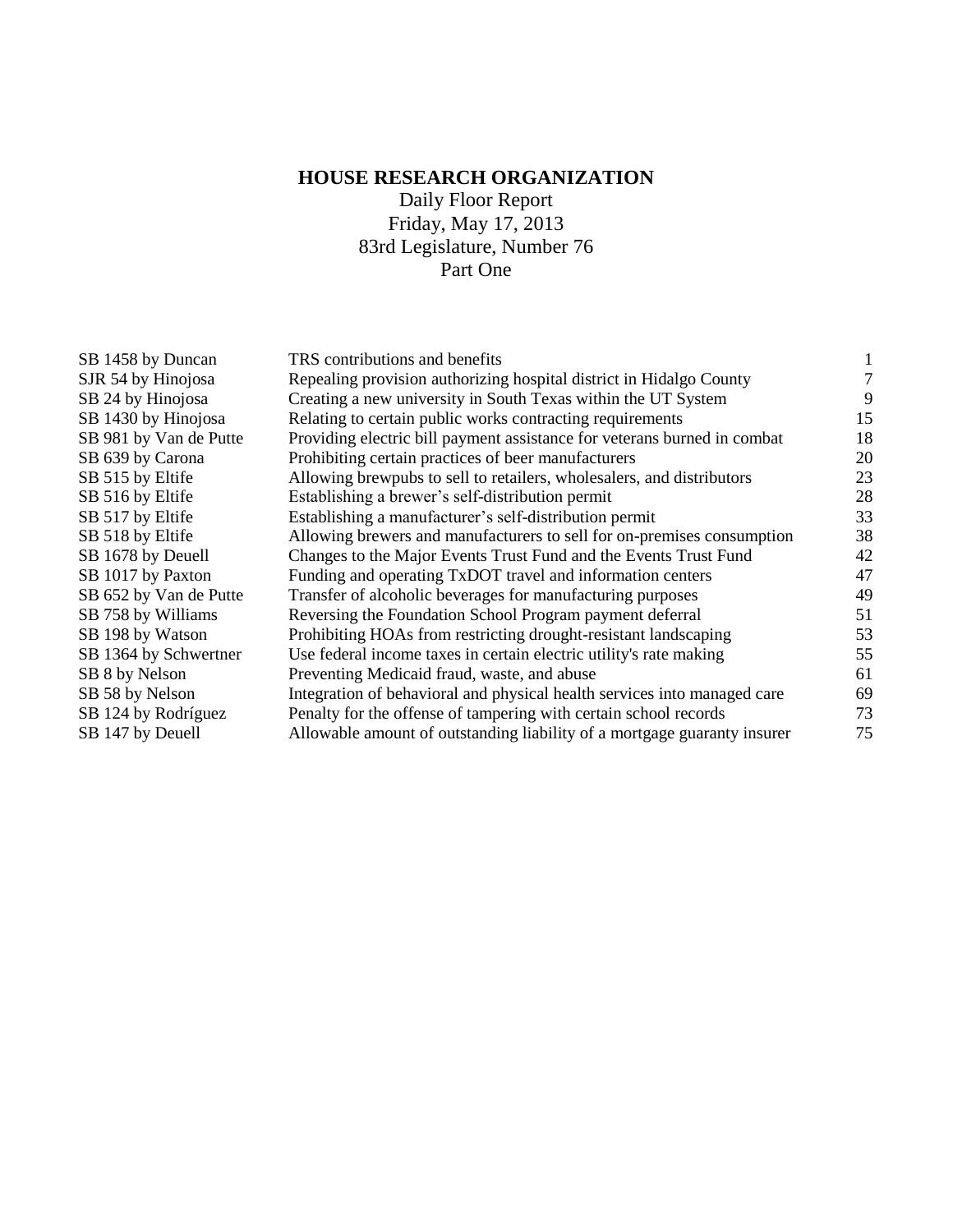<span id="page-2-0"></span>

| <b>SUBJECT:</b>     | TRS contributions and benefits                                                                                                                                                                                                                                                                                                                                                                                                                                  |
|---------------------|-----------------------------------------------------------------------------------------------------------------------------------------------------------------------------------------------------------------------------------------------------------------------------------------------------------------------------------------------------------------------------------------------------------------------------------------------------------------|
| <b>COMMITTEE:</b>   | Pensions — favorable, without amendment                                                                                                                                                                                                                                                                                                                                                                                                                         |
| VOTE:               | 6 ayes — Callegari, Alonzo, Branch, Frullo, P. King, Stephenson                                                                                                                                                                                                                                                                                                                                                                                                 |
|                     | 0 nays                                                                                                                                                                                                                                                                                                                                                                                                                                                          |
|                     | 1 absent — Gutierrez                                                                                                                                                                                                                                                                                                                                                                                                                                            |
| <b>SENATE VOTE:</b> | On final passage, May $8 - 30 - 0$                                                                                                                                                                                                                                                                                                                                                                                                                              |
| <b>WITNESSES:</b>   | (On House companion bill, HB 1884)<br>For — (Registered, but did not testify: Ann Hettinger)                                                                                                                                                                                                                                                                                                                                                                    |
|                     | Against — Ann Fickel, Texas Classroom Teachers Association; Ted<br>Melina Raab, Texas AFT; Josh Sanderson, Association of Texas<br>Professional Educators; (Registered, but did not testify: Rene Lara, Texas<br>AFL-CIO)                                                                                                                                                                                                                                       |
|                     | On — Beaman Floyd, Texas Association of School Administrators; John<br>Grey, Texas State Teachers Association; Brian Guthrie, TRS; Tim Lee,<br>Texas Retired Teachers Association; (Registered, but did not testify:<br>Christopher Hanson, Pension Review Board; Betsey Jones and Brian<br>Guthrie, TRS)                                                                                                                                                       |
| DIGEST:             | SB 1458 would make numerous changes to the Teacher Retirement<br>System of Texas (TRS), including:                                                                                                                                                                                                                                                                                                                                                              |
|                     | raising the contribution rates for members and requiring a new<br>contribution from most school districts;<br>increasing the minimum retirement age to 62 for teachers who were<br>$\bullet$<br>not vested in TRS as of September 1, 2014;<br>authorizing a 3 percent cost-of-living increase for those who have<br>been retired for 15 years or more; and<br>changing benefits related to the health insurance plans for some<br>$\bullet$<br>future retirees. |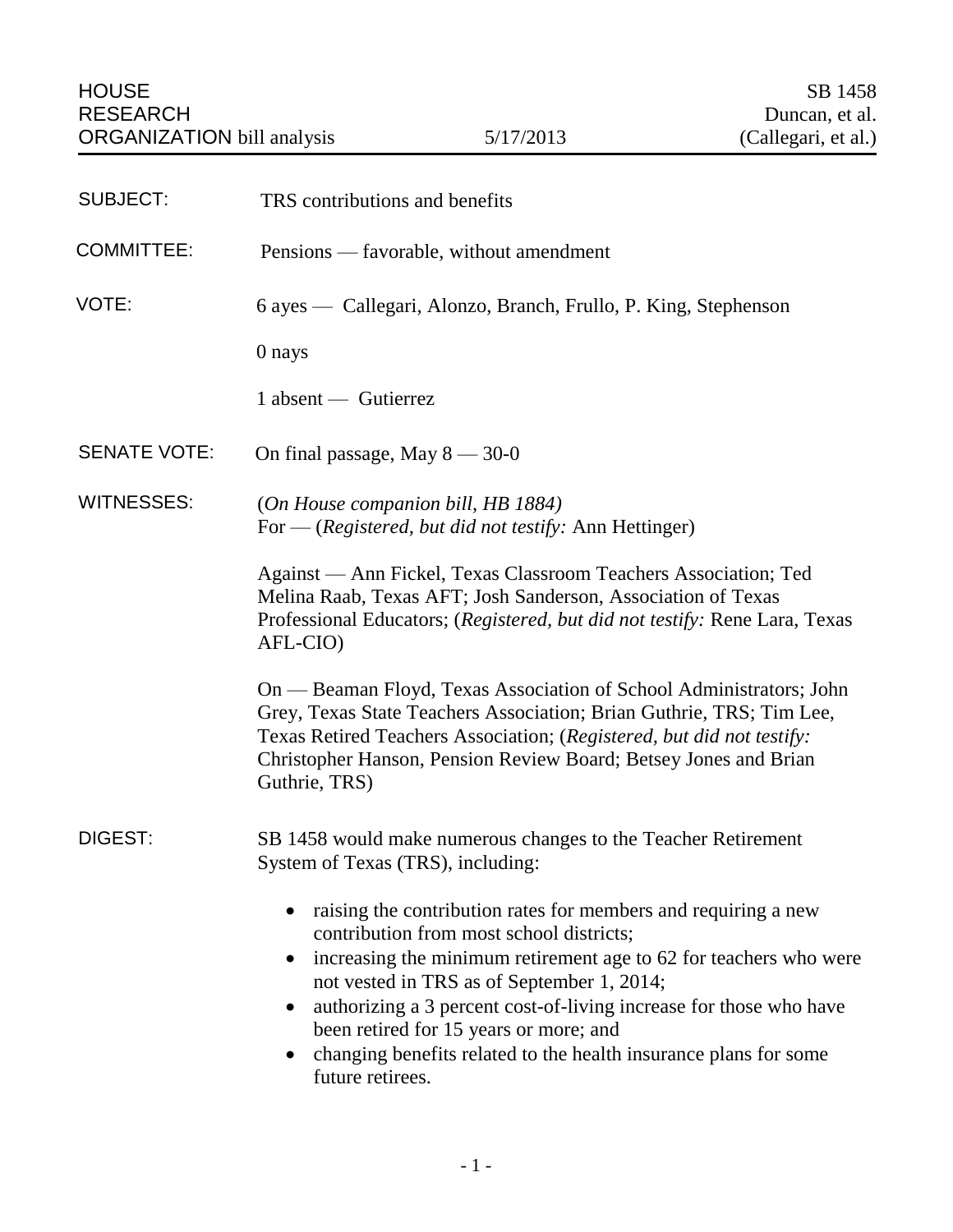**Contribution rates.** SB 1458 would phase in an increase in contribution rates for TRS members from 6.4 percent of the member's annual compensation to 6.7 percent in fiscal 2015, 7.2 percent in fiscal 2016, and 7.7 percent in fiscal 2017.

After September 1, 2017, member contribution rates of 7.7 percent would drop to correspond with any decrease in the state's contribution rate. If the state decreased its contribution rate 0.10 percent, the rate of members' contributions would also decrease 0.10 percent.

Beginning in fiscal 2015, school districts that do not contribute to Social Security for their employees would make monthly TRS contributions equal to 1.5 percent of members' compensation. The district contribution could be reduced if the state compensation dropped.

The bill would decrease from 5 percent to 2 percent the annual interest on money in each member's individual account that is used to compute the amount paid when an employee withdraws accumulated funds in lieu of receiving a retirement annuity.

**Pension benefit structure.** The bill would maintain the current retirement age of 60 for those who are vested by having worked for at least five years prior to September 1, 2014.

For those who are not vested as of September 1, 2014 or who are hired after that date, the bill would:

- adjust the age to retire with full benefits from 60 to 62 if the member's age and amount of service credit in TRS equals 80; and
- provide for a 5 percent per year annuity reduction for those choosing to retire prior to age 62.

**Benefit enhancement.** SB 1458 would authorize a 3 percent cost-of-living adjustment for TRS members who retired on or before August 31, 1999. The adjustment could not exceed \$100 per month.

**Retiree health care.** TRS-Care is the health plan for retirees of the TRS system. It consists of three levels of coverage, with TRS-Care 1 providing basic catastrophic coverage, with higher deductibles than TRS-Care 2 and TRS-Care 3. Under SB 1458, TRS members who retire before the age of 62 would only be eligible to participate in TRS-Care 1. Once a member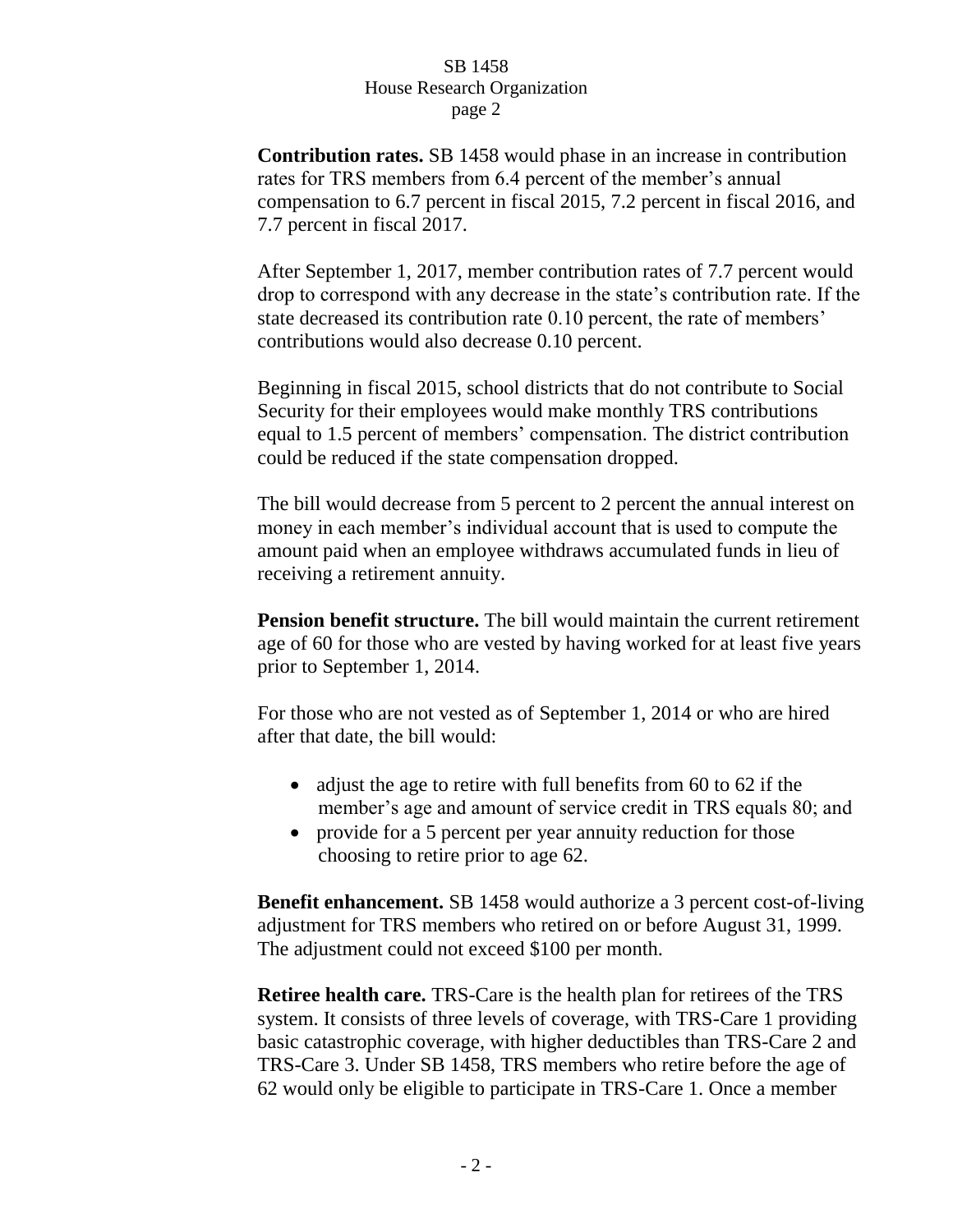reaches the age of 62, the member would be eligible for the other two plans. The bill would exempt members from the retiree health care changes whose age and service credit equals 70 or who have 25 years of service as of August 31, 2014. The bill would repeal a section of the Insurance Code requiring TRS to offer health plans substantially equal to those offered by the Employees Retirement System of Texas. This repeal would take effect September 1, 2013. The bill's provisions on member contribution rates would take effect September 1, 2013, and the remainder of the bill would take effect September 1, 2014. **SUPPORTERS** SAY: SB 1458 would make revisions to TRS contributions and benefits to ensure the long-term soundness of the pension plan and to allow 102,000 older retirees to receive their first cost-of-living (COLA) increase since 2001. The average COLA would be \$42 per month, an increase that would especially help the majority of retired teachers who do not receive Social Security benefits. The bill would move the TRS retirement fund from possible future insolvency to a system that could pay off its liabilities within 29 to 30 years, which would meet the statutory bar of being actuarially sound. It also would put the fund in a better position when new Governmental Accounting Standards Board rules take effect in 2014. The bill passed with a unanimous vote out of the Senate and with the approval of active and retired teacher groups. The changes for which some are now calling could delay the goals of SB 1458 to create an actuarially sound fund and deliver the COLA. **Contribution rates.** The bill would create a new revenue source from a 1.5 percent contribution from public schools that do not pay Social Security taxes for their employees. It is appropriate to require the vast majority of districts that do not contribute to Social Security to pay into TRS. These districts save about \$1.5 billion a year by not paying Social Security taxes on their employees, so it is reasonable to have them

contribute a smaller amount than they would pay into Social Security to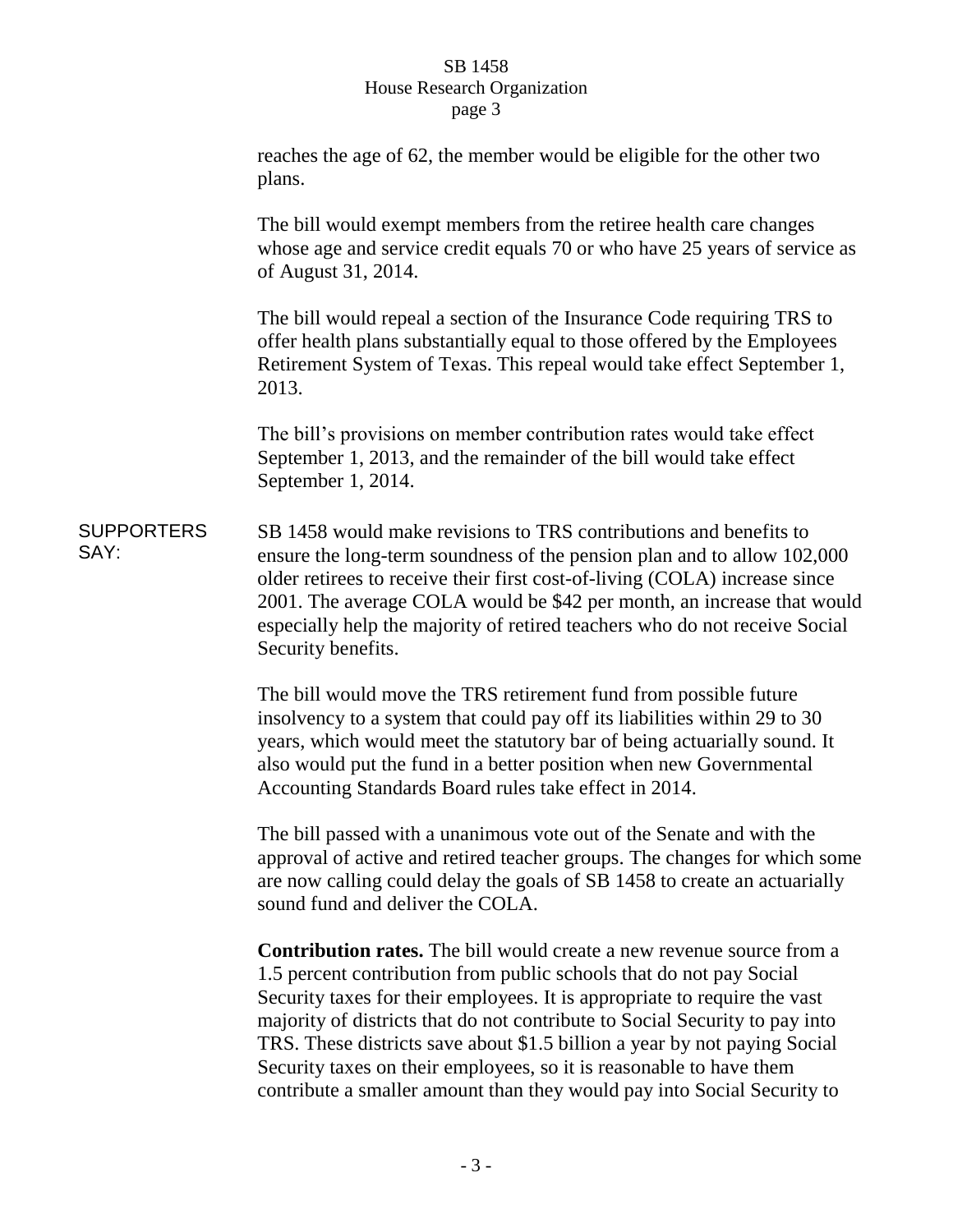strengthen the TRS fund. The school districts' contributions also could be covered by an increase in funding through the school finance formulas in SB 1.

The combined state and district contribution would bring the total employer contribution to 8.3 percent, which would be higher than employee contributions. The bill would provide an incentive for the state to maintain appropriate contribution levels by linking state, member, and school district rates so that if the state rate was reduced, the member and district rates would be reduced by an equivalent percentage.

Many teachers understand that the pension fund must be strengthened to ensure it is able to meet its future obligations. They are willing to pay higher contributions to maintain a defined benefit plan.

The bill would maintain current retirement eligibility for members who are vested in TRS. Those not vested — an estimated 190,000 — would only have to work two years more, to age 62, to receive full benefits. The average age of TRS retirees in 2012 was 61.

**Retiree health care.** The bill would make necessary changes to TRS-Care for retirees to help stabilize the health care fund. Without any changes, the TRS-Care fund will face a negative balance of \$1 billion in fiscal 2017.

Early retirement is a major factor in rising health costs. Retirees who are younger than 65 and not eligible for Medicare cost TRS-Care six times more than Medicare-eligible retirees. SB 1458 would not make changes for current retirees and active members who meet the rule of 70 or have 25 years of service as of August 31, 2014. TRS-Care 1, the catastrophic plan, would still be available to early retirees.

Next session, major reform of TRS-Care will be necessary, but right now, SB 1458 is a step in the right direction.

**OPPONENTS** SAY: Although significant improvements were made on the Senate floor to SB 1458, some substantial concerns remain. The bill would provide a COLA to less than one-third of all retirees, leaving the rest without any immediate relief from the rising cost of living that has eroded the purchasing power of TRS pensions by more than 25 percent since the last COLA in 2001.

It would be better to give all retirees a "13th check" supplemental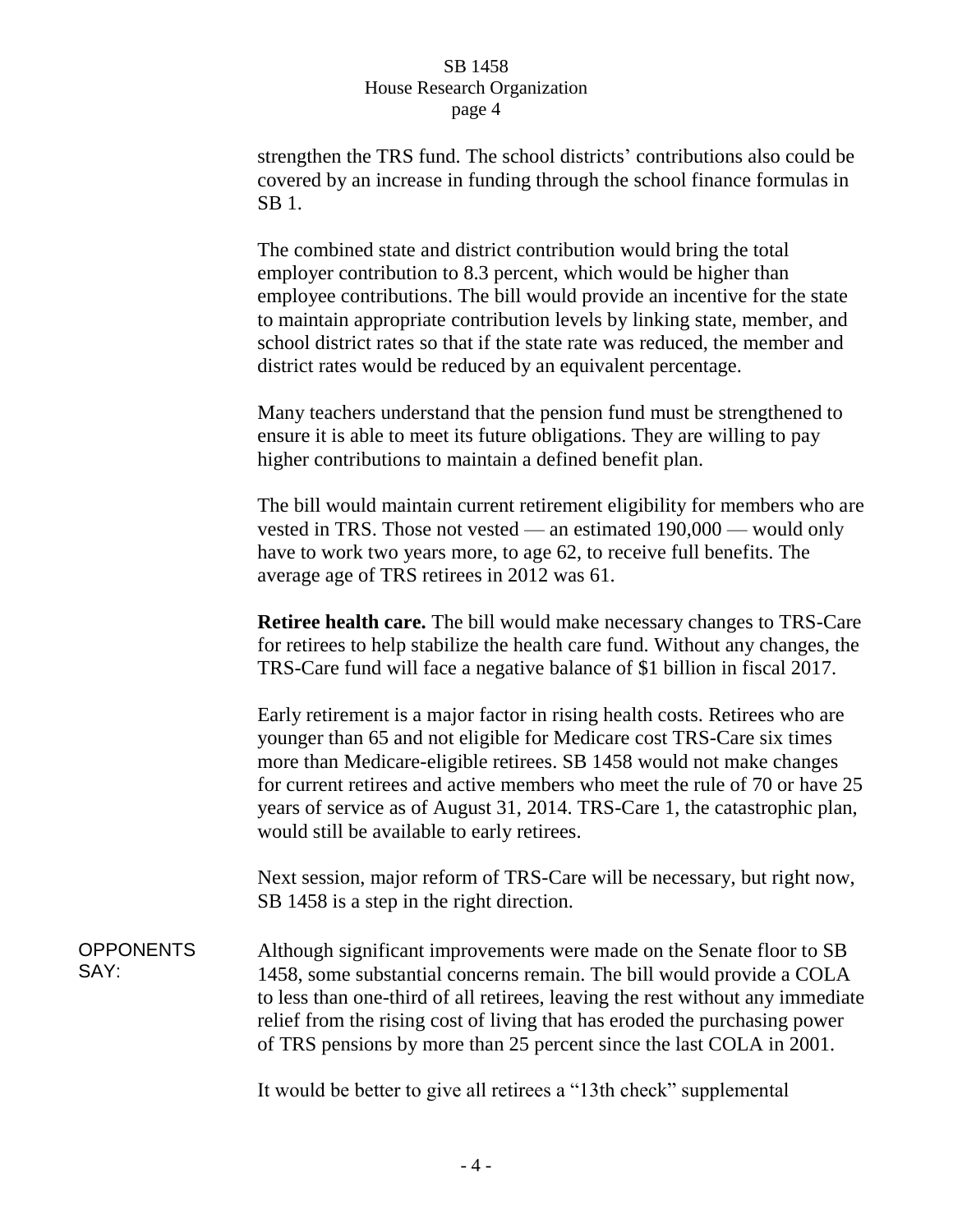payment.

The bill would cut pension and health-care benefits that teachers and other employees working in schools today have earned. The bill should be amended to grandfather in all current employees to ensure no one loses benefits they've already worked to earn.

The goal of ensuring actuarial soundness could be achieved without imposing disproportionate sacrifices on retirees and school employees. The Legislature has underfunded TRS for years and should be putting substantially more money in the pension system now.

**Contribution rates.** SB 1458 would place the largest burden on active members who would see contributions increase by an estimated \$189.8 million just in fiscal year 2015, according to the fiscal note. Texas teachers already are paid below the national average and the increased bite out of their take-home pay would hurt the lowest-paid educators the most.

School districts still dealing with the 2011 budget cuts would be required to pay 1.5 percent of their payroll into TRS. Some districts say the contribution requirement could eat into any pay raises they were planning for the next school year.

**Retiree health care.** The bill would place a hardship on certain employees who retire early by making them ineligible for the two most affordable and comprehensive insurance plans. The only plan open to them carries high deductibles for medical and prescription drug expenses. If retired teachers cannot afford to visit the doctor and buy their prescription drugs, their health could be affected.

NOTES: The Legislative Budget Board (LBB) said the estimated cost to local school districts of the 1.5 percent contributions for each TRS member salary would be about \$330 million per year.

> In its actuarial analysis, LBB said the state contribution rate must be 6.8 percent for fiscal 2014-15 for the fund to become actuarially sound within 29 years as required by statute. The analysis assumes that the state contribution rate would be 6.4 percent for fiscal 2014 and 6.8 percent for fiscal 2015 and that a rider to a supplemental appropriations bill would allow TRS to keep the settle up money at the end of fiscal 2013 and apply it toward the fiscal 2014 state contribution rate, thereby increasing the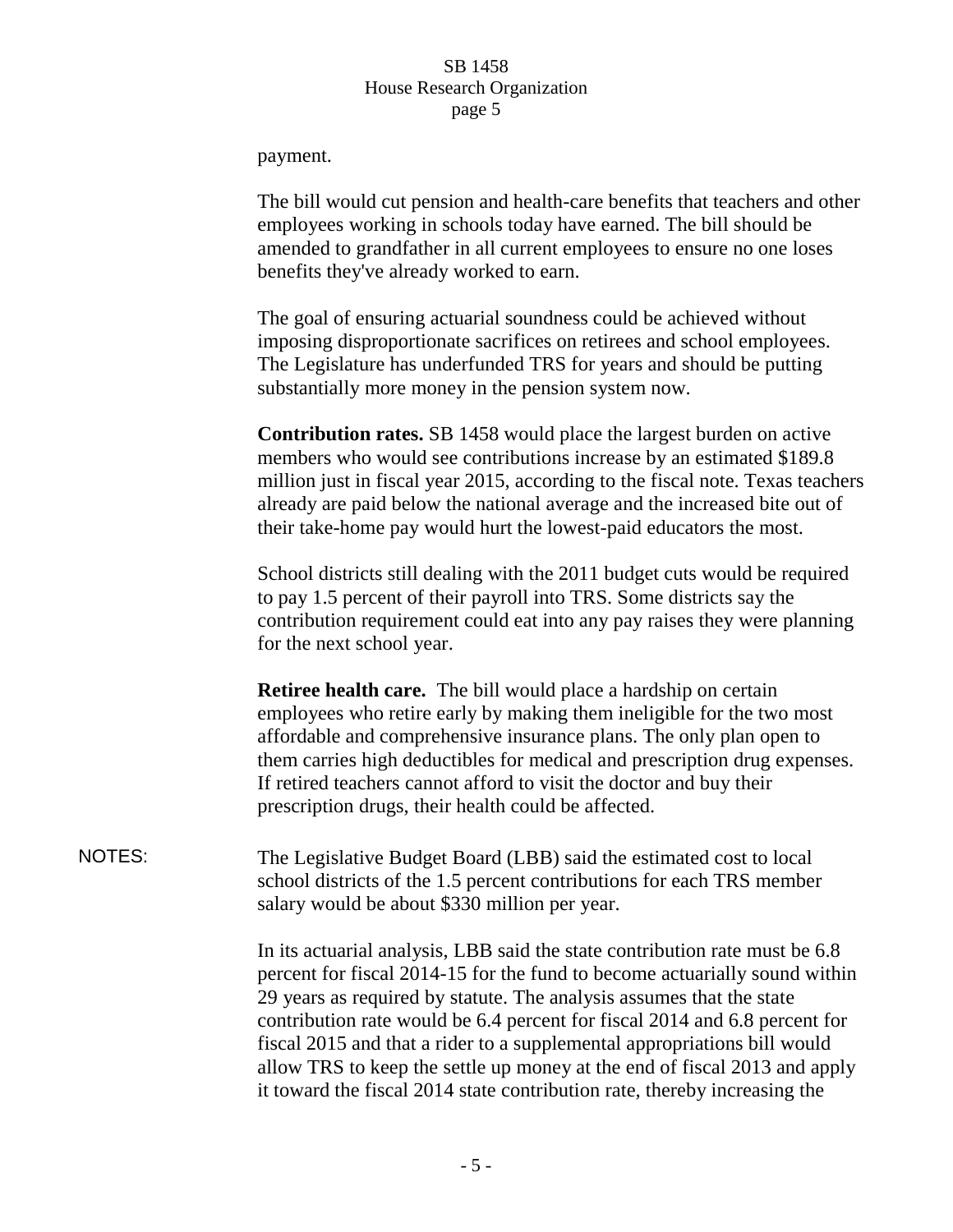total state rate to 6.8 percent for fiscal 2014 and thereafter.

The actuarial review states that SB 1458 would change the amortization period of TRS from infinite to a finite period under 30 years as of the February 28, 2013 valuation.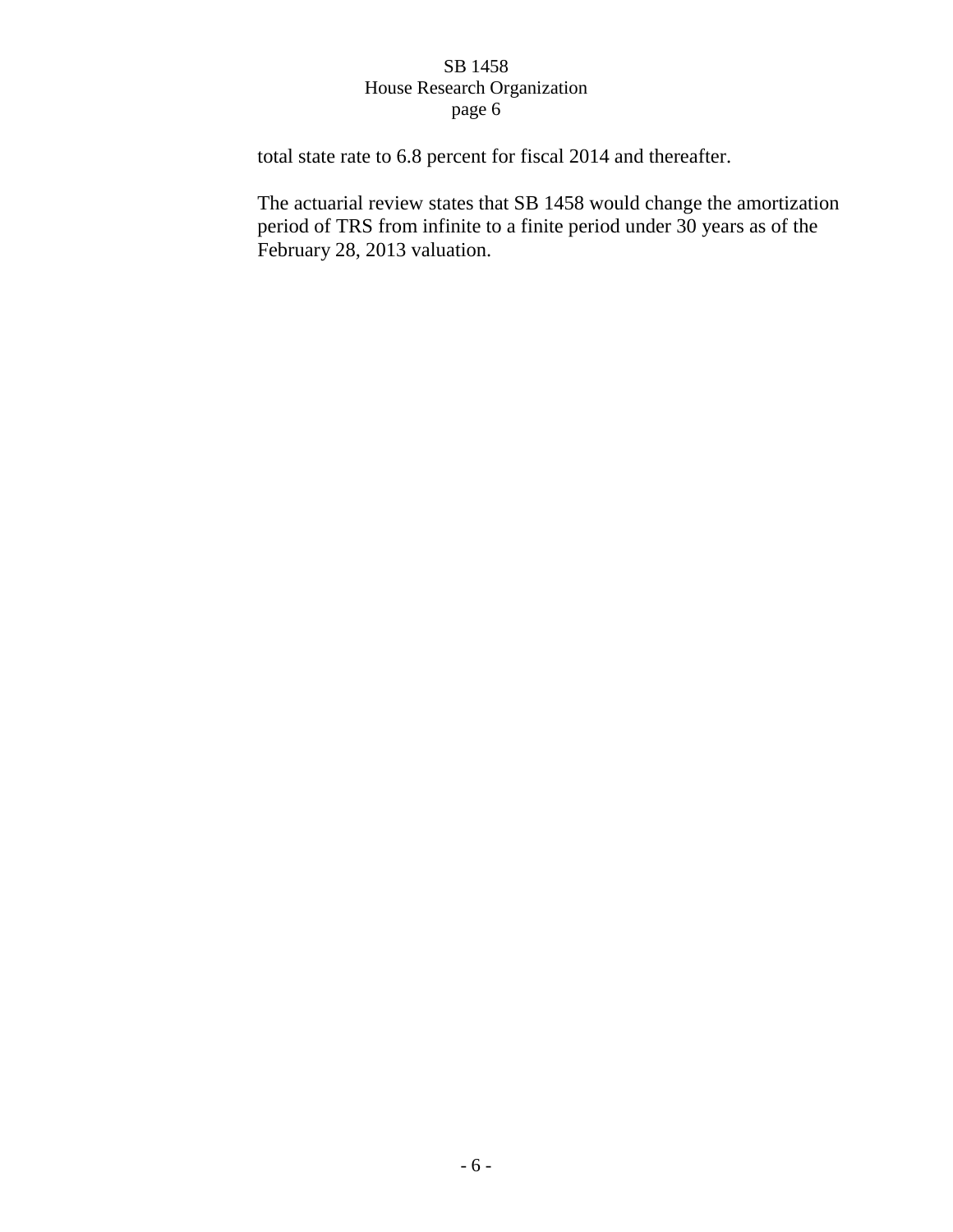<span id="page-8-0"></span>

| <b>SUBJECT:</b>           | Repealing provision authorizing hospital district in Hidalgo County                                                                                                                                                                                                                                                                                                                              |
|---------------------------|--------------------------------------------------------------------------------------------------------------------------------------------------------------------------------------------------------------------------------------------------------------------------------------------------------------------------------------------------------------------------------------------------|
| <b>COMMITTEE:</b>         | County Affairs — favorable, without amendment                                                                                                                                                                                                                                                                                                                                                    |
| VOTE:                     | 8 ayes — Coleman, Farias, M. González, Hernandez Luna, Kolkhorst,<br>Krause, Simpson, Stickland                                                                                                                                                                                                                                                                                                  |
|                           | 0 nays                                                                                                                                                                                                                                                                                                                                                                                           |
|                           | 1 absent — Hunter                                                                                                                                                                                                                                                                                                                                                                                |
| <b>SENATE VOTE:</b>       | On final passage, May $1 - 31 - 0$                                                                                                                                                                                                                                                                                                                                                               |
| <b>WITNESSES:</b>         | (On House companion, HJR 147:)<br>For — Donald Lee, Texas Conference of Urban Counties; (Registered, but<br>did not testify: Jim Allison, County Judges and Commissioners<br>Association of Texas; Paul Bollinger, Doctors Hospital at Renaissance;<br>Don McBeath, Texas Organization of Rural & Community Hospitals;<br>Terry Simpson, San Patricio County)                                    |
|                           | Against — None                                                                                                                                                                                                                                                                                                                                                                                   |
| <b>BACKGROUND:</b>        | Tex. Const., Art. 9, sec. 7 authorizes the creation of a hospital district in<br>Hidalgo County. The constitution authorizes a maximum tax rate of 10<br>cents per \$100 valuation of taxable property for the hospital district.                                                                                                                                                                |
| DIGEST:                   | SJR 54 would repeal Texas Const., Art. 9, sec. 7.                                                                                                                                                                                                                                                                                                                                                |
|                           | The proposal would be presented to the voters at an election on Tuesday,<br>November 5, 2013. The ballot proposal would read: "The constitutional<br>amendment repealing Section 7, Article IX, Texas Constitution, which<br>relates to the creation of a hospital district in Hidalgo County."                                                                                                  |
| <b>SUPPORTERS</b><br>SAY: | SJR 54 would allow Hidalgo County to rid itself of a more than 50-year-<br>old provision in the state's constitution that limits its ability to create and<br>operate a sustainable hospital district. Hidalgo is the largest county in<br>Texas without a hospital district and the only one in the state required to<br>have a maximum tax rate of 10 cents per \$100 property valuation for a |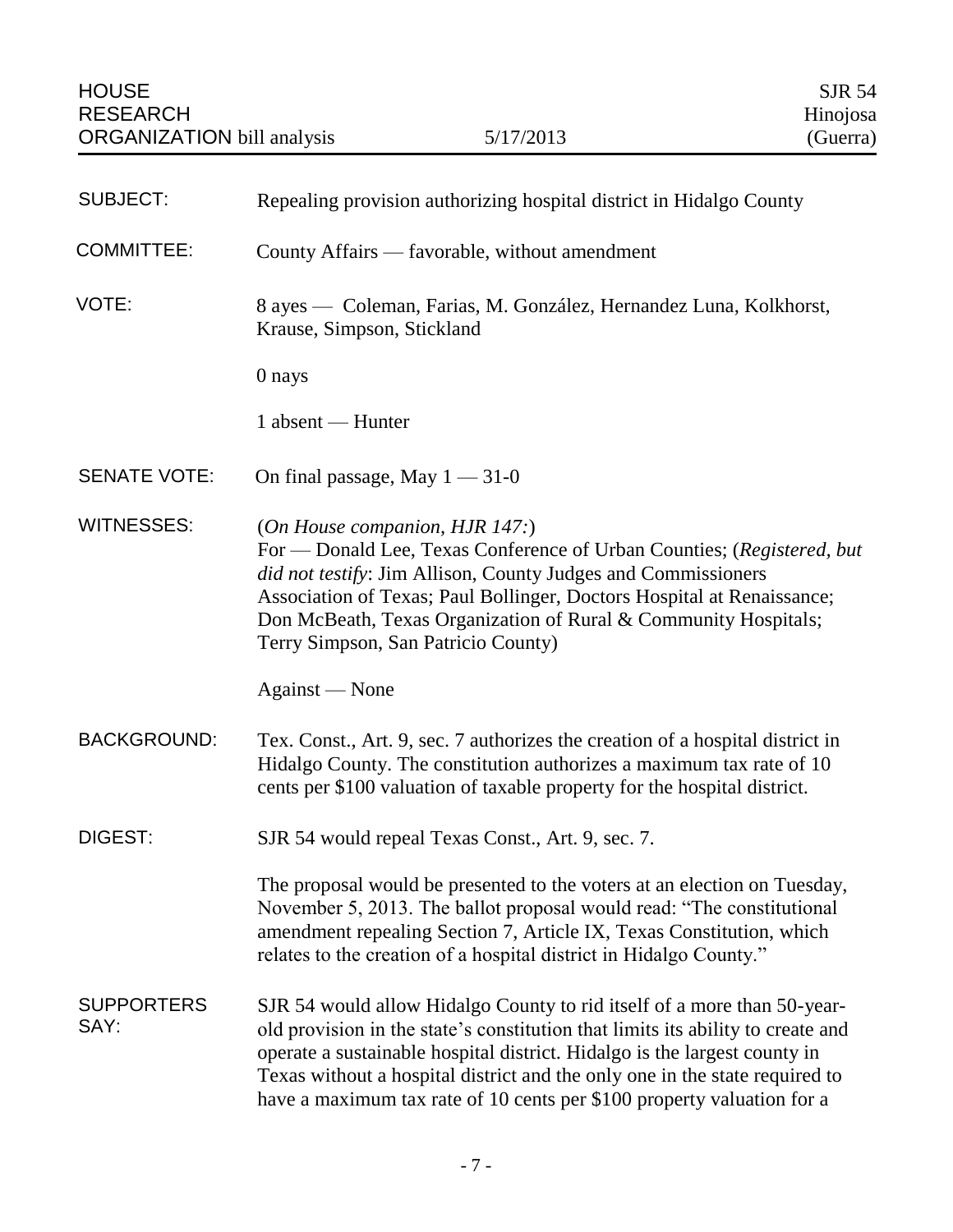hospital district. Although this low tax rate might have seemed sensible when it was passed by the 56th Legislature in 1959, it hampers the ability of Hidalgo County to form a sorely needed hospital district that would be solvent.

Other Texas counties have shown the ability to operate successful hospital districts with tax rates that range on average between 20 and 40 cents per \$100 property valuation. SJR 54 would allow Hidalgo County, with voter approval, to have a district that could serve a community with a high rate of uninsured residents, boost affordable health care, and strengthen the region's ability to draw federal funds to pay for emergency care for the poor. A community that can offer health care to uninsured residents before they reach the emergency room has an important responsibility to property taxpayers to keep health care costs low.

SJR 54 would afford Hidalgo County the same taxing rate range that other counties enjoy for their hospital districts. If SJR 54 were passed and approved by voters, the formation of a hospital district in Hidalgo County and the district's tax rate still would require approval from the county's voters during an election.

- **OPPONENTS** SAY: SJR 54 likely would lead to an increase in taxes for Hidalgo County property owners. The new tax rate for a hospital district in Hidalgo County could be set as high as 75 cents per \$100 property valuation.
- NOTES: SJR 54 is identical to the House companion joint resolution, HJR 147 by Guerra, which passed the House on May 1. HJR 147 was reported favorably by the Senate Intergovernmental Relations Committee on May 14 and scheduled for the May 16 Intent Calendar.

According to the fiscal note for SJR 54, the cost to publish the proposed constitutional amendment would be \$108,921.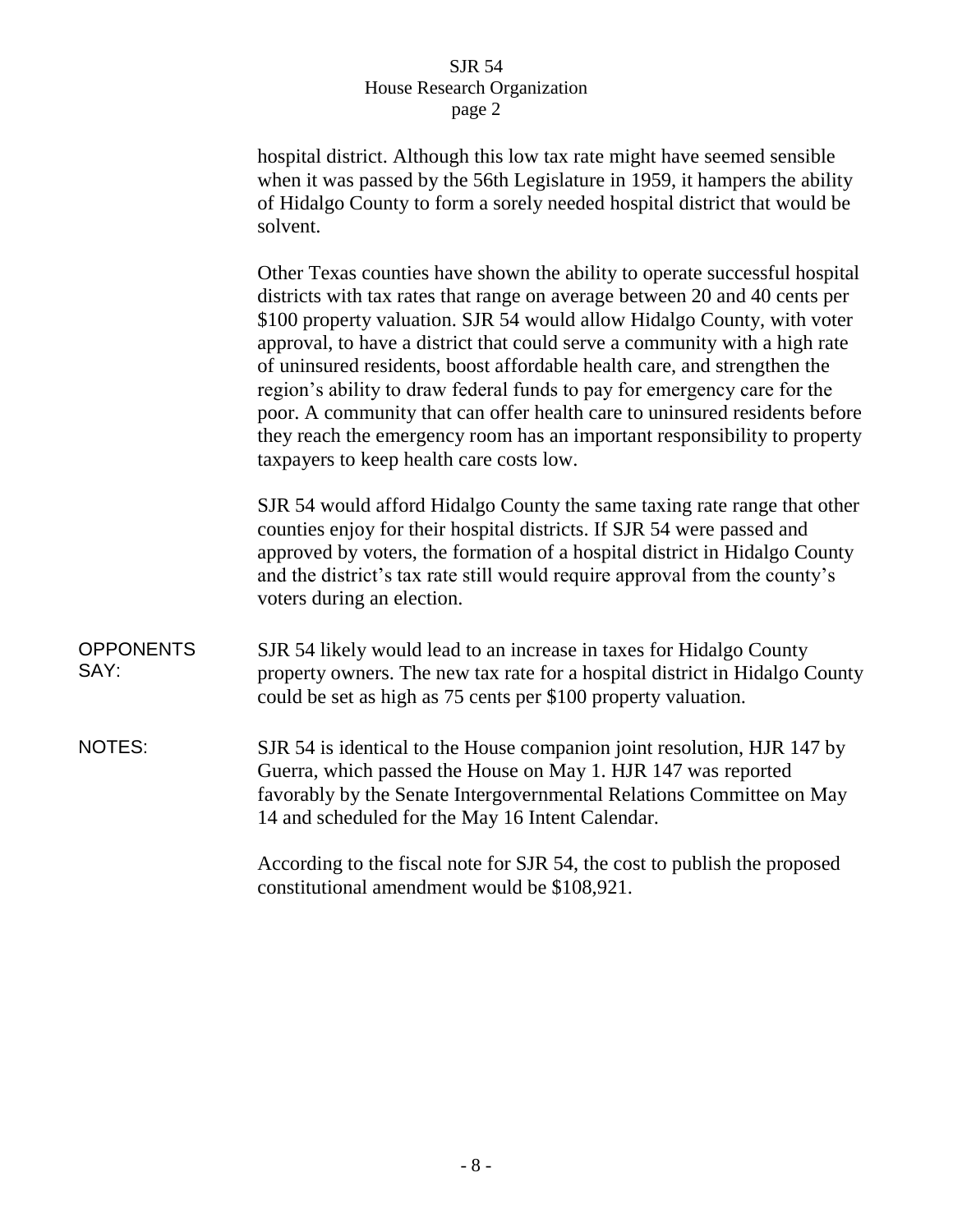<span id="page-10-0"></span>

| <b>SUBJECT:</b>     | Creating a new university in South Texas within the UT System                                                                                                                                                                                                                                                                                                                                                                                                                                                                                                                                |
|---------------------|----------------------------------------------------------------------------------------------------------------------------------------------------------------------------------------------------------------------------------------------------------------------------------------------------------------------------------------------------------------------------------------------------------------------------------------------------------------------------------------------------------------------------------------------------------------------------------------------|
| <b>COMMITTEE:</b>   | Higher Education — favorable, without amendment                                                                                                                                                                                                                                                                                                                                                                                                                                                                                                                                              |
| VOTE:               | 7 ayes — Branch, Alonzo, Darby, Howard, Martinez, Murphy, Raney                                                                                                                                                                                                                                                                                                                                                                                                                                                                                                                              |
|                     | 0 nays                                                                                                                                                                                                                                                                                                                                                                                                                                                                                                                                                                                       |
|                     | 2 absent — Patrick, Clardy                                                                                                                                                                                                                                                                                                                                                                                                                                                                                                                                                                   |
| <b>SENATE VOTE:</b> | On final passage, March 13 - 30-1 (Schwertner)                                                                                                                                                                                                                                                                                                                                                                                                                                                                                                                                               |
| <b>WITNESSES:</b>   | (On companion bill, HB 1000.)<br>For — Chris Boswell, City of Harlingen; Rep. Terry Canales; (Registered,<br>but did not testify: Ramon Garcia; Ramiro Garza, City of Edinburg; Gloria<br>Leal, Mexican American Bar Association of Texas; Israel Rocha, Doctors<br>Hospital at Renaissance; Nelson Salinas, Texas Association of Business)                                                                                                                                                                                                                                                  |
|                     | Against — None                                                                                                                                                                                                                                                                                                                                                                                                                                                                                                                                                                               |
|                     | On — Francisco Cigarroa, University of Texas System; John Fitzpatrick,<br>Educate Texas, Communities Foundation of Texas; Juliet V. Garcia,<br>University of Texas at Brownsville; Robert Nelsen, University of Texas-<br>Pan American; (Registered, but did not testify: Macgregor Stephenson,<br><b>Texas Higher Education Coordinating Board)</b>                                                                                                                                                                                                                                         |
| DIGEST:             | SB 24 would create a new university in South Texas within the University<br>of Texas System. It would provide for the UT System to abolish two<br>universities: the University of Texas at Brownsville and the University of<br>Texas-Pan American. The new university would include a medical school,<br>a Center for Border Economic and Enterprise Development and a Texas<br>Academy for Mathematics and Science. If more than two-thirds of each<br>chamber were to pass the bill, the new university would be eligible for<br>appropriations from the Permanent University Fund (PUF). |
|                     | Creation of a new university. The new university would be a general<br>academic teaching institution under the governance of the Board of<br>Regents of the University of Texas System. The UT board of regents                                                                                                                                                                                                                                                                                                                                                                              |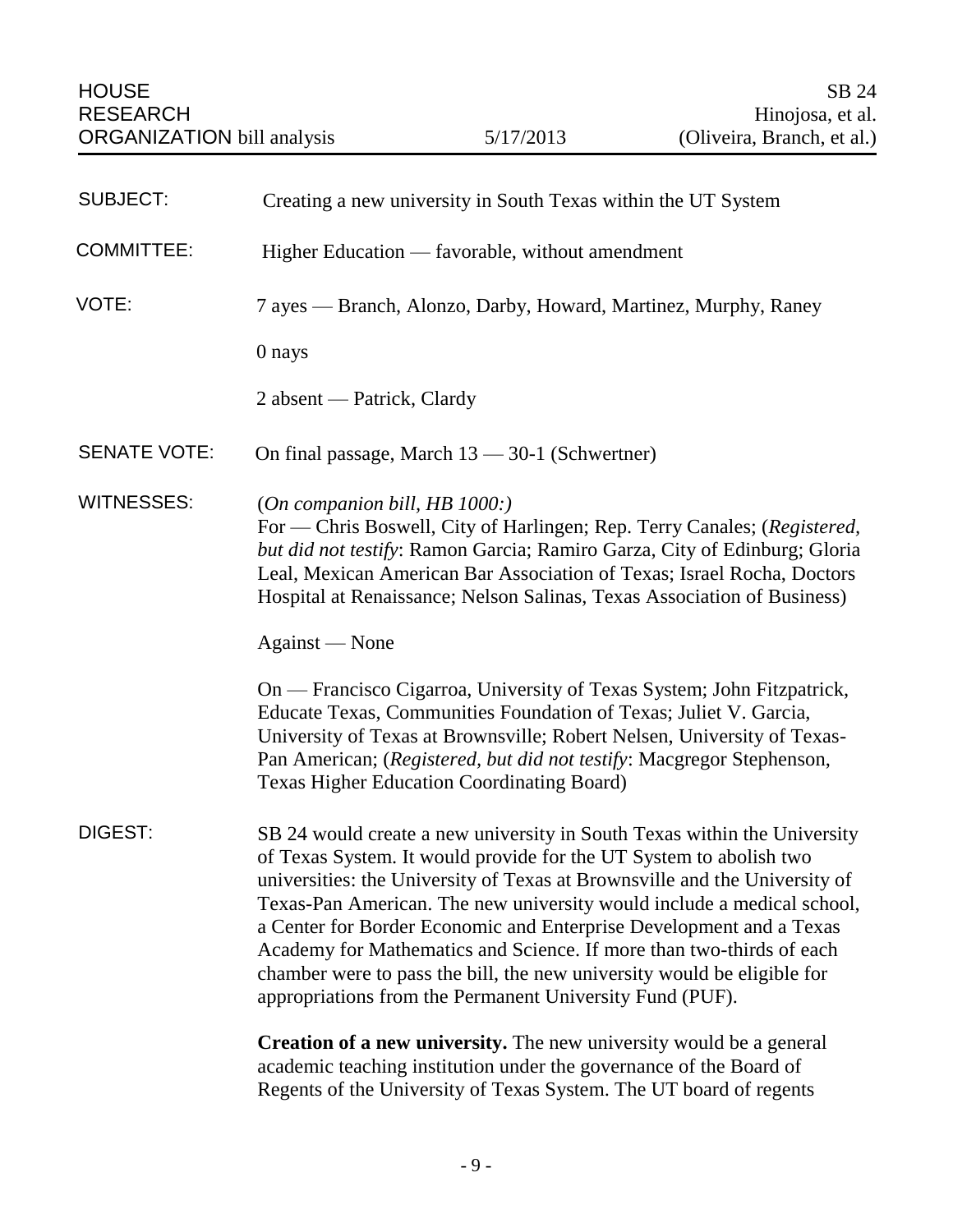would name the new university.

The university would include:

- an academic campus in Cameron County;
- an academic campus in Hidalgo County;
- an academic center in Starr County;
- the facilities currently operated by the Lower Rio Grande Valley Regional Academic Health Center (RAHC); and
- the medical school and other programs authorized for a University of Texas Health Science Center-South Texas by SB 98 by Lucio (81st Legislature, regular session).

The UT board of regents would equitably allocate the primary facilities and operations of the university among Cameron, Hidalgo, and Starr counties. The new medical school's medical and research programs would have a substantial presence in Hidalgo and Cameron counties.

The new university could award bachelor's, master's, doctoral, and medical degrees. The university would not be allowed to create a department, school, or degree program without the prior approval of the Texas Higher Education Coordinating Board except for those previously approved for UT-Pan American or UT-Brownsville or authorized by law.

**Abolishing UT-Pan American and UT-Brownsville.** SB 24 would abolish the University of Texas-Pan American and the University of Texas at Brownsville. The UT board of regents would determine the actual date to abolish the schools and would establish procedures to wind up each institution's remaining business.

The new university would hire as many of the faculty and staff of the abolished schools as was practical. A student already admitted to or enrolled in one of the abolished schools would be entitled to admission to the new university.

**Participation in the PUF.** If passed with a two-thirds vote of each chamber of the Legislature, SB 24 would allow the new university to receive funding from the PUF.

**Medical school advisory group.** SB 24 would create a temporary medical school advisory group that would assist the UT board of regents in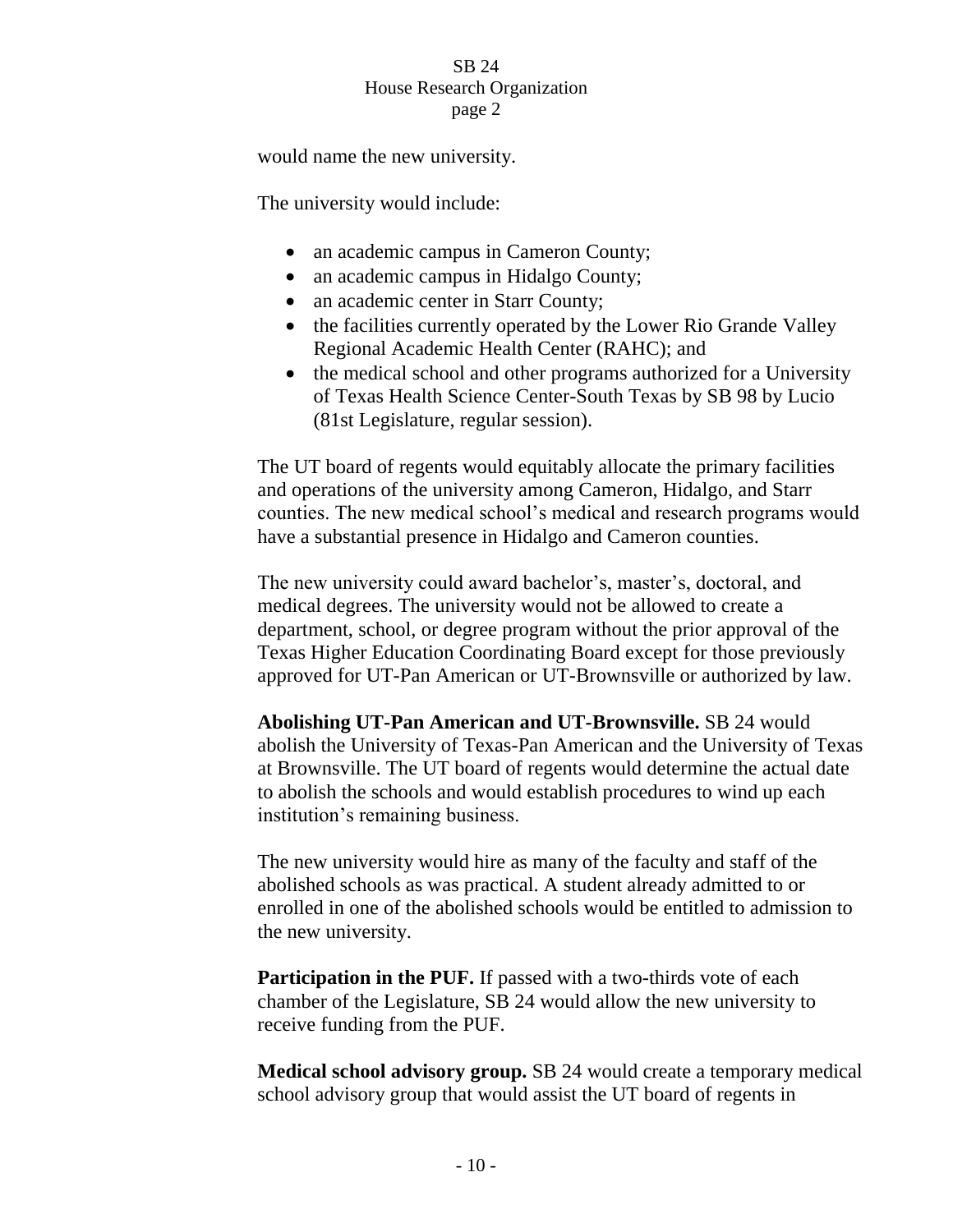designing and establishing the new university's medical school. The advisory group would help with site selection, design, and development of the medical school and would solicit input from stakeholder groups. The UT board regents would select the advisory group members. The group would be dissolved once it reported findings to the UT board of regents and the regents determined the purposes of the group had been achieved.

**Center for Border Economic and Enterprise Development.** SB 24

would allow the new university to run a Center for Border Economic and Enterprise Development to

- develop an economic database concerning the Texas-Mexico border;
- perform economic development planning and research;
- provide technical assistance to industrial and governmental entities and groups; and
- help coordinate economic and enterprise development planning activities of state agencies to ensure that the needs of the border region were part of a comprehensive state economic development plan.

The center would cooperate fully with similar programs at Texas A&M International University, the University of Texas at El Paso, and other academic institutions.

**Texas Academy of Mathematics and Science.** SB 24 would allow the new university to run a math- and science-focused high school. The academy would provide gifted juniors and seniors a university-level curriculum for college credit. The academy would also offer the necessary courses for the students to graduate under the advanced high school program. Regular class sizes would be limited to a 30-to-1 student-teacher ratio. The ratio could be higher in limited cases, such as if a class were combined with a university class of more than 30 students.

The funding a Texas school district receives from the Texas Education Agency (TEA) would be reduced to account for students attending the academy instead of its own high schools. TEA would distribute these funds to the academy to support the education of those students.

Except for the funding mentioned above, the academy would not be subject to oversight by the TEA or the provisions of the Education Code.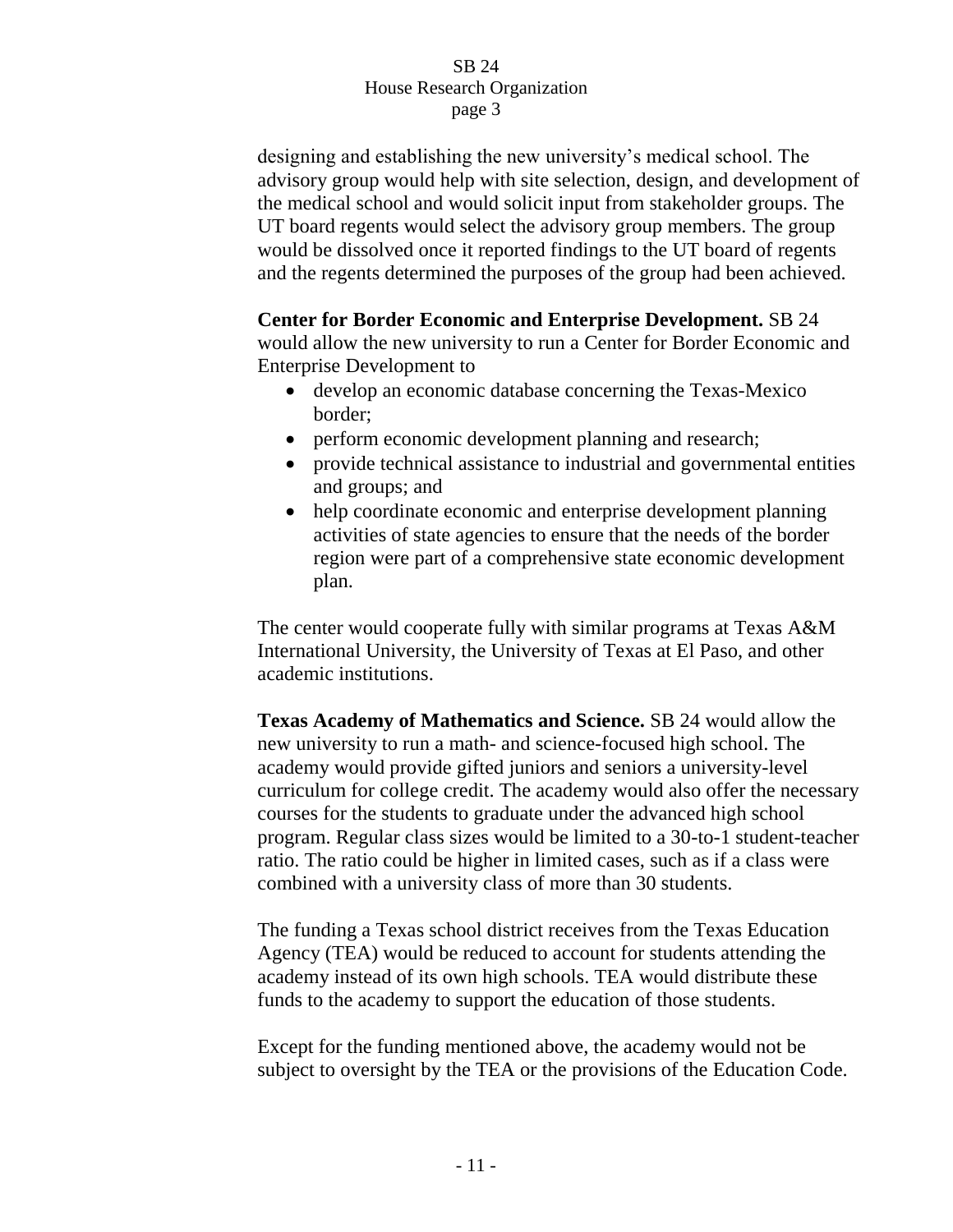**Effective date.** This bill would take immediate effect if finally passed by a two-thirds record vote of the membership of each house. Otherwise, it would take effect September 1, 2013.

**SUPPORTERS** SAY: SB 24 would consolidate UT-Brownsville, UT-Pan American, and the Regional Academic Health Center into a single institution, make the institution eligible for a superior method of funding, and attach a new medical school. This reorganization would create efficiencies and bring educational and economic opportunities to the Rio Grande Valley that do not now exist there. A new comprehensive research university is necessary to address the needs of the rapidly growing Valley population, which is already educationally and medically underserved.

> The new university would be an economic engine in its own right and, by training students, would lay the groundwork for other businesses and industries to flourish. It would give South Texans needed educational opportunities to fill and create the high-paying jobs of tomorrow. The medical school would attract additional health care providers to a medically underserved region.

If passed by a two-thirds vote in each chamber, SB 24 would make the new university eligible for support from the Permanent University Fund (PUF) and less reliant on state general revenue. The PUF is an endowment fund that supports certain universities in the University of Texas and Texas A&M University systems through investments made with state oil and gas royalties. Moving support for the university to the PUF from the general revenue-funded Higher Education Fund (HEF) would free tens of millions dollars for other HEF-supported institutions.

Universities already supported by the PUF have not objected to the new university being added, as the value of the PUF has grown dramatically because of record income from its oil and gas holdings. Although the percentage share of the pie would be reduced, the value of each slice has grown so significantly that already-participating universities still would see increases in the value of their shares. The university's PUF share would come from the UT system's share, leaving the Texas A&M system's share unaffected.

The new university's increased size and budget would bring it closer to emerging research university status, eventually allowing it to compete for additional UT system and state matching funds. The university initially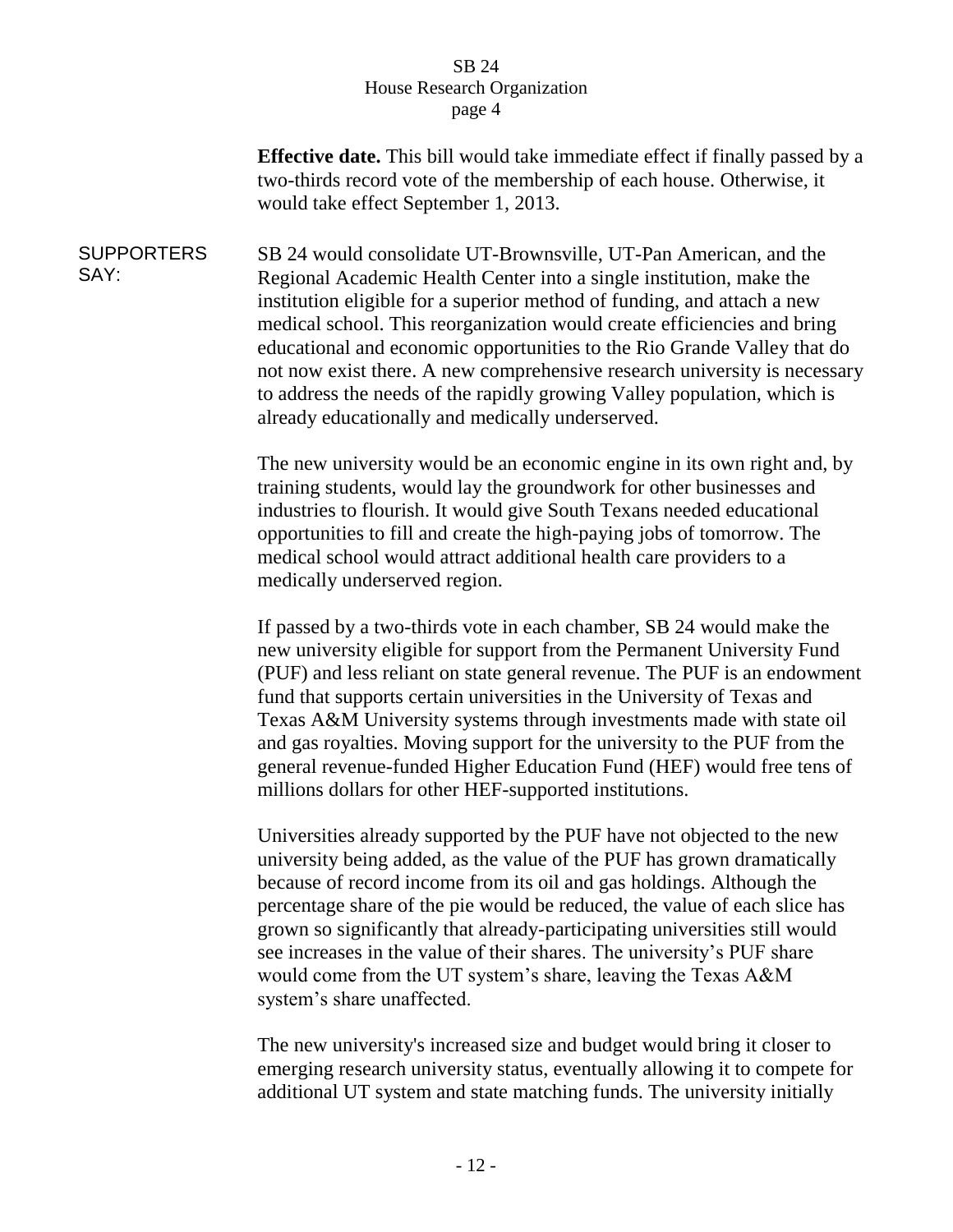would have about 28,000 students, research expenditures of more than \$11 million, and an endowment of \$70.5 million.

SB 24 would lead to savings on overhead and administration that could be spent on expansion, research, or new programs. Initial studies predict that consolidating the existing universities could save \$6 million in administrative costs. According to the Legislative Budget Board, SB 24 would not have a significant fiscal impact on the state budget.

The medical school attached to the new university would not disrupt the medical education system in Texas. The medical school is already authorized by statute and would be developed even without SB 24. The Higher Education Coordinating Board already has accounted for it and incorporated it into its plans for higher education in Texas. Sufficient residency slots would be available for graduates of the medical school. At least 150 new residency slots are expected to be created in the Rio Grande Valley region as a result of local efforts and existing demand.

While Texas Southmost College District currently has a partnership agreement with UT-Brownsville to transition students to the university, SB 24 should not stipulate a relationship between the new university and the district beyond current agreements. This would allow the relationship between the new university and the college district to develop as the notyet-appointed leaders of the university see fit.

SB 24 would give the new university statutory authority to administer the existing Center for Border Economic and Enterprise Development and the Texas Academy of Mathematics and Science so they could be continued at the new university.

**OPPONENTS** SAY: There is no need to create a new comprehensive four-year university in the Rio Grande Valley. With UT-Pan American, UT-Brownsville, Texas A&M Kingsville, Texas Southmost College, and Texas State Technical College Harlingen, ample opportunities are available for higher education in the region.

> SB 24 would not adequately address the shortage of doctors in Texas. A lack of residency slots could encourage recent graduates to study in other states, and the bill would not statutorily require the creation of new residency slots that its medical school graduates would need. About 70 percent of doctors practice medicine where they completed their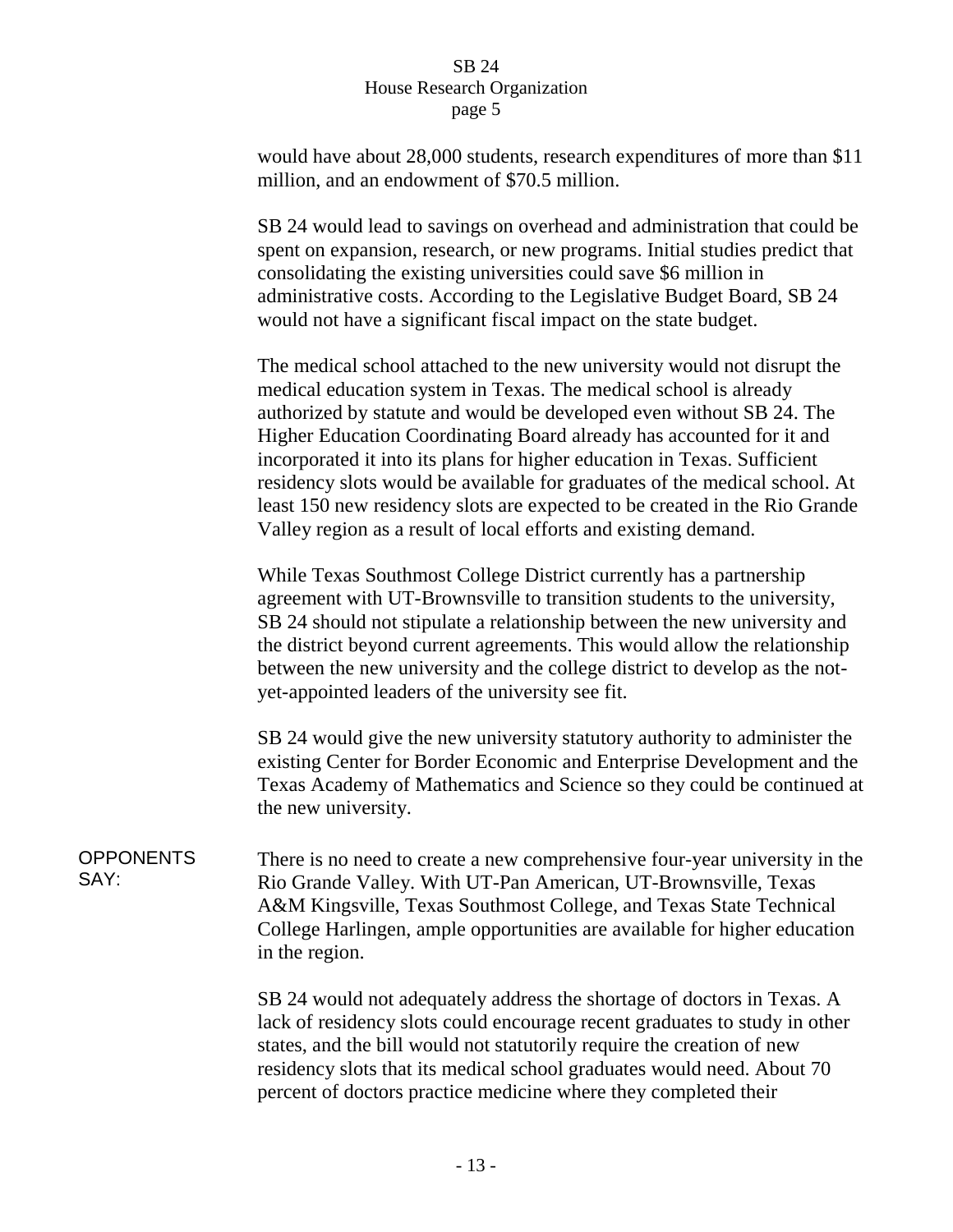|               | residency, so Texas could waste a fortune to educate doctors only to have<br>them leave Texas for their medical residencies and end up practicing<br>elsewhere.                                                                                                                                                                                                                                                                          |
|---------------|------------------------------------------------------------------------------------------------------------------------------------------------------------------------------------------------------------------------------------------------------------------------------------------------------------------------------------------------------------------------------------------------------------------------------------------|
|               | The bill should require the new university to more fully cooperate with<br>Texas Southmost College, in much the same way that the University of<br>Texas at Austin and Austin Community College cooperate, allowing easy<br>transfer of credits and agreements on degree plans, among other things.<br>This would allow residents in the Rio Grande Valley area the most<br>efficient use of their local higher-education opportunities. |
| <b>NOTES:</b> | HB 1000 by Oliveira, the companion bill, was passed by the House on<br>March 20. The Senate Higher Education Committee recommended a<br>committee substitute on May 9, which was passed by the Senate on May<br>16.                                                                                                                                                                                                                      |
|               | According to the fiscal note, the first year of the new university's medical<br>school would cost \$1.9 million in general revenue based on an entering<br>class of 50 students. The fiscal note forecasts a cost of \$7.7 million in<br>general revenue once the medical school was fully enrolled with 200<br>students.                                                                                                                |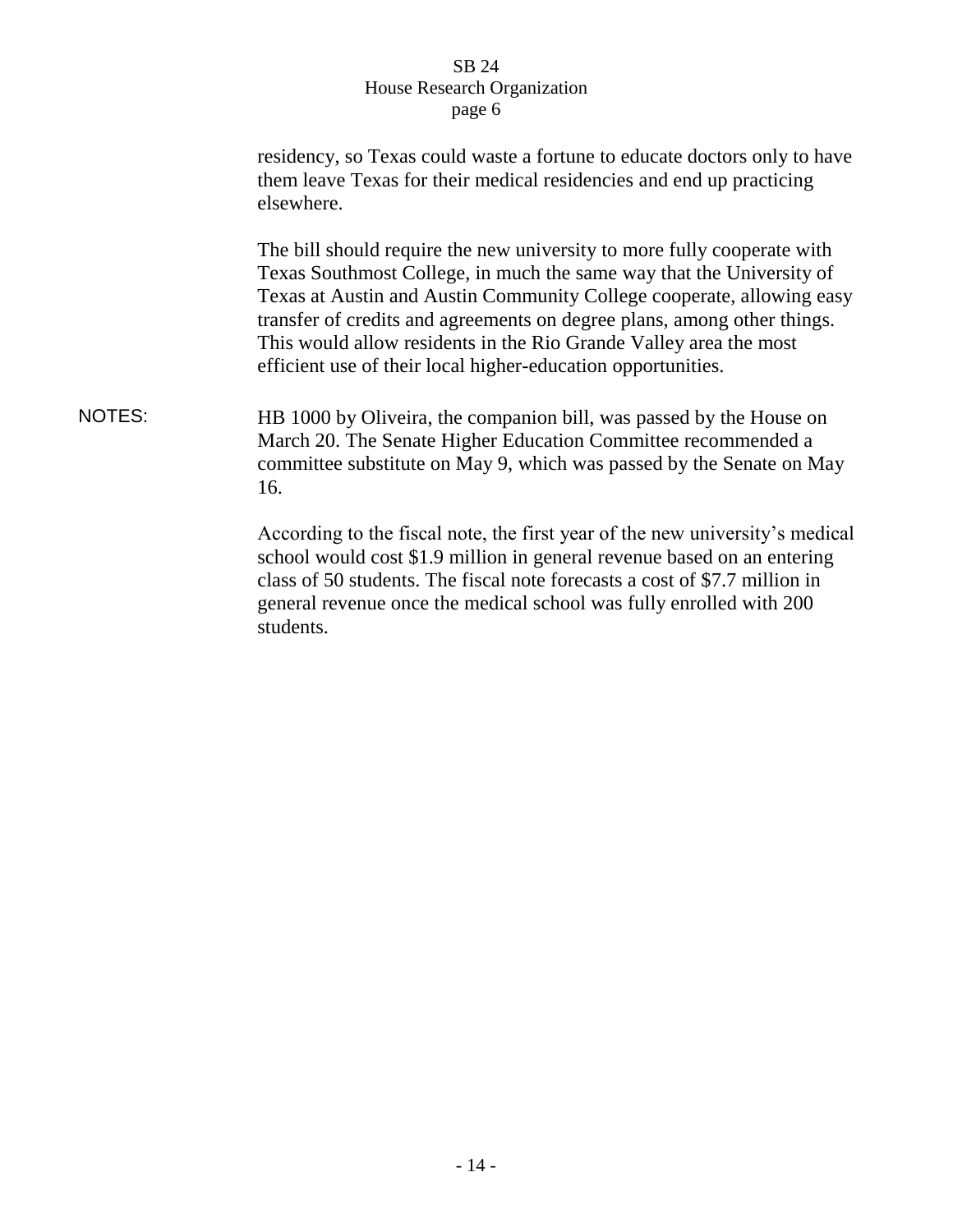<span id="page-16-0"></span>

| <b>SUBJECT:</b>     | Relating to certain public works contracting requirements                                                                                                                                                                                                                                                                                                                                                                                                                                                                                                                                                                                             |
|---------------------|-------------------------------------------------------------------------------------------------------------------------------------------------------------------------------------------------------------------------------------------------------------------------------------------------------------------------------------------------------------------------------------------------------------------------------------------------------------------------------------------------------------------------------------------------------------------------------------------------------------------------------------------------------|
| <b>COMMITTEE:</b>   | Government Efficiency and Reform — committee substitute<br>recommended                                                                                                                                                                                                                                                                                                                                                                                                                                                                                                                                                                                |
| VOTE:               | 7 ayes — Harper-Brown, Perry, Capriglione, Stephenson, Taylor,<br>Scott Turner, Vo                                                                                                                                                                                                                                                                                                                                                                                                                                                                                                                                                                    |
|                     | 0 nays                                                                                                                                                                                                                                                                                                                                                                                                                                                                                                                                                                                                                                                |
| <b>SENATE VOTE:</b> | On final passage, April $11 - 31 - 0$ , on Local and Uncontested Calendar                                                                                                                                                                                                                                                                                                                                                                                                                                                                                                                                                                             |
| <b>WITNESSES:</b>   | (On House companion bill, HB 3830:)<br>For — Daniel Biles and Tom Tagliabue, City of Corpus Christi;<br>(Registered, but did not testify: Michael Vasquez, Texas Conference of<br><b>Urban Counties</b> )                                                                                                                                                                                                                                                                                                                                                                                                                                             |
|                     | Against — None                                                                                                                                                                                                                                                                                                                                                                                                                                                                                                                                                                                                                                        |
|                     | On — Perry Fowler, BAR Constructors, Boyer Construction, Bryan<br>Construction, CSA Construction, LEM Construction, Matous<br>Construction, Pepper Lawson Waterworks; Brian Sledge, CDM Smith                                                                                                                                                                                                                                                                                                                                                                                                                                                         |
| <b>BACKGROUND:</b>  | Government Code, sec. 2267.354 will entitle local government entities<br>with a population of more than 500,000 to use the alternative project<br>delivery method of design-build for up to six public construction contracts<br>per year beginning on September 1, 2013. A municipally owned water<br>utility with a separate governing board appointed by a municipality with a<br>population of more than 500,000 will be able to enter two projects per<br>year, also beginning on September 1, 2013. After September 1, 2015,<br>entities between 100,000 and 500,000 in population may enter into up to<br>four design-build projects per year. |
|                     | Government code, sec. 2267.301 defines "design-build" as a method of<br>project delivery that allows a governmental entity to contract with a single<br>company to provide both design and construction services for the<br>construction, rehabilitation, alteration, or repair of a facility.                                                                                                                                                                                                                                                                                                                                                        |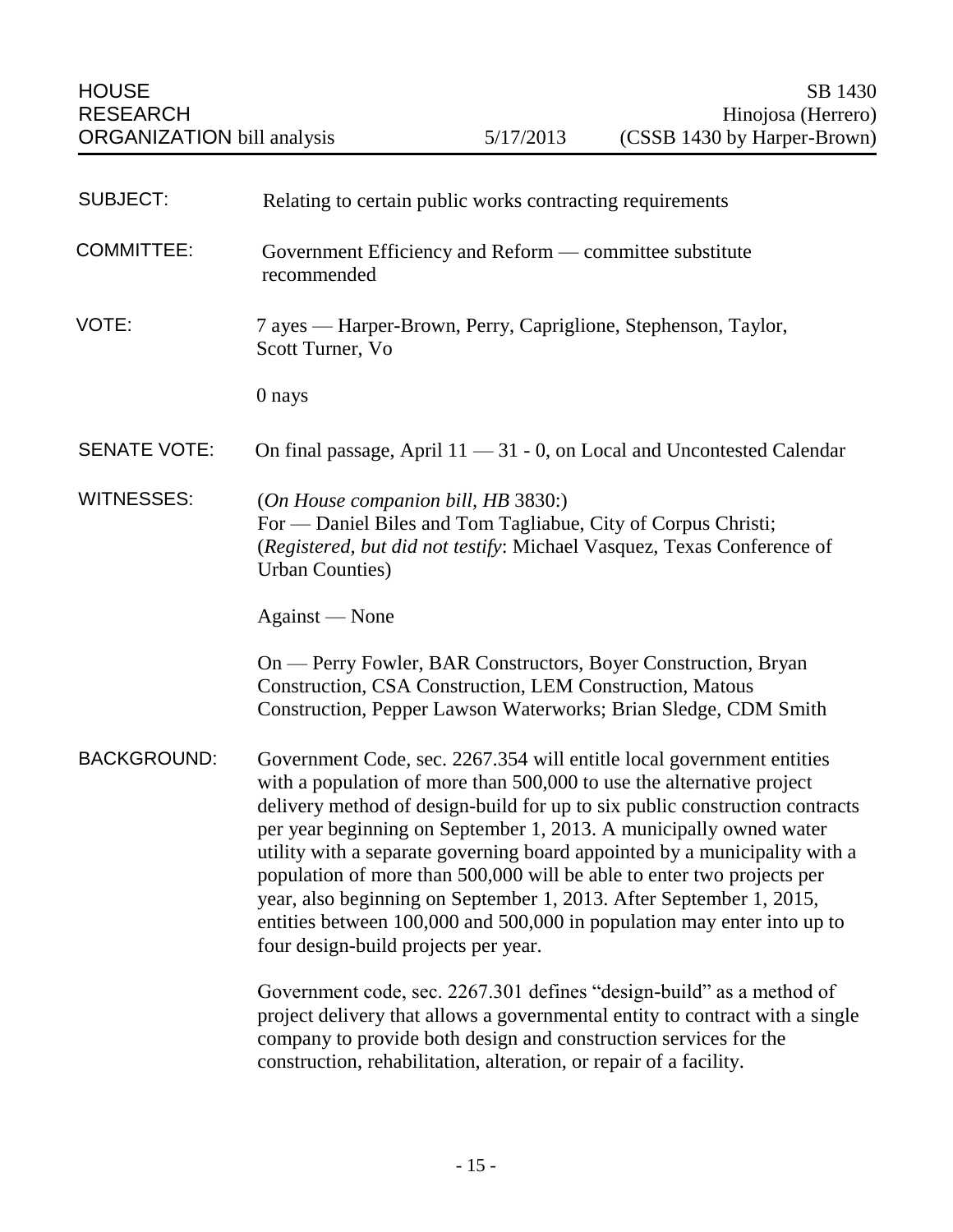|                           | Local Government Code, sec. 252.048 enables the governing body of a<br>municipality to approve an order making changes to a contract if a change<br>in plans or specifications becomes necessary after contract performance<br>has begun. In cities with populations of 500,000 or more, a city may<br>delegate the authority to approve a change order not exceeding \$100,000<br>to an administrative official.                                                                                                                    |
|---------------------------|--------------------------------------------------------------------------------------------------------------------------------------------------------------------------------------------------------------------------------------------------------------------------------------------------------------------------------------------------------------------------------------------------------------------------------------------------------------------------------------------------------------------------------------|
| DIGEST:                   | CSSB 1430 would push the start date up by two years, to September 1,<br>2013, for government entities with populations between 100,000 and<br>500,000 to be able to perform up to four design-build projects per year.<br>Government entities with populations of more than 500,000 still would be<br>permitted to annually perform up to six design-build projects beginning on<br>September 1, 2013.                                                                                                                               |
|                           | The bill would amend Local Government Code, sec. 252.048 so that a city<br>with a population of 300,000 or more could delegate to an administrative<br>official the approval of a change order less than \$100,000.                                                                                                                                                                                                                                                                                                                  |
|                           | This bill would take immediate effect if finally passed by a two-thirds<br>record vote of the membership of each house. Otherwise, it would take<br>effect September 1, 2013.                                                                                                                                                                                                                                                                                                                                                        |
| <b>SUPPORTERS</b><br>SAY: | In 2011, the Legislature passed HB 628, which authorized alternative<br>project delivery methods and consolidated them into one chapter of the<br>law. It also expanded the types of entities eligible to use alternative project<br>delivery methods to entities such as hospital districts.                                                                                                                                                                                                                                        |
|                           | Alternative delivery methods are being used across the state to lower<br>project costs and increase efficiency in completing construction projects.<br>The bill would modestly accelerate the phase-in process for mid-size<br>cities. It would not allow more design-build projects than under current<br>law beginning in 2015. Under the bill, mid-size cities such as Corpus<br>Christi or Arlington, which now have experience with alternative delivery<br>methods, could solicit four design-build contracts per fiscal year. |
|                           | The fact that Texas companies are not being awarded design-build<br>contracts is a temporary market condition because Texas companies have<br>not traditionally used alternative project delivery methods. As Texas<br>companies bid more and become more experienced with these methods,<br>the marketplace will even out. While Texas companies may not be<br>winning initial bids, many of these companies, such as engineering firms,                                                                                            |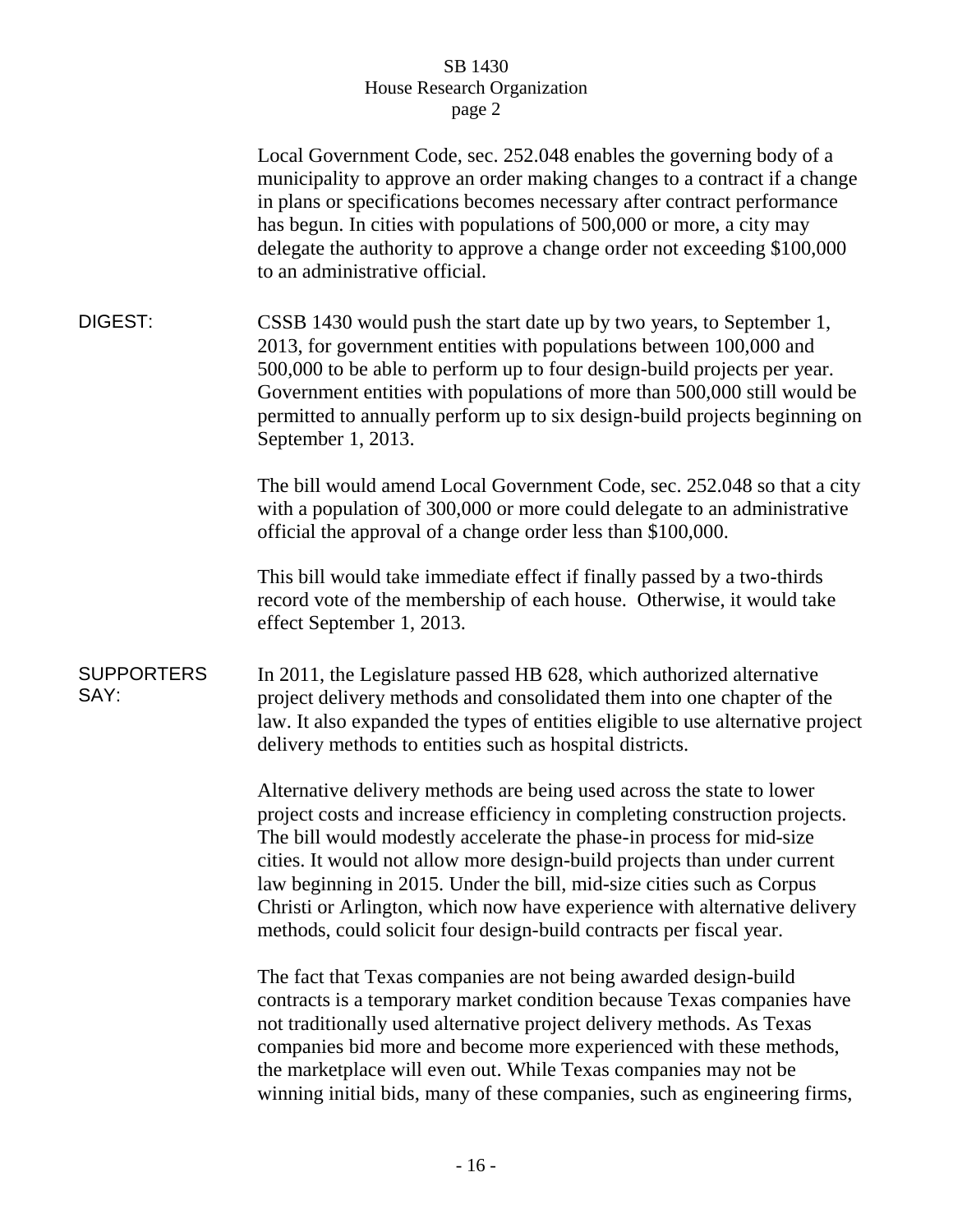|                          | are being awarded subcontracts.                                                                                                                                                                                                                                                                                                                                                                   |
|--------------------------|---------------------------------------------------------------------------------------------------------------------------------------------------------------------------------------------------------------------------------------------------------------------------------------------------------------------------------------------------------------------------------------------------|
| <b>OPPONENTS</b><br>SAY: | With respect to moving up the dates to allow more design-build projects,<br>this has not been a process that has included many Texas companies. For<br>example, the vast majority of design-build water construction projects<br>built in Texas have gone to out-of-state firms. The bill would do little to<br>provide more opportunity to Texas companies.                                      |
| NOTES:                   | The committee substitute differs from the Senate bill in that it would leave<br>the upper population bracket for government entities entering into<br>contracts at 500,000, rather than changing it to 300,000, and would<br>accelerate by two years, to September 1, 2013, the start date for when<br>smaller municipalities could perform up to four design-build projects in a<br>fiscal year. |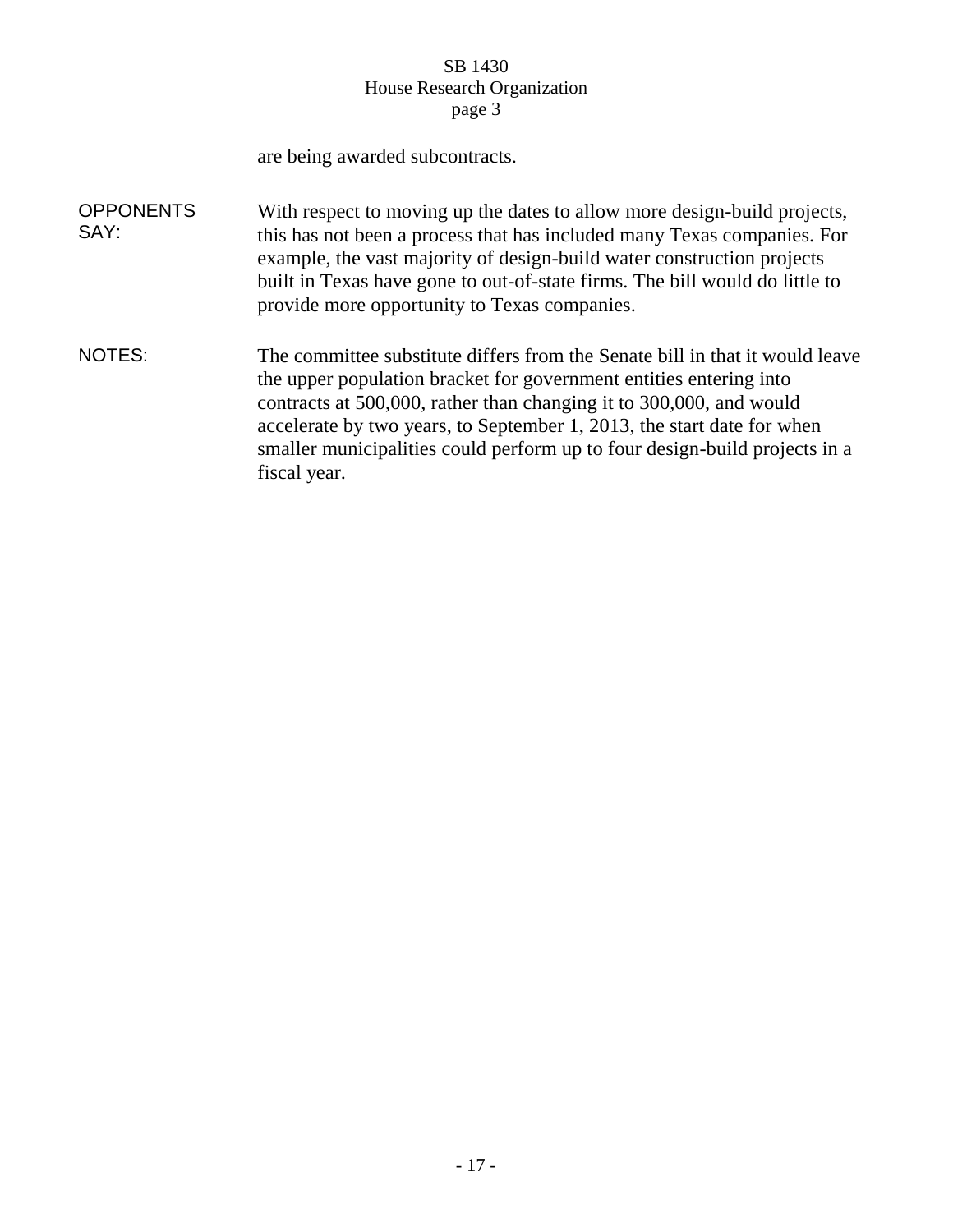<span id="page-19-0"></span>

| <b>SUBJECT:</b>     | Providing electric bill payment assistance for veterans burned in combat                                                                                                                                                                                                                                                                                                   |
|---------------------|----------------------------------------------------------------------------------------------------------------------------------------------------------------------------------------------------------------------------------------------------------------------------------------------------------------------------------------------------------------------------|
| <b>COMMITTEE:</b>   | State Affairs — favorable, without amendment                                                                                                                                                                                                                                                                                                                               |
| VOTE:               | 11 ayes — Cook, Giddings, Craddick, Farrar, Frullo, Geren, Harless,<br>Hilderbran, Huberty, Smithee, Sylvester Turner                                                                                                                                                                                                                                                      |
|                     | 0 nays                                                                                                                                                                                                                                                                                                                                                                     |
|                     | 2 absent — Menéndez, Oliveira                                                                                                                                                                                                                                                                                                                                              |
| <b>SENATE VOTE:</b> | On final passage, April $4 - 30 - 0$                                                                                                                                                                                                                                                                                                                                       |
| <b>WITNESSES:</b>   | (On House companion bill, HB 2391)<br>For - (Registered, but did not testify: Wendell Bell, Texas Public Power<br>Association; Eric Craven, Texas Electric Cooperatives; John W Fainter,<br>Jr.; The Association of Electric Companies of Texas, Inc.; Robert Flores,<br>American G.I. Forum of Texas; Patrick Reinhart, El Paso Electric Co.;<br>Ned Ross, Direct Energy) |
|                     | Against — None                                                                                                                                                                                                                                                                                                                                                             |
|                     | On — (Registered, but did not testify: Bryan Kelly, Public Utility<br>Commission of Texas; Kyle Mitchell, Texas Veterans Commission)                                                                                                                                                                                                                                       |
| DIGEST:             | SB 981 would allow all Texas electric utilities, including municipally<br>owned utilities and electric cooperatives, to establish a bill payment<br>assistance program for military veterans who had a significantly decreased<br>ability to regulate body temperature as a result of severe burns received in<br>combat.                                                  |
|                     | All electric providers could recover costs associated with the program.                                                                                                                                                                                                                                                                                                    |
|                     | The bill also would require the Public Utility Commission (PUC) to<br>compile a list of bill payment assistance programs for burned veterans and<br>publish the list on the PUC's website.                                                                                                                                                                                 |
|                     | This bill would take immediate effect if finally passed by a two-thirds                                                                                                                                                                                                                                                                                                    |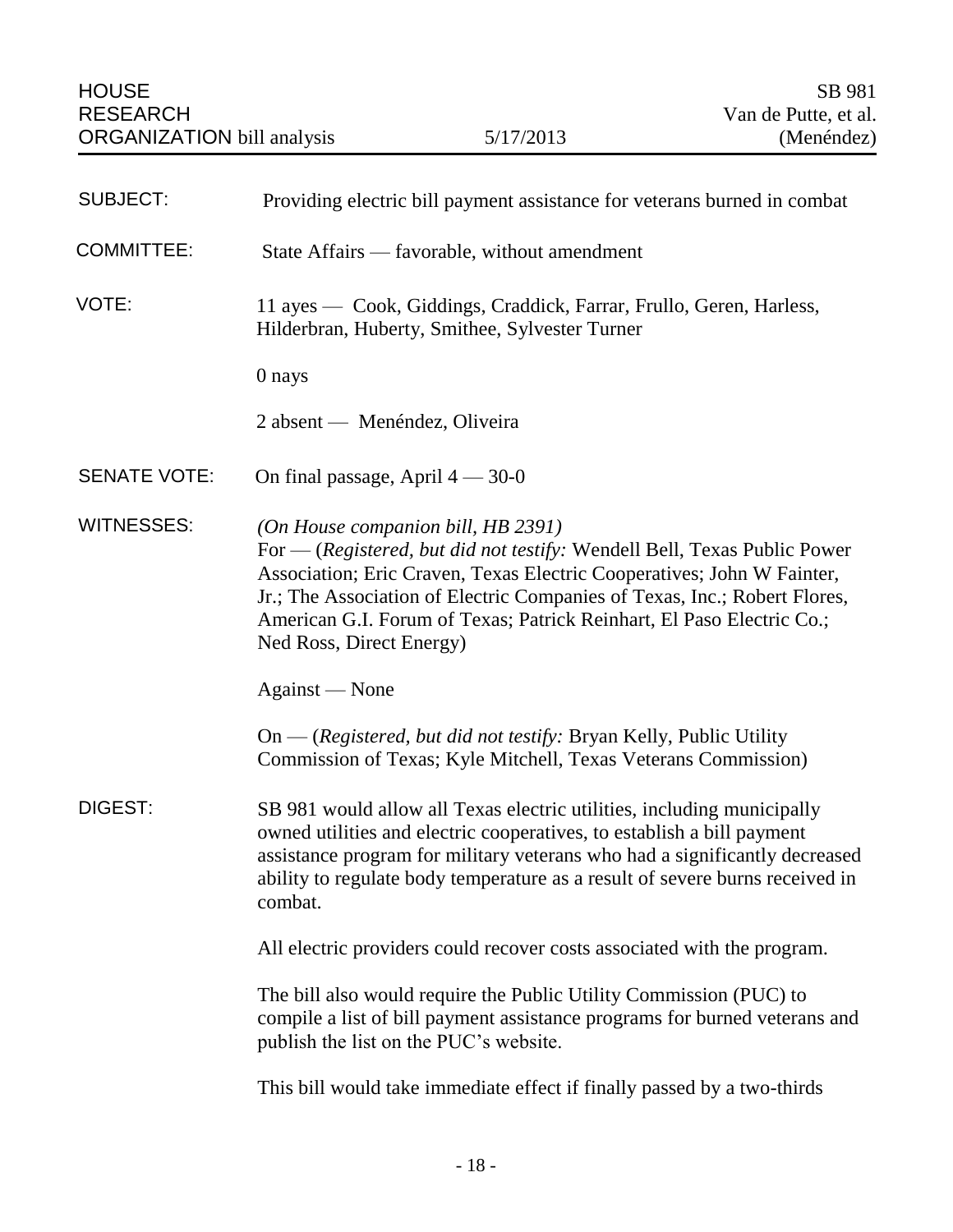| record vote of the membership of each house. Otherwise, it would take |
|-----------------------------------------------------------------------|
| effect September 1, 2013.                                             |

**SUPPORTERS** SAY: Military veterans who have returned from combat with severe burns have trouble regulating their internal temperature, putting them at greater risk than most people of overheating — a threat with potentially deadly consequences. Because their bodies easily overheat and take long to cool, burned vets often stay inside, with the thermostat set at no more than 70 degrees, resulting in electricity bills much larger than a typical household.

> A similar bill payment assistance program was created last session that only applied to CPS Energy, a municipally owned utility serving San Antonio and the surrounding areas. This bill would be permissive, giving other municipally owned utilities, electric cooperatives, and electric utilities across the state the authority to develop a bill payment assistance program for veterans severely burned in combat.

**OPPONENTS** SAY: While the bill would be permissive, it would promote the creation of an entitlement program with no guidance on income eligibility. It is unnecessary to establish a separate program for veterans burned in combat when utility discount programs are already available to those in need. Most municipally owned utilities or electric cooperatives already offer bill payment assistance, and the low-income discount program funded by the System Benefit Fund is available to those in areas of competition. An electric provider that chose to establish a program would incur costs that would likely be passed on to other ratepayers.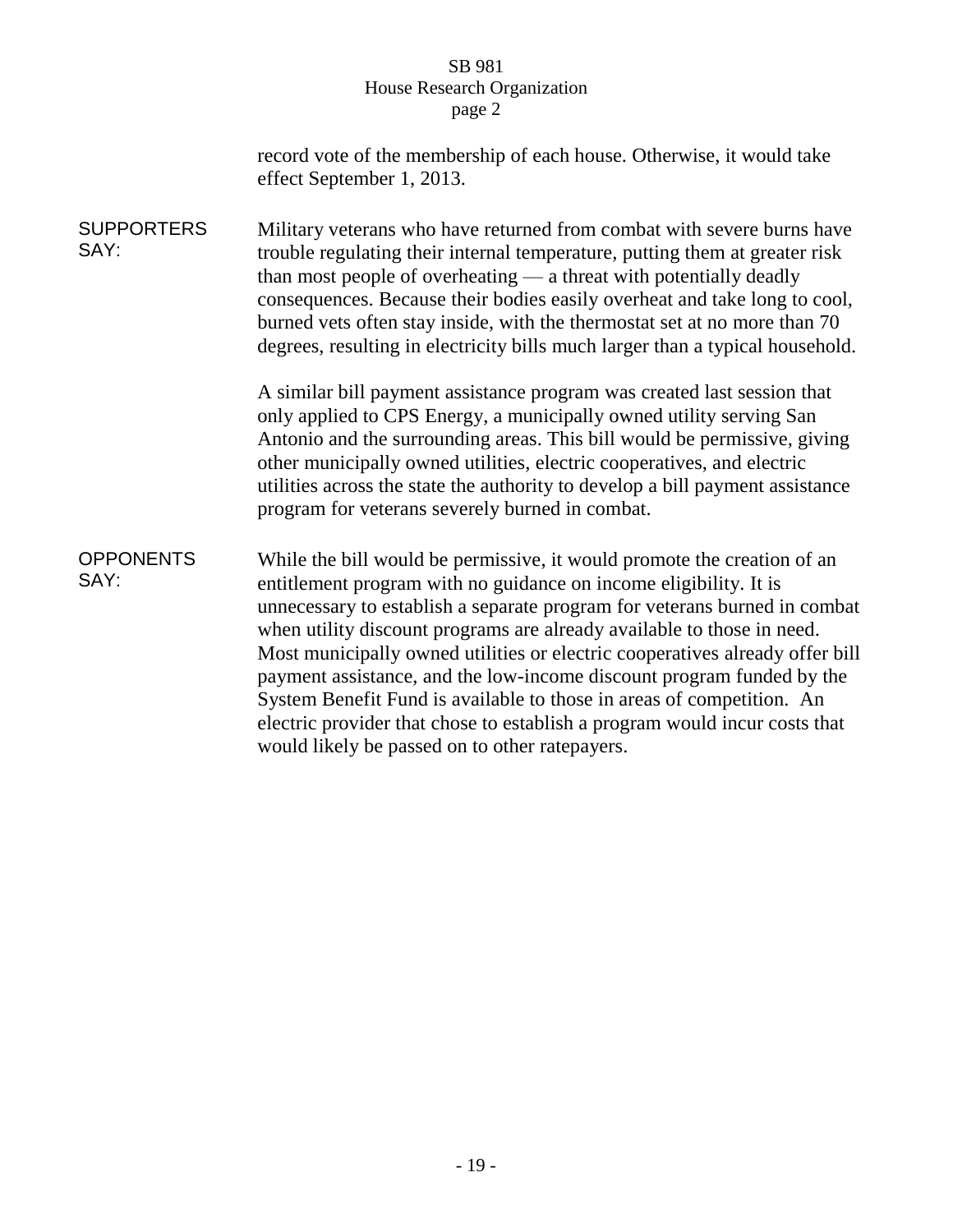<span id="page-21-0"></span>

| <b>SUBJECT:</b>     | Prohibiting certain practices of beer manufacturers                                                                                                                                                                                                                                                                                                                                     |
|---------------------|-----------------------------------------------------------------------------------------------------------------------------------------------------------------------------------------------------------------------------------------------------------------------------------------------------------------------------------------------------------------------------------------|
| <b>COMMITTEE:</b>   | Licensing and Administrative Procedures — favorable, without<br>amendment                                                                                                                                                                                                                                                                                                               |
| VOTE:               | 7 ayes — Smith, Kuempel, Geren, Gooden, Guillen, Gutierrez, Miles                                                                                                                                                                                                                                                                                                                       |
|                     | 0 nays                                                                                                                                                                                                                                                                                                                                                                                  |
|                     | 2 absent — Price, S. Thompson                                                                                                                                                                                                                                                                                                                                                           |
| <b>SENATE VOTE:</b> | On final passage, March $25 - 31 - 0$                                                                                                                                                                                                                                                                                                                                                   |
| <b>WITNESSES:</b>   | (On House companion bill, HB 1538)<br>For - Rick Donley, The Beer Alliance of Texas; (Registered, but did not<br>testify: Doug Davis, Tom Spilman, and Keith Strama, Wholesale Beer<br>Distributors of Texas; Jim Dow, Texas Craft Brewers Guild; Jim Grace,<br>Anheuser-Busch; Alan Gray and Ralph Townes, Licensed Beverage<br>Distributors; JP Urrabazo, The Beer Alliance of Texas) |
|                     | Against — (Registered, but did not testify: Robert Hunt; Leslie Pardue,<br>Miller Coors; Dustin Matocha, Texans for Fiscal Responsibility)                                                                                                                                                                                                                                              |
|                     | On — (Registered, but did not testify: Carolyn Beck, Texas Alcoholic<br><b>Beverage Commission</b> )                                                                                                                                                                                                                                                                                    |
| DIGEST:             | SB 639 would prohibit beer manufacturers from adjusting the price at<br>which beer was sold to a distributor based on the price at which the<br>distributor then resold the beer to a retailer. Manufacturers would be free<br>to adjust price, but only if the adjustment were based on factors other than<br>an increase in the distributor's resale price.                           |
|                     | The bill also would prohibit manufacturers from accepting payment for<br>territorial rights agreements.                                                                                                                                                                                                                                                                                 |
|                     | Statutory prohibitions on certain practices would not prevent<br>manufacturers or distributors from entering into ordinary business<br>contracts, including agreements about allowances, rebates, refunds,                                                                                                                                                                              |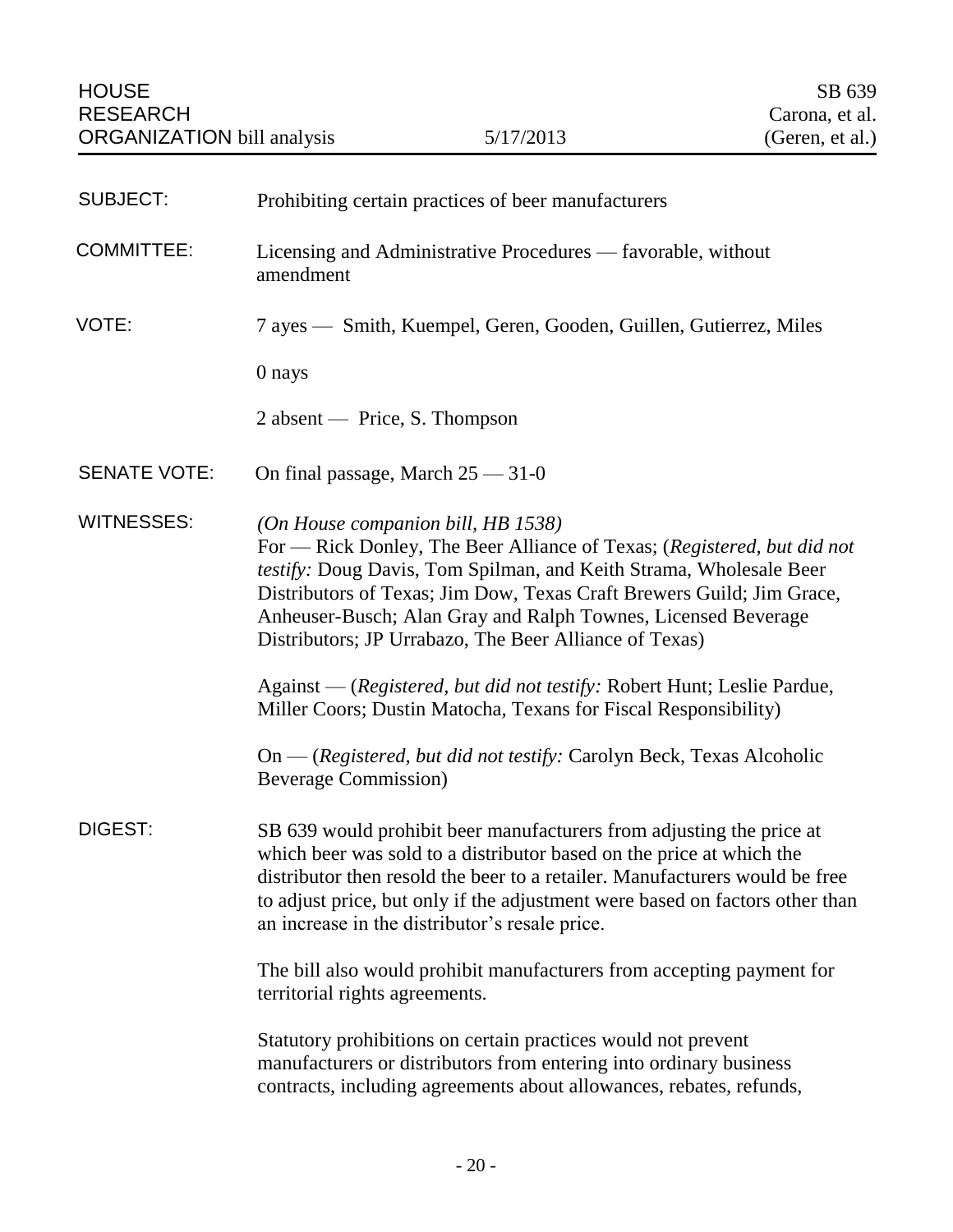|                           | services, capacity, advertising funds, promotional funds, or sports<br>marketing funds. Nothing in the code would prohibit contractual<br>agreements between members of the same tier with the same licenses and<br>permits.                                                                                                                                                                                                                                                                                                                                                                                                                                                                                                                                    |
|---------------------------|-----------------------------------------------------------------------------------------------------------------------------------------------------------------------------------------------------------------------------------------------------------------------------------------------------------------------------------------------------------------------------------------------------------------------------------------------------------------------------------------------------------------------------------------------------------------------------------------------------------------------------------------------------------------------------------------------------------------------------------------------------------------|
|                           | SB 639 would take immediate effect if finally passed by a two-thirds<br>record vote of the membership of each house. Otherwise, it would take<br>effect September 1, 2013, but only if SB 515, SB 516, SB 517, and SB<br>518 were enacted by the 83rd Legislature. If any of these bills were not<br>enacted, SB 639 would have no effect.                                                                                                                                                                                                                                                                                                                                                                                                                      |
| <b>SUPPORTERS</b><br>SAY: | SB 639 would maintain the integrity of the three-tier system of alcohol<br>regulation in which manufacturers, wholesalers and distributors, and<br>retailers are kept formally, legally separate. This regulatory framework is<br>important to the state and to the industry, as it guarantees the state's ability<br>to exercise oversight over the alcohol industry and collect taxes while<br>providing large and small manufacturers access to multiple markets.                                                                                                                                                                                                                                                                                            |
|                           | The bill would prohibit the practice of reach-back pricing, in which a<br>manufacturer charges the distributor more for product in response to<br>changes in the prices distributors charge to retailers. This unfair practice<br>has been prohibited already by the Texas Alcoholic Beverage Commission<br>(TABC) in a Marketing Practices Bulletin issued June 3, 2010. This bill<br>would codify the existing prohibition in law. Distributors cannot maintain<br>the independence necessary to uphold the three-tier system of alcohol<br>regulation if they come under pressure from manufacturers in this way.<br>The bill also would protect the independence of distributors by prohibiting<br>manufacturers from selling off their territorial rights. |
|                           | SB 639 would not prohibit practices that are part of the ordinary<br>functioning of the alcohol beverage industry. The bill would allow<br>manufacturers and distributors to enter into contracts on a number of<br>common interests — for example, an agreement on how a product should<br>be advertised and how much each party would pay. Nor would the bill<br>prohibit contracts and agreements between members of the same tier.                                                                                                                                                                                                                                                                                                                          |
|                           | Tying SB 639 to the enactment of four additional craft-beer bills would<br>ensure that the entire coalition of stakeholders remained engaged and<br>supportive of the entire bill package.                                                                                                                                                                                                                                                                                                                                                                                                                                                                                                                                                                      |
| <b>OPPONENTS</b>          | The bill would effectively coerce manufacturers into giving away an                                                                                                                                                                                                                                                                                                                                                                                                                                                                                                                                                                                                                                                                                             |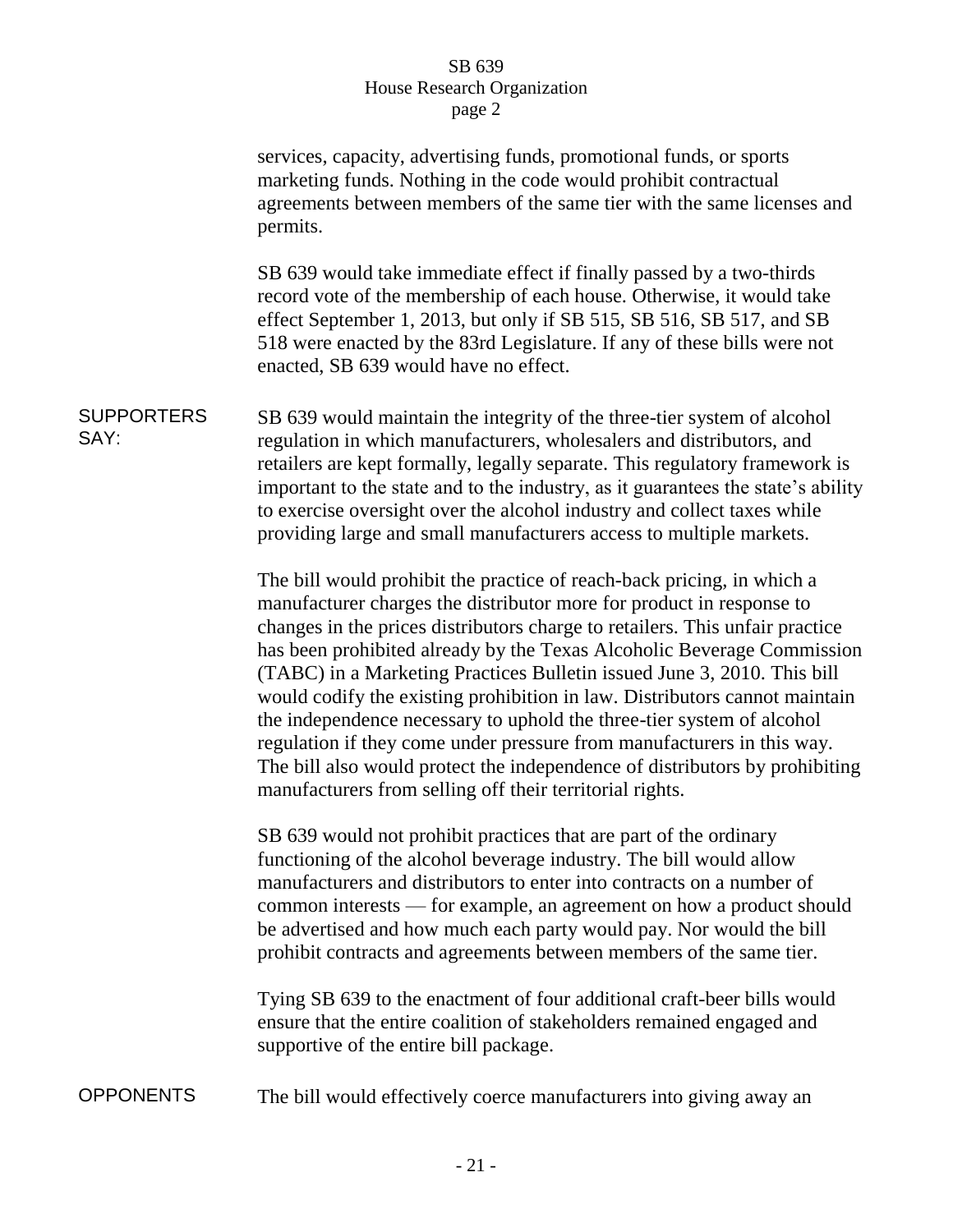| SAY:          | extremely valuable commodity — territorial rights — to distributors, who<br>then would be at liberty to sell these rights to other distributors at a profit.<br>Manufacturers have a justified interest in how their products are marketed<br>to the general public and ought to have some way to provide input on<br>pricing. This bill would take away an important tool used by<br>manufacturers to create promotional price agreements with retailers.                                                                                                                                                                                                |
|---------------|-----------------------------------------------------------------------------------------------------------------------------------------------------------------------------------------------------------------------------------------------------------------------------------------------------------------------------------------------------------------------------------------------------------------------------------------------------------------------------------------------------------------------------------------------------------------------------------------------------------------------------------------------------------|
|               | SB 639 would be impossible to enforce and would place TABC in a<br>difficult position. Neither distributors nor manufacturers have an interest<br>in disclosing to regulators when confidential agreements or contracts<br>violated these laws because each party has a close, dependent relationship<br>with the other and would not be eager to jeopardize it. The bill would<br>place no limitations on the types of contractual agreements the<br>manufacturers and distributors could otherwise enter into, which could<br>result in manufacturers continuing reach-back pricing and the sale of<br>territorial rights through a back-door contract. |
|               | The bill also would be detrimental to retailers and consumers. It would<br>allow distributors to increase profit margins and pass on the price increase<br>to retailers, who in turn would have to raise prices for consumers.<br>Retailers no longer could bargain directly with the manufacturer about<br>pricing and would be subject to the distributors alone. SB 639 would<br>remove an important check in the three-tier system ensuring that no single<br>tier grew too powerful.                                                                                                                                                                 |
| <b>NOTES:</b> | SB 639 would not take effect unless the Legislature also enacted the<br>following bills, which also are set on today's General State Calendar for<br>second-reading consideration:                                                                                                                                                                                                                                                                                                                                                                                                                                                                        |
|               | SB 515 by Eltife, et al., which would allow brewpubs to sell to<br>retailers, wholesalers, distributors, and any qualified person outside<br>of Texas;<br>SB 516 by Eltife, et al., which would establish a brewer's self-<br>$\bullet$<br>distribution permit;<br>SB 517 by Eltife, et al., which would establish a manufacturer's<br>$\bullet$<br>self-distribution permit; and<br>SB 518 by Eltife, et al., which would allow brewers and<br>$\bullet$<br>manufacturers to sell directly to consumers.                                                                                                                                                 |

The House companion bill, HB 1538 by Geren, et al., was left pending in the Licensing and Administrative Procedures Committee on March 19.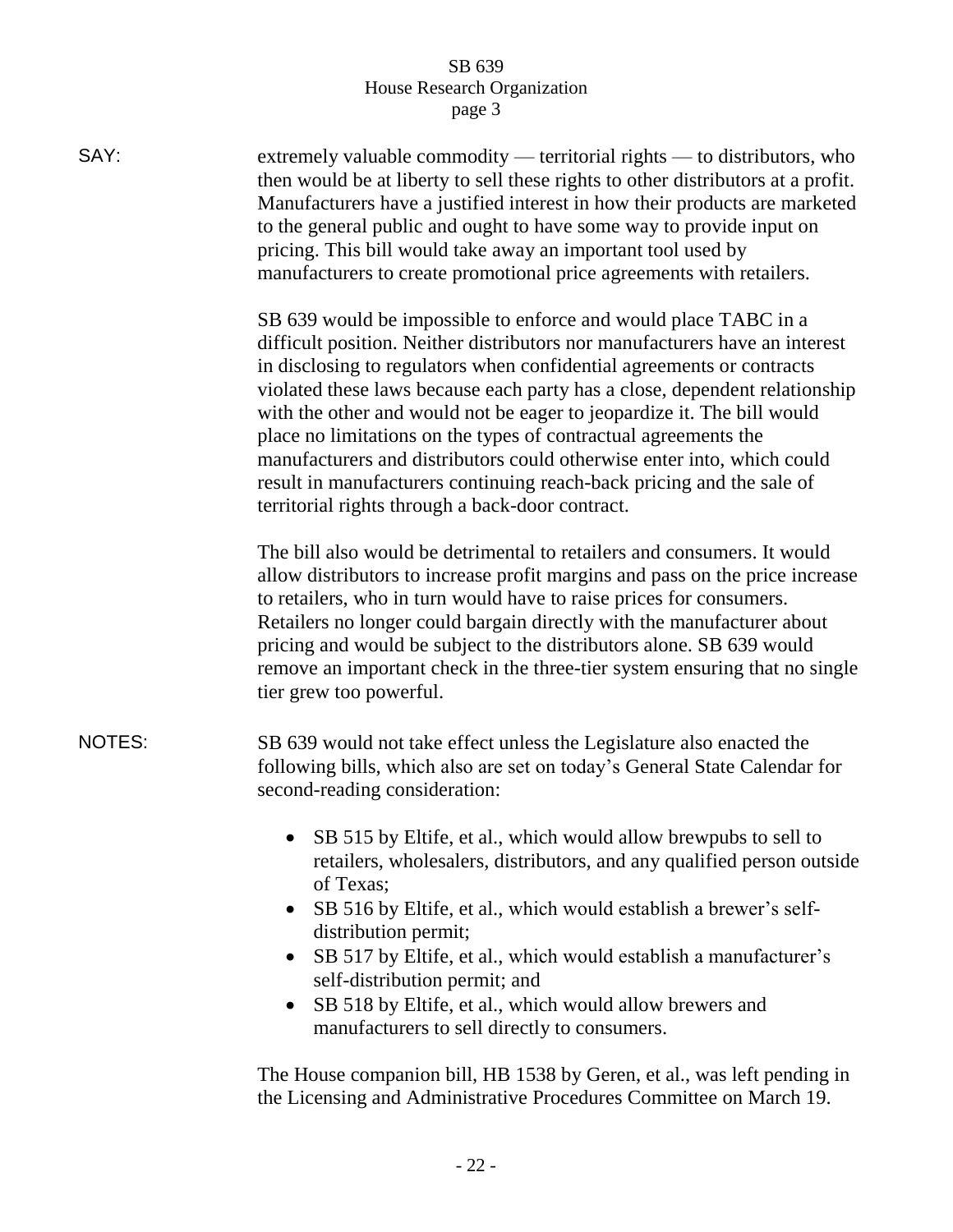<span id="page-24-0"></span>

| <b>SUBJECT:</b>     | Allowing brewpubs to sell to retailers, wholesalers, and distributors                                                                                                                                                                                                                                                                                                                                                                                                                                                                                                                                                                                                                                                                                                                                                                                                                                       |
|---------------------|-------------------------------------------------------------------------------------------------------------------------------------------------------------------------------------------------------------------------------------------------------------------------------------------------------------------------------------------------------------------------------------------------------------------------------------------------------------------------------------------------------------------------------------------------------------------------------------------------------------------------------------------------------------------------------------------------------------------------------------------------------------------------------------------------------------------------------------------------------------------------------------------------------------|
| <b>COMMITTEE:</b>   | Licensing and Administrative Procedures — favorable, without<br>amendment                                                                                                                                                                                                                                                                                                                                                                                                                                                                                                                                                                                                                                                                                                                                                                                                                                   |
| VOTE:               | 7 ayes — Smith, Kuempel, Geren, Gooden, Guillen, Gutierrez, Miles                                                                                                                                                                                                                                                                                                                                                                                                                                                                                                                                                                                                                                                                                                                                                                                                                                           |
|                     | 0 nays                                                                                                                                                                                                                                                                                                                                                                                                                                                                                                                                                                                                                                                                                                                                                                                                                                                                                                      |
|                     | $2$ absent — Price, S. Thompson                                                                                                                                                                                                                                                                                                                                                                                                                                                                                                                                                                                                                                                                                                                                                                                                                                                                             |
| <b>SENATE VOTE:</b> | On final passage, March $25 - 31 - 0$                                                                                                                                                                                                                                                                                                                                                                                                                                                                                                                                                                                                                                                                                                                                                                                                                                                                       |
| <b>WITNESSES:</b>   | (On House companion bill, HB 1763)<br>For — Scott Metzger and Brock Wagner, Texas Craft Brewers Guild;<br>Leslie Sprague, Open the Taps; (Registered, but did not testify: Doug<br>Davis, Tom Spilman, and Keith Strama, Wholesale Beer Distributors of<br>Texas; Adam Debower, Austin Beerworks; Rick Donley and JP Urrabazo,<br>The Beer Alliance of Texas; Jim Dow, Vickie Jones, Davis Tucker, and<br>Charles Vallhonrat, Texas Craft Brewers Guild; Rick Engel; Courtney<br>Forsell; Glen Garey, Texas Restaurant Association; Jim Grace, Anheuser-<br>Busch; Michael Graham; Alan Gray, Marc Hoskins, and Ralph Townes,<br>Licensed Beverage Distributors; Mike Hamilton, Beer Alliance; Rhett<br>Keisler and Grant Wood, Revolver Brewing; Dustin Matocha, Texans for<br>Fiscal Responsibility; Alfred Nemecek, Black Star Coop Brewpub; Walt<br>Powell, Flix Brewhouse; Tim Schauer, Open the Taps) |
|                     | Against — None                                                                                                                                                                                                                                                                                                                                                                                                                                                                                                                                                                                                                                                                                                                                                                                                                                                                                              |
|                     | On — (Registered, but did not testify: Carolyn Beck, Texas Alcoholic<br><b>Beverage Commission</b> )                                                                                                                                                                                                                                                                                                                                                                                                                                                                                                                                                                                                                                                                                                                                                                                                        |
| <b>BACKGROUND:</b>  | Alcoholic Beverage Code, ch. 74 governs the licensing of brewpubs,<br>defined as locations where malt liquor, ale, and beer may be manufactured<br>and sold or offered without charge on-premises, as well as food.                                                                                                                                                                                                                                                                                                                                                                                                                                                                                                                                                                                                                                                                                         |
|                     | Alcoholic Beverage Code, ch. 20 allows a general class B wholesaler's<br>permit holder to sell malt and vinous liquors to retailers and authorized                                                                                                                                                                                                                                                                                                                                                                                                                                                                                                                                                                                                                                                                                                                                                          |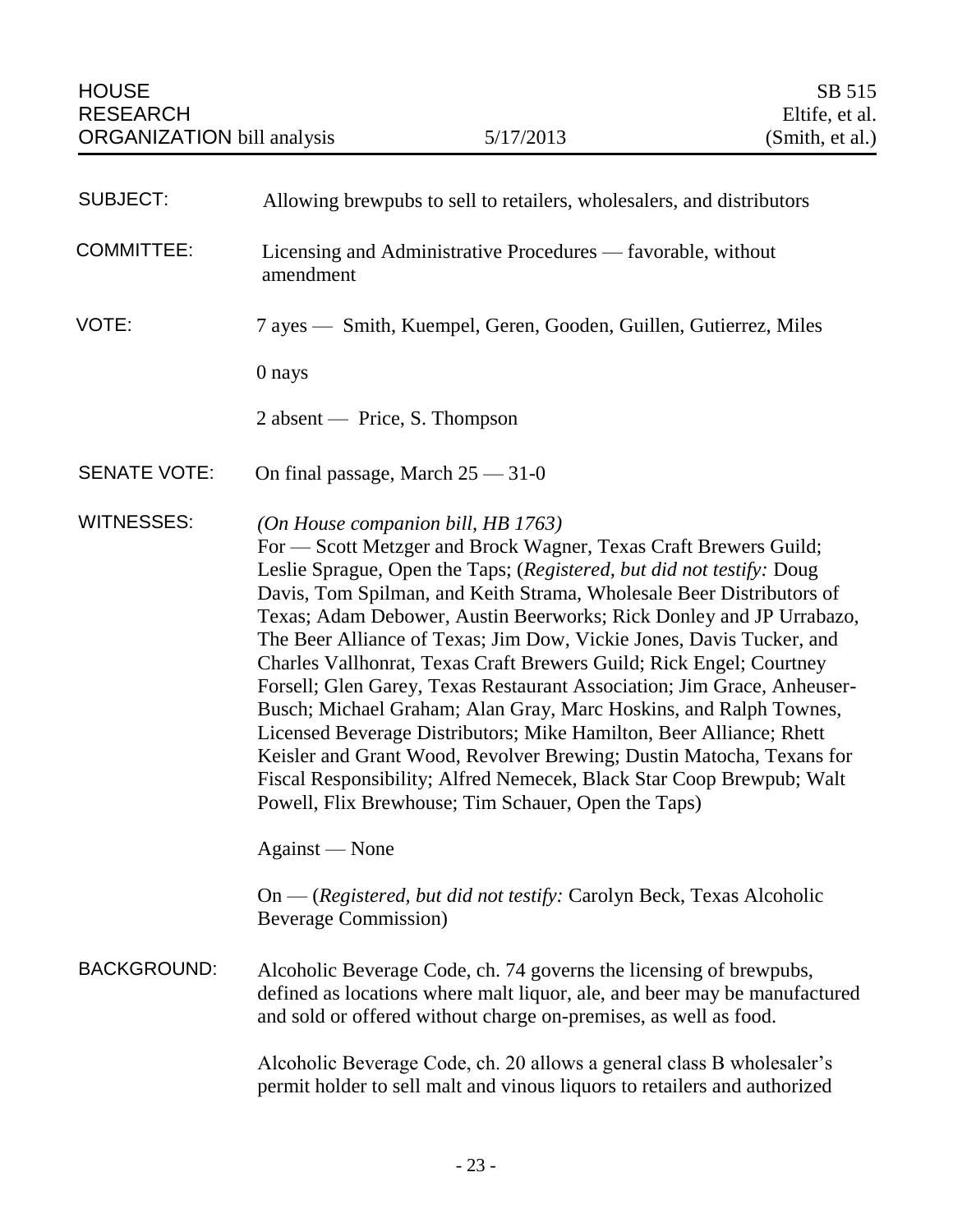wholesalers, qualified persons outside the state, and holders of private club registration permits.

Alcoholic Beverage Code, ch. 64 allows a general distributor's license holder to distribute or sell beer in the unbroken original packages to:

- general, branch, or local distributors;
- distributor permitees,
- private club registration permitees,
- authorized outlets on military establishments; or
- qualified persons outside the state.

Alcoholic Beverage Code, sec. 102.51 allows a distributor to have a written agreement with a beer manufacturer specifying where each brand of the manufacturer's beer may be sold. Sec. 102.81 applies such territorial restriction agreements to ale and malt liquor.

A U.S. Supreme Court Ruling, *Granholm v. Heald, 544 US 460 (2005)*, holds that the Interstate Commerce Clause prohibits state-level alcoholic beverage licensing laws from discriminating against out-of-state alcoholic beverage producers. The decision still allows a state to maintain a threetier system of alcohol distribution, which separates the production, distribution, and manufacturing aspects of the alcoholic beverage industry.

DIGEST: SB 515 would raise the total malt liquor, ale, or beer production limit for a brewpub license holder from 5,000 barrels to 10,000 barrels annually, and no longer would require those brewpubs to be established, operated, or maintained by a Texas license holder.

> The bill would allow a brewpub license holder to sell malt and vinous liquors to a holder of a class B wholesaler's permit and beer to general distributor's license holders.

SB 515 also would allow brewpub license holders to make sales to the same retailers or qualified persons to which a general class B permit holder or a general distributor's license holder may sell. Brewpubs would be subject to the same authority and requirements as holders of a general class B wholesaler's permit or general distributor's license.

Each licensed brewpub could sell no more than 1,000 barrels annually, and all brewpubs operated by the same license holder could not exceed 2,500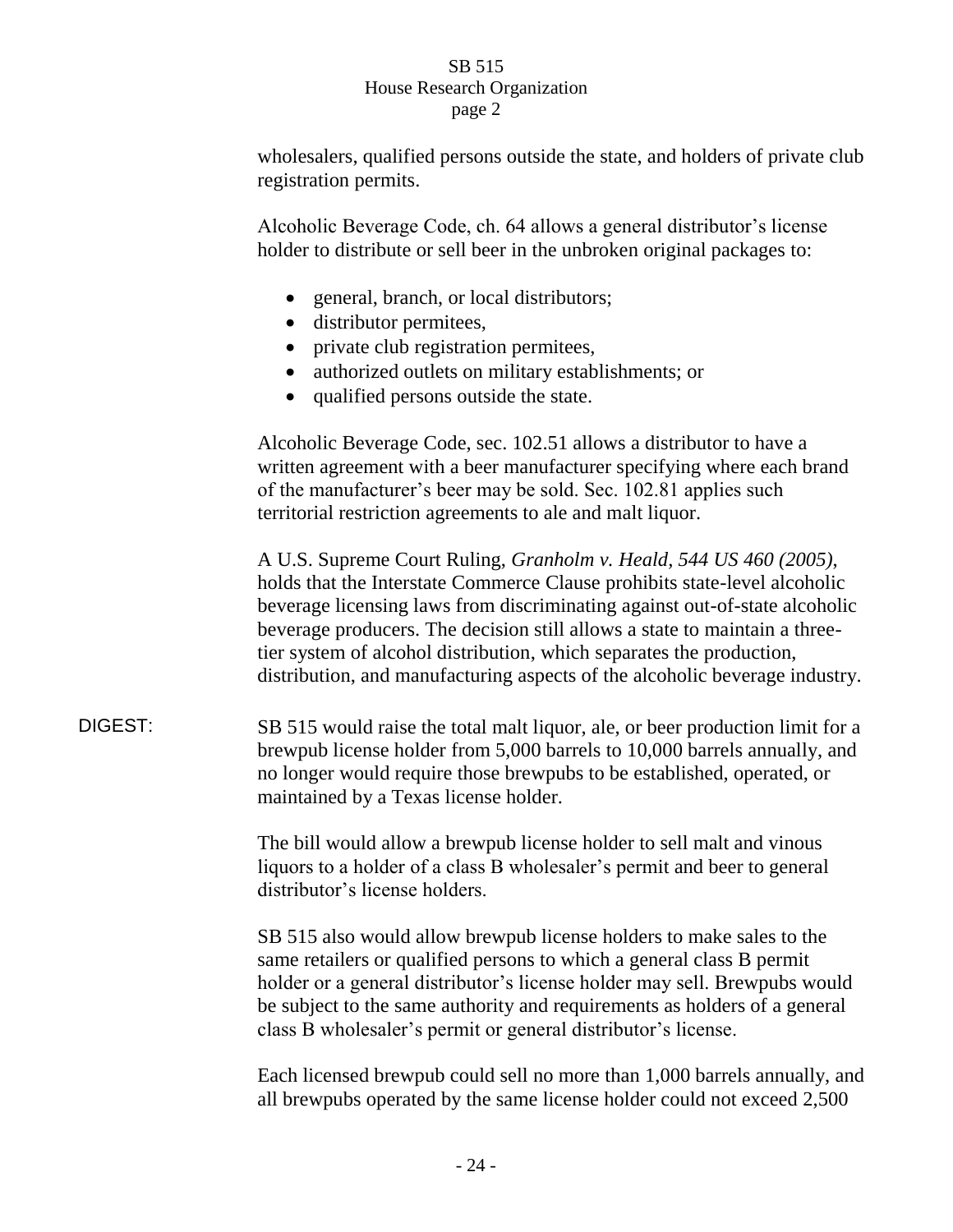barrels annually.

Brewpubs also would be able to sell to distributor's license holders and class B wholesaler's permit holders. Brewpub license holders would be subject to Alcoholic Beverage Code sections 102.51 and 102.81, governing territorial restriction agreements.

By the 15th day of each month, a brewpub license holder would be required to file a report with the Texas Alcoholic Beverage Commission (TABC) containing information on sales made to retailers during the preceding calendar month. TABC would adopt rules on the content and submission of these reports and could model these requirements on the information reported monthly to the comptroller by brewers, manufacturers, wholesalers, and distributors.

SB 515 would add brewpubs to the definition of "manufacturer" in other chapters of the Alcoholic Beverage Code.

The bill would repeal Alcoholic Beverage Code, sec. 74.01(f), which currently prohibits brewpubs from selling alcoholic beverages for resale.

SB 515 would take immediate effect if finally passed by a two-thirds record vote of the membership of each house. Otherwise it would take effect September 1, 2013, but only if SB 516, SB 517, SB 518, and SB 639 were enacted by the 83rd Legislature. If any of these bills were not enacted, SB 515 would have no effect.

#### **SUPPORTERS** SAY:

SB 515 would create an avenue for the growth of brewpubs in Texas. While brewpubs may currently sell their product to consumers onpremises, they may not sell to distributors, wholesalers, or retailers, which prevents brewpubs from distributing their products more widely. The bill would eliminate barriers to brewpub growth in two key ways — first, by raising the cap of annual production for a brewpub license holder to 10,000 barrels from 5,000; and second, by allowing brewpubs to sell their products to distributors, wholesalers, and retailers.

Encouraging brewpub growth would create new jobs and expand the variety and quality of beer, malt liquor, and ale available to Texas consumers. The bill also would level the playing field in the market. While Texans currently may purchase beers produced by out-of-state brewpubs with ease in the nearest grocery store, they must travel to the domestic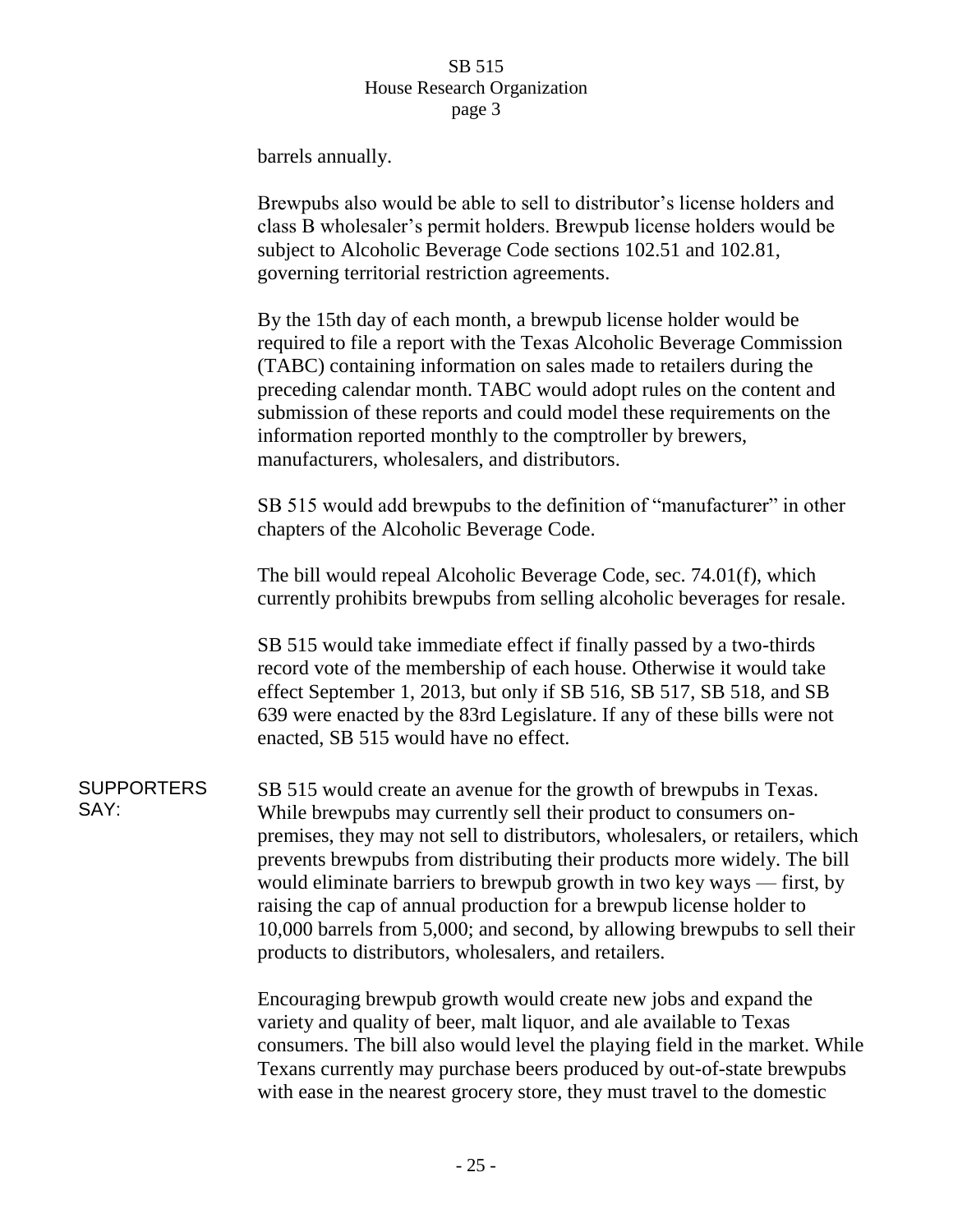|                          | brewpub itself if they wish to buy Texas-made beer for personal<br>consumption. By placing Texas brewpubs on equal footing with out-of-<br>state competitors, SB 515 would help domestic brewpubs build consumer<br>loyalty to their products across the state, not just in the immediate area.                                                                                                                                                                                                                                                                                                                                                                                              |
|--------------------------|----------------------------------------------------------------------------------------------------------------------------------------------------------------------------------------------------------------------------------------------------------------------------------------------------------------------------------------------------------------------------------------------------------------------------------------------------------------------------------------------------------------------------------------------------------------------------------------------------------------------------------------------------------------------------------------------|
|                          | The bill recognizes the importance of the three-tier system and would<br>preserve it. SB 515 would honor Granholm v. Heald, which affirms the<br>state's right to maintain a three-tier system, and the bill would not<br>dismantle the current system of distribution for alcoholic beverages and<br>the accompanying regulatory structures. It would lift the requirements of<br>the three-tier system only for a very small portion of the overall alcoholic<br>beverage market, which would further the state's interest in providing<br>avenues for economic development by fostering room for brewpubs to<br>grow, a principle which is also in harmony with the Supreme Court ruling. |
|                          | Tying SB 515 to the enactment of four additional craft-beer bills would<br>ensure that the entire coalition of stakeholders remained engaged and<br>supportive of the entire bill package.                                                                                                                                                                                                                                                                                                                                                                                                                                                                                                   |
| <b>OPPONENTS</b><br>SAY: | By expanding the allowances made to brewpubs, the bill would erode the<br>state's three-tier system regulating alcoholic beverages. The three-tier<br>system formally separates the producers of alcoholic beverages, the<br>intermediate distributors and wholesalers who resell the alcoholic<br>beverages, and the retailers who deliver the alcoholic beverage to the<br>ultimate consumer. Maintaining this system is important for regulatory<br>oversight of the alcoholic beverage industry, and allows the state to collect<br>taxes and exert control over a consumer product with important social<br>consequences.                                                               |
|                          | Brewpubs undermine the system by both manufacturing and retailing their<br>own products. Under SB 515, brewpubs would undermine the three-tier<br>system even further by expanding into self-distribution. Not only that, the<br>bill would pave the way for more brewpubs to cross the three tiers by<br>raising the cap of barrels produced from 5,000 to 10,000.                                                                                                                                                                                                                                                                                                                          |
| <b>NOTES:</b>            | SB 515 would not take effect unless the Legislature also enacted the<br>following bills, which also are set on today's General State Calendar for<br>second-reading consideration:                                                                                                                                                                                                                                                                                                                                                                                                                                                                                                           |
|                          | SB 516 by Eltife, et al., which would establish a brewer's self-<br>distribution permit;                                                                                                                                                                                                                                                                                                                                                                                                                                                                                                                                                                                                     |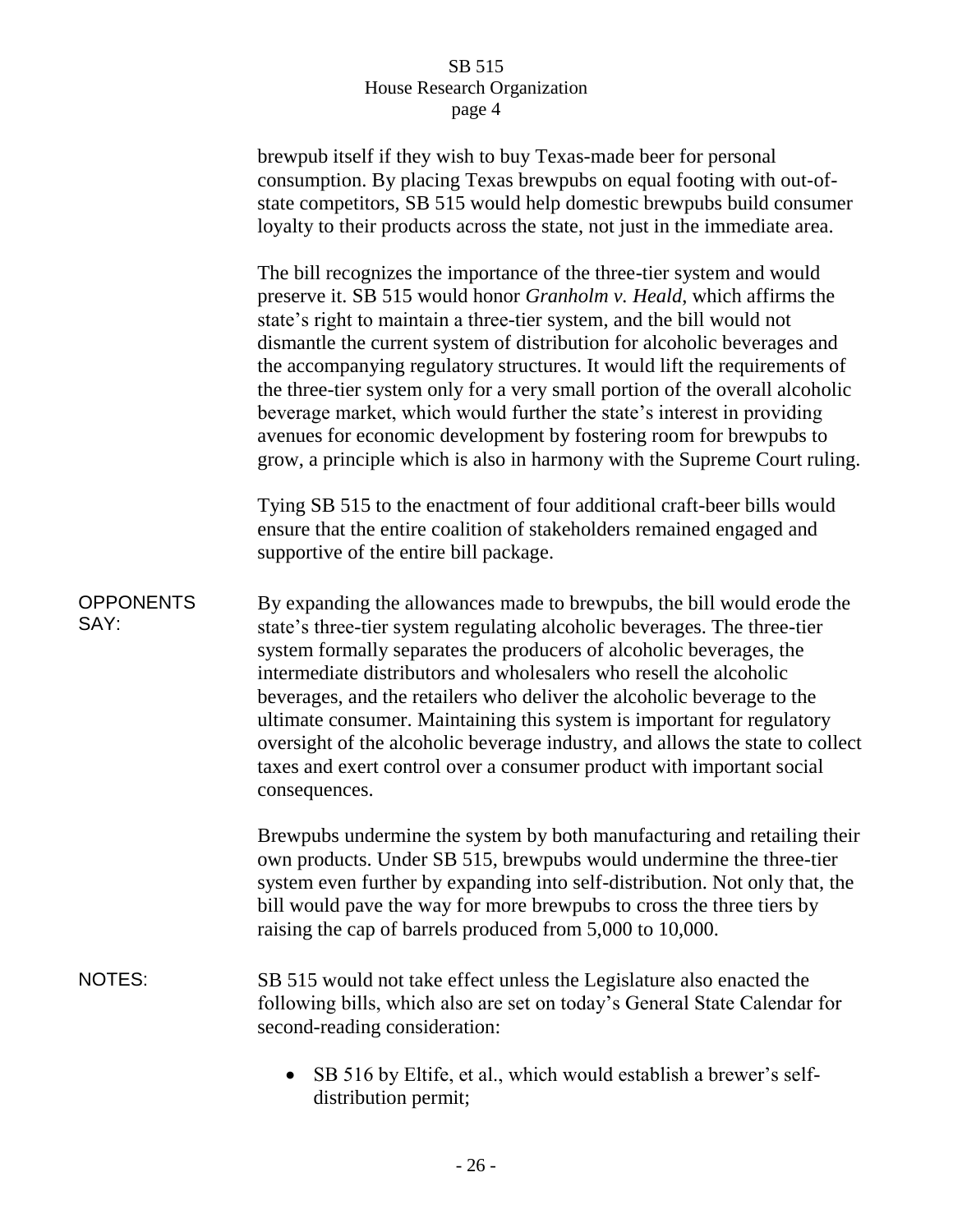- SB 517 by Eltife, et al., which would establish a manufacturer's self-distribution permit;
- SB 518 by Eltife, et al., which would allow brewers and manufacturers to sell directly to consumers; and
- SB 639 by Carona, et al., which would prohibit beer manufacturers from requiring reach-back pricing and territorial agreements in agreements with distributors.

The House companion bill, HB 1763 by Smith, et al., was left pending in the Licensing and Administrative Procedures Committee on March 19.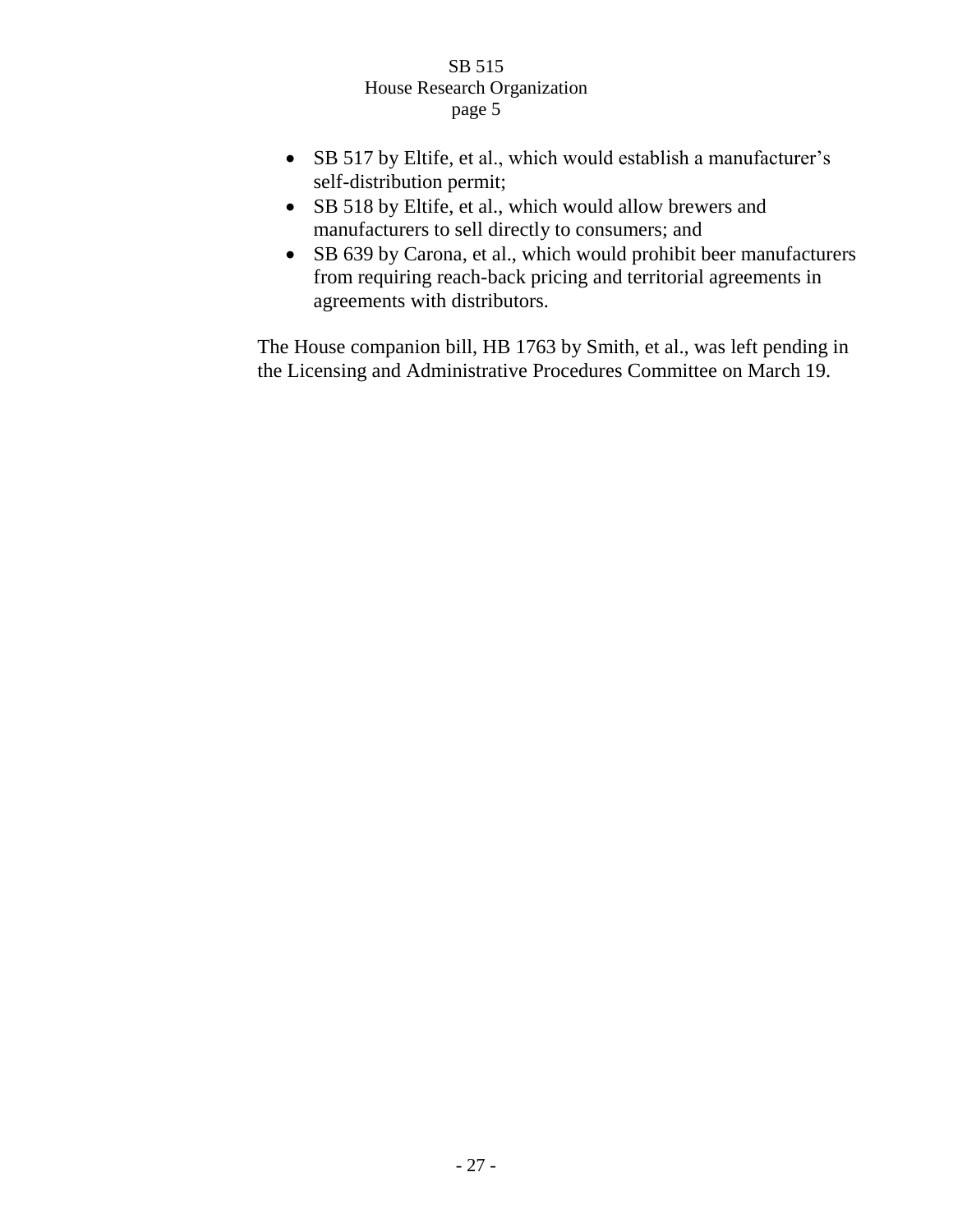<span id="page-29-0"></span>

| <b>SUBJECT:</b>     | Establishing a brewer's self-distribution permit                                                                                                                                                                                                                                                                                                                                                                                                                                                                                                                                                                                                                                                                                                                                                                                                                                                      |
|---------------------|-------------------------------------------------------------------------------------------------------------------------------------------------------------------------------------------------------------------------------------------------------------------------------------------------------------------------------------------------------------------------------------------------------------------------------------------------------------------------------------------------------------------------------------------------------------------------------------------------------------------------------------------------------------------------------------------------------------------------------------------------------------------------------------------------------------------------------------------------------------------------------------------------------|
| <b>COMMITTEE:</b>   | Licensing and Administrative Procedures — favorable, without<br>amendment                                                                                                                                                                                                                                                                                                                                                                                                                                                                                                                                                                                                                                                                                                                                                                                                                             |
| VOTE:               | 7 ayes — Smith, Kuempel, Geren, Gooden, Guillen, Gutierrez, Miles                                                                                                                                                                                                                                                                                                                                                                                                                                                                                                                                                                                                                                                                                                                                                                                                                                     |
|                     | 0 nays                                                                                                                                                                                                                                                                                                                                                                                                                                                                                                                                                                                                                                                                                                                                                                                                                                                                                                |
|                     | $2$ absent — Price, S. Thompson                                                                                                                                                                                                                                                                                                                                                                                                                                                                                                                                                                                                                                                                                                                                                                                                                                                                       |
| <b>SENATE VOTE:</b> | On final passage, March $27 - 30 - 0$                                                                                                                                                                                                                                                                                                                                                                                                                                                                                                                                                                                                                                                                                                                                                                                                                                                                 |
| <b>WITNESSES:</b>   | (On House companion bill, HB 1764)<br>For - Scott Metzger and Brock Wagner, Texas Craft Brewers Guild;<br>Leslie Sprague, Open the Taps; (Registered, but did not testify: Doug<br>Davis, Tom Spilman, and Keith Strama, Wholesale Beer Distributors of<br>Texas; Adam Debower, Austin Beerworks; Rick Donley and JP Urrabazo,<br>The Beer Alliance of Texas; Jim Dow, Vickie Jones, Davis Tucker, and<br>Charles Vallhonrat, Texas Craft Brewers Guild; Rick Engel; Courtney<br>Forsell; Jim Grace, Anheuser-Busch; Michael Graham; Alan Gray, Marc<br>Hoskins, and Ralph Townes, Licensed Beverage Distributors; Mike<br>Hamilton, Beer Alliance; Rhett Keisler and Grant Wood, Revolver<br>Brewing; Alfred Nemecek, Black Star Coop Brewpub; Walt Powell, Flix<br>Brewhouse; Tim Schauer, Open the Taps)<br>Against — None<br>On - (Registered, but did not testify: Carolyn Beck, Texas Alcoholic |
|                     | <b>Beverage Commission</b> )                                                                                                                                                                                                                                                                                                                                                                                                                                                                                                                                                                                                                                                                                                                                                                                                                                                                          |
| <b>BACKGROUND:</b>  | Alcoholic Beverage Code, ch. 12 allows a holder of a brewer's permit to:                                                                                                                                                                                                                                                                                                                                                                                                                                                                                                                                                                                                                                                                                                                                                                                                                              |
|                     | manufacture ale and malt liquor;<br>import ale and malt liquor from a nonresident brewer's permitee;<br>$\bullet$<br>sell ale and malt liquor to wholesale permit holders;<br>$\bullet$<br>dispense ale and malt liquor for on-premises consumption; and<br>$\bullet$<br>conduct on-premises samplings of ale or malt liquor.<br>$\bullet$                                                                                                                                                                                                                                                                                                                                                                                                                                                                                                                                                            |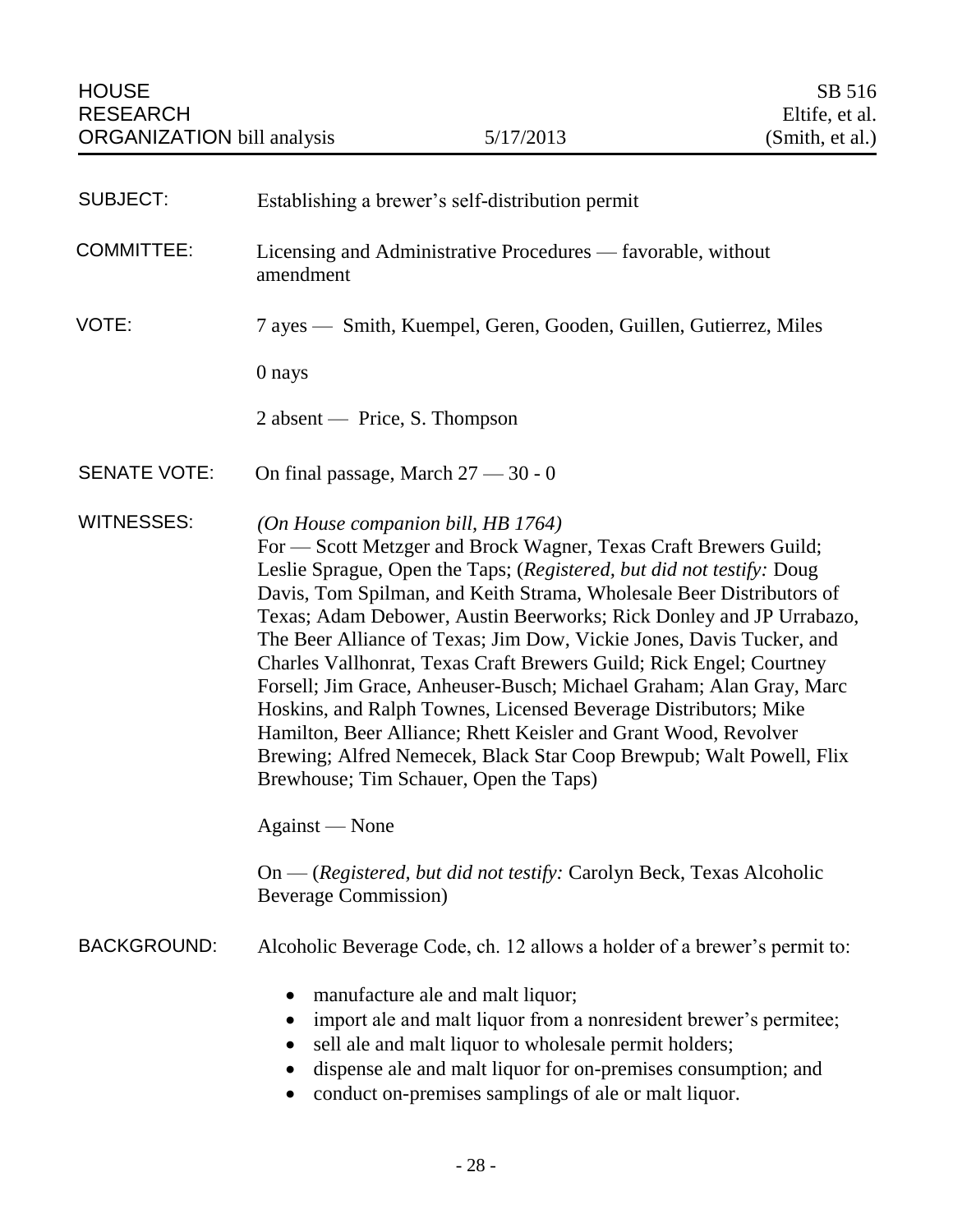Under Alcoholic Beverage Code, sec. 12.05, a brewer's permit holder whose production of ale, along with other on-site production of beer, does not exceed 75,000 barrels annually may sell ale to the same entities as a class B wholesaler's permit holder, and has the same authority and is subject to the same requirements as a class B permit holder with regard to such a sale.

Alcoholic Beverage Code, ch. 13 requires an out-of-state brewer to obtain a nonresident brewer's permit before that brewer can sell ale or malt liquor in Texas.

Alcoholic Beverage Code, ch. 20 allows a general class B wholesaler's permit holder to sell malt and vinous liquors to retailers and authorized wholesalers, qualified persons outside the state, and holders of private club registration permits.

A U.S. Supreme Court Ruling, *Granholm v. Heald, 544 US 460 (2005),*  holds that the Interstate Commerce Clause prohibits state-level alcoholic beverage licensing laws from discriminating against out-of-state alcoholic beverage producers. The decision still allows a state to maintain a threetier system of alcohol distribution, which separates the production, distribution, and manufacturing aspects of the alcoholic beverage industry.

DIGEST: SB 516 would establish a brewer's self-distribution permit and allow the permit to be issued only to brewer's permit holders and nonresident brewer's permit holders. A brewer's self-distribution permit would enable a brewer whose annual production of ale — together with other on-site production of beer under a different license — did not exceed 125,000 barrels to sell to the same entities as could a general class B wholesaler's permit holder.

> Such a brewer would have the same authority and be subject to the same requirements as a general class B wholesaler's permit holder. The combined sale of ale and beer produced on-site under a different license for self-distribution could not exceed 40,000 barrels annually for a holder of a brewer's self-distribution permit. This permit would only cover ale sold from a brewery in this state. The annual fee for a brewer's selfdistribution permit would be \$250.

> By the 15th day of each month, a brewer's self-distribution permit holder would file a report to the Texas Alcoholic Beverage Commission (TABC)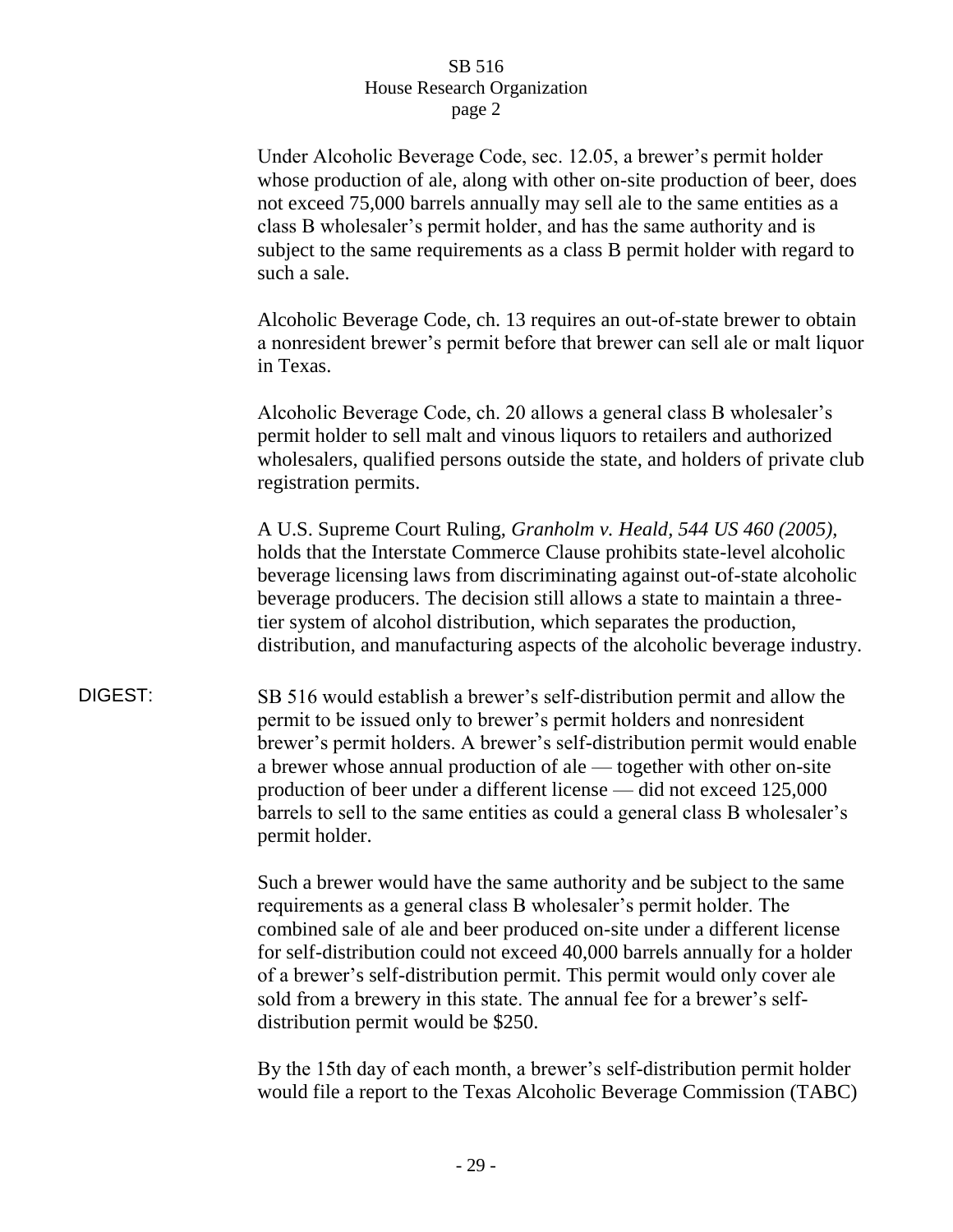with information on sales made during the preceding calendar month. TABC would adopt rules on the content and submission of these reports and could model these requirements on the information reported monthly to the comptroller by brewers, manufacturers, wholesalers, and distributors.

The bill would apply Tax Code, subch. I-1, which details how brewers, manufacturers, wholesalers, and distributors should report sales information to the comptroller, to holders of a brewer's self-distribution permit.

The bill would repeal Alcoholic Beverage Code, sec. 12.05, which currently allows brewer's permit holders to sell to the same people as can a class B wholesaler's permit holder, if the brewer does not sell more than 75,000 barrels of ale annually.

SB 516 would take immediate effect if finally passed by a two-thirds record vote of the membership of each house. Otherwise it would take effect September 1, 2013, but only if SB 515, SB 517, SB 518, and SB 639 were also enacted by the 83rd Legislature. If any of these bills were not enacted, SB 516 would have no effect.

**SUPPORTERS** SAY: SB 516 would develop small breweries in the state of Texas, help them add more employees, and increase the volume they could sell directly. The annual production cap for self-distribution would increase from 75,000 barrels of combined ale and beer for a brewer to 125,000, which would allow growing breweries to continue to sell to retailers, authorized wholesalers, qualified out-of-state entities, and private club permitees as their production volumes increased. The bill would give breweries some flexibility and a wider potential client base for their products for a longer time as they transitioned into maturity in a very competitive market.

> The bill would help bring the state in compliance with *Granholm v. Heald*, which holds that states may not discriminate against out-of-state producers of alcoholic beverages or favor in-state producers of alcoholic beverages under the Interstate Commerce Clause. In this spirit, both resident brewer's permit holders and nonresident brewer's permit holders could apply for a brewer's self-distribution permit. Also, the bill would repeal Alcoholic Beverage Code sec. 12.05, which currently allows only those brewer's permit holders who manufacture a total of 75,000 barrels of ale and beer in the state of Texas to self-distribute. These changes would help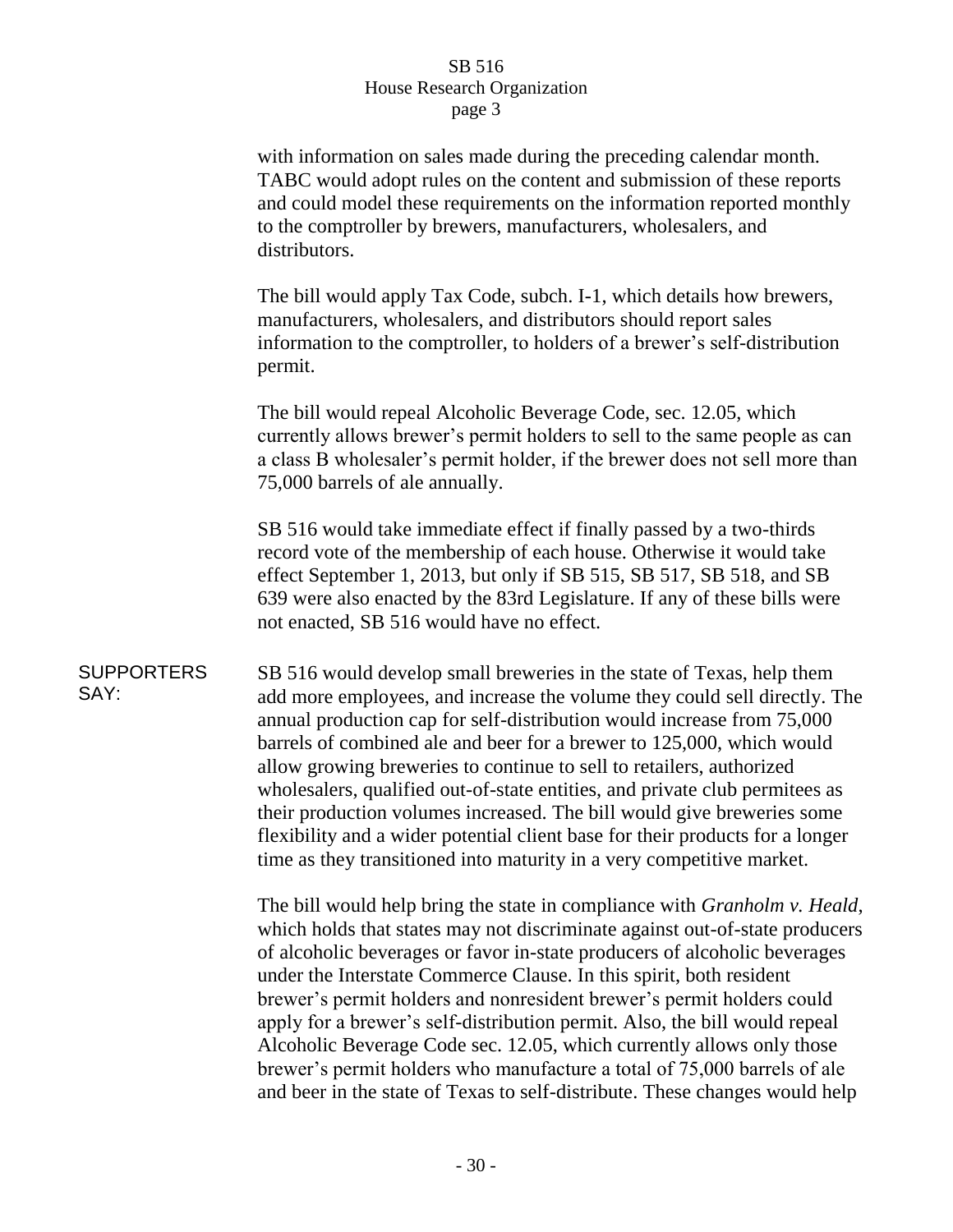the state avoid lawsuits challenging the constitutionality of its alcohol regulations.

The bill would not dismantle the three-tier structure. The Legislature has already authorized limited exceptions to this system, allowing breweries selling fewer than 75,000 barrels to self-distribute and wineries to manufacture, distribute, and sell their products. These limited exceptions are justified to promote the growth of small companies contributing to the vitality and variety of the market. The breweries would only be able to distribute 40,000 barrels annually, and this self-distribution permit would be cut off once the breweries reached full maturity and began producing more than 125,000 barrels.

The bill would not lower the amount small breweries may self-distribute today because none of these breweries currently produces — let alone distributes — 40,000 barrels of ale or malt liquor. Instead, the bill would ensure that breweries had enough room to grow once they began producing more than 75,000 barrels annually, which is the current limitation for self-distributing breweries.

The bill would include complete reporting requirements for the brewers who self-distribute. This is important, because tax collection is normally conducted at the distributor or wholesaler tier of the three-tier system, a step that would be bypassed under SB 516.

Tying SB 516 to the enactment of four additional craft-beer bills would ensure that the entire coalition of stakeholders remained engaged and supportive of the entire bill package.

**OPPONENTS** SAY: By expanding the production cap for these small brewers to qualify to selfdistribute, the bill would contribute to the erosion of the three-tier system. This system formally separates producers, distributors and wholesalers, and retailers of alcoholic beverages. Maintaining this system is important for regulatory oversight of the alcoholic beverage industry, and allows the state to collect taxes and exert control over a consumer product with important social consequences. This bill would expand the small brewers' ability to straddle two tiers of the three-tier system, both manufacturing and distributing their products.

#### OTHER **OPPONENTS** The bill would increase the fees paid by brewers to the state by adding a new \$250 permit that self-distributing brewers would need to obtain.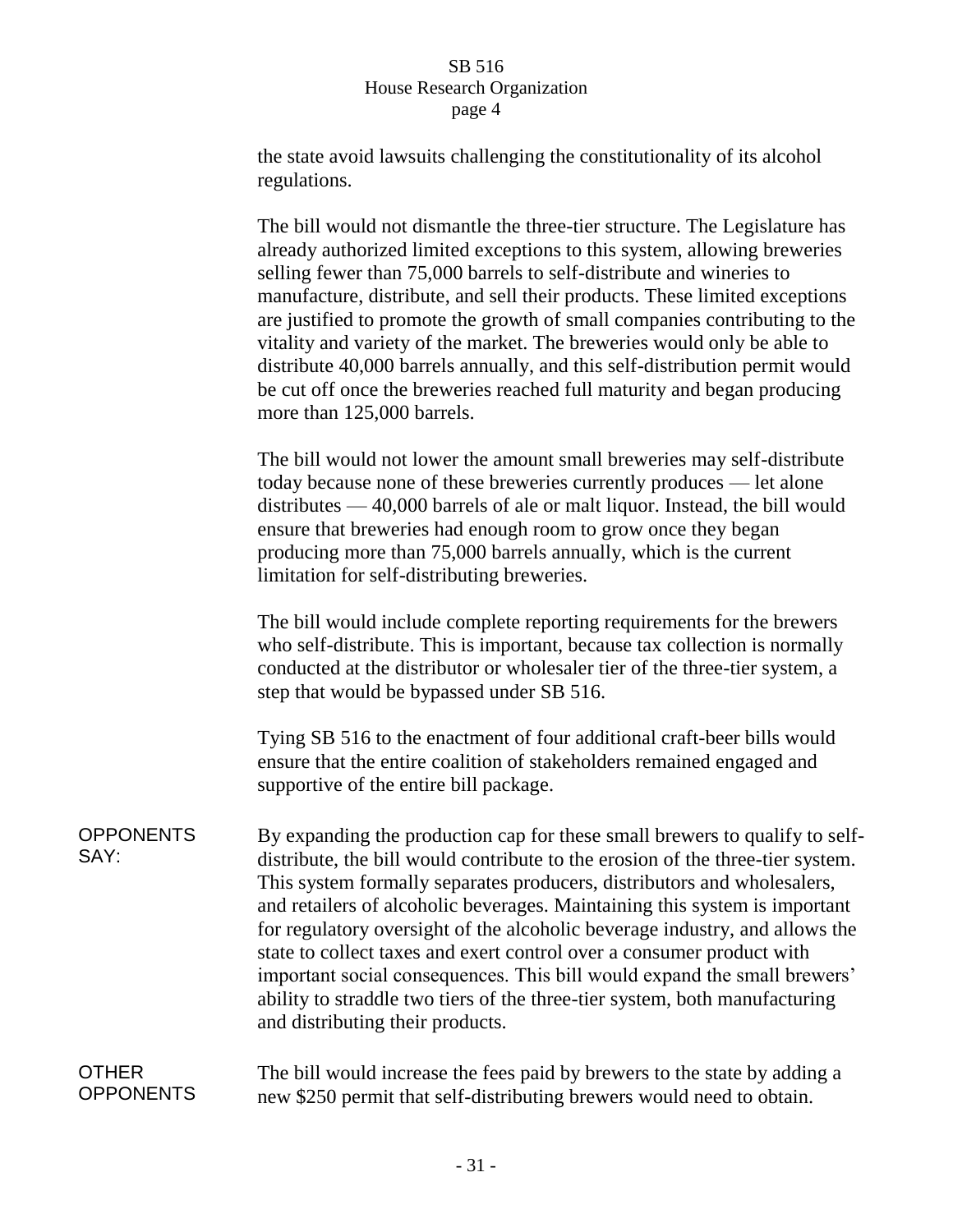| In addition, the bill could have the effect of reducing the amount breweries<br>could self-distribute. Current law enables brewers whose ale and beer<br>production is no more than 75,000 barrels combined to distribute the<br>whole of their production, while the bill would cap the amount breweries<br>could sell under this self-distribution permit at 40,000 barrels annually.                                                                                                                                                                                                                                                                                                                                                                                                                                    |
|----------------------------------------------------------------------------------------------------------------------------------------------------------------------------------------------------------------------------------------------------------------------------------------------------------------------------------------------------------------------------------------------------------------------------------------------------------------------------------------------------------------------------------------------------------------------------------------------------------------------------------------------------------------------------------------------------------------------------------------------------------------------------------------------------------------------------|
| SB 516 would not take effect unless the Legislature also enacted the<br>following bills, which also are set on today's General State Calendar for<br>second-reading consideration:<br>SB 515 by Eltife, et al., which would allow brewpubs to sell to<br>retailers, wholesalers, distributors, and any qualified person outside<br>of Texas:<br>SB 517 by Eltife, et al., which would establish a manufacturer's<br>self-distribution permit;<br>SB 518 by Eltife, et al., which would allow brewers and<br>$\bullet$<br>manufacturers to sell directly to consumers; and<br>SB 639 by Carona, et al., which would prohibit beer manufacturers<br>from requiring reach-back pricing and territorial agreements in<br>contracts with distributors.<br>According to the fiscal note, SB 516 would contribute \$40,500 to the |
| general revenue fund every other year, due to the new \$250 brewer's self-<br>distribution permit fee, which brewers would obtain and renew on a two-<br>year cycle.                                                                                                                                                                                                                                                                                                                                                                                                                                                                                                                                                                                                                                                       |
|                                                                                                                                                                                                                                                                                                                                                                                                                                                                                                                                                                                                                                                                                                                                                                                                                            |

The House companion bill, HB 1764 by Smith, et al., was left pending in the Licensing and Administrative Procedures Committee on March 19.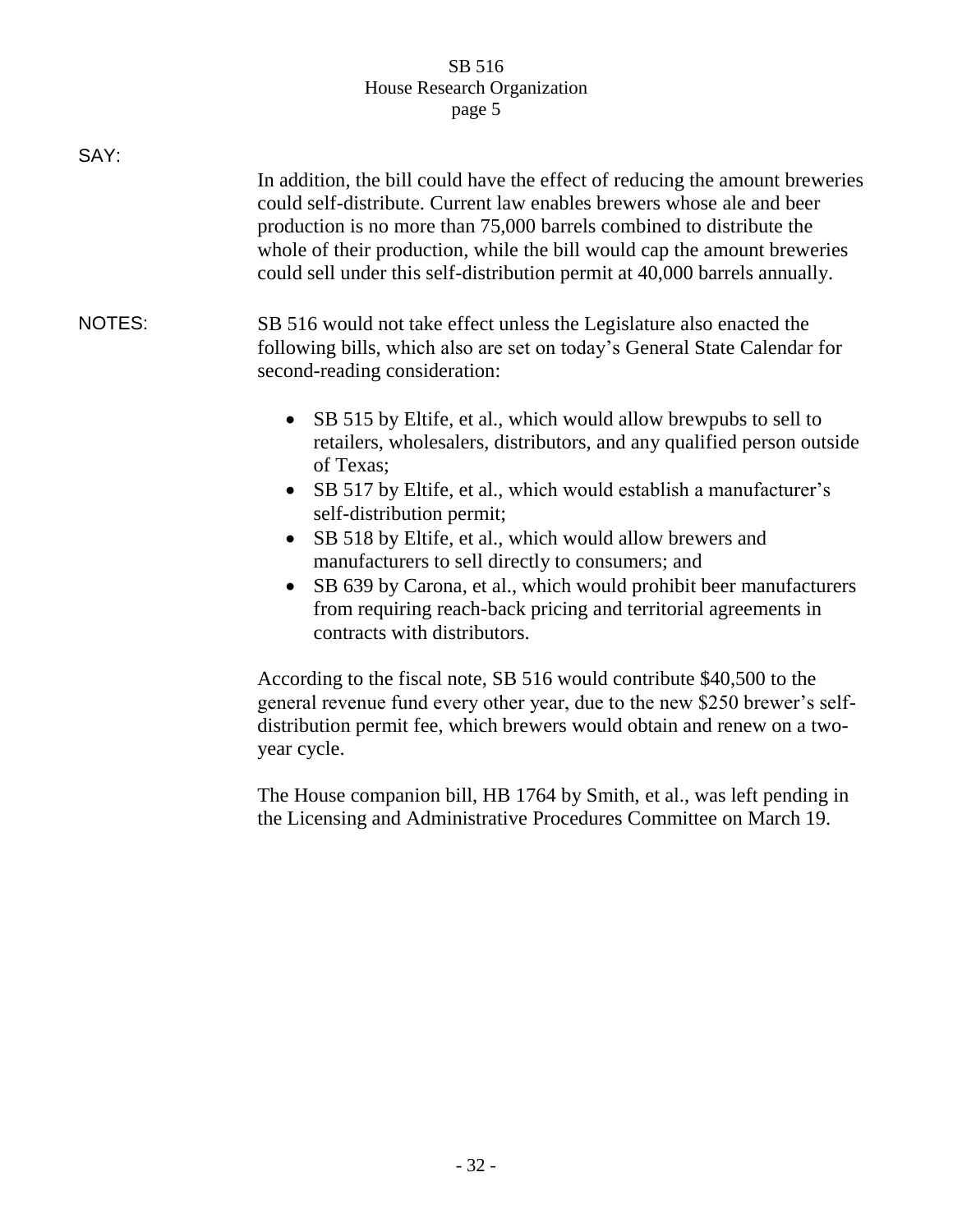<span id="page-34-0"></span>

| <b>SUBJECT:</b>     | Establishing a manufacturer's self-distribution permit                                                                                                                                                                                                                                                                                                                                                                                                                                                                                                                                                                                                                                                                                                                                                       |
|---------------------|--------------------------------------------------------------------------------------------------------------------------------------------------------------------------------------------------------------------------------------------------------------------------------------------------------------------------------------------------------------------------------------------------------------------------------------------------------------------------------------------------------------------------------------------------------------------------------------------------------------------------------------------------------------------------------------------------------------------------------------------------------------------------------------------------------------|
| <b>COMMITTEE:</b>   | Licensing and Administrative Procedures — favorable, without<br>amendment                                                                                                                                                                                                                                                                                                                                                                                                                                                                                                                                                                                                                                                                                                                                    |
| VOTE:               | 7 ayes — Smith, Kuempel, Geren, Gooden, Guillen, Gutierrez, Miles                                                                                                                                                                                                                                                                                                                                                                                                                                                                                                                                                                                                                                                                                                                                            |
|                     | 0 nays                                                                                                                                                                                                                                                                                                                                                                                                                                                                                                                                                                                                                                                                                                                                                                                                       |
|                     | $2$ absent — Price, S. Thompson                                                                                                                                                                                                                                                                                                                                                                                                                                                                                                                                                                                                                                                                                                                                                                              |
| <b>SENATE VOTE:</b> | On final passage, March $27 - 30 - 0$                                                                                                                                                                                                                                                                                                                                                                                                                                                                                                                                                                                                                                                                                                                                                                        |
| <b>WITNESSES:</b>   | (On House companion bill, HB 1765:)<br>For - Scott Metzger and Brock Wagner, Texas Craft Brewers Guild;<br>Leslie Sprague, Open the Taps; (Registered, but did not testify: Doug<br>Davis, Tom Spilman, and Keith Strama, Wholesale Beer Distributors of<br>Texas; Adam Debower, Austin Beerworks; Rick Donley and JP Urrabazo,<br>The Beer Alliance of Texas; Jim Dow, Vickie Jones, Davis Tucker, and<br>Charles Vallhonrat, Texas Craft Brewers Guild; Rick Engel; Courtney<br>Forsell; Jim Grace, Anheuser-Busch; Michael Graham; Alan Gray, Marc<br>Hoskins, and Ralph Townes, Licensed Beverage Distributors; Mike<br>Hamilton, Beer Alliance; Rhett Keisler and Grant Wood, Revolver<br>Brewing; Alfred Nemecek, Black Star Coop Brewpub; Walt Powell, Flix<br>Brewhouse; Tim Schauer, Open the Taps) |
|                     | Against — None<br>On — (Registered, but did not testify: Carolyn Beck, Texas Alcoholic<br><b>Beverage Commission</b> )                                                                                                                                                                                                                                                                                                                                                                                                                                                                                                                                                                                                                                                                                       |
| <b>BACKGROUND:</b>  | Alcoholic Beverage Code ch. 62 allows a holder of a manufacturer's<br>license to:                                                                                                                                                                                                                                                                                                                                                                                                                                                                                                                                                                                                                                                                                                                            |
|                     | manufacture or brew beer;<br>distribute or sell beer to holders of distributor's licenses or qualified<br>persons outside the state;<br>dispense beer for on-premises consumption;                                                                                                                                                                                                                                                                                                                                                                                                                                                                                                                                                                                                                           |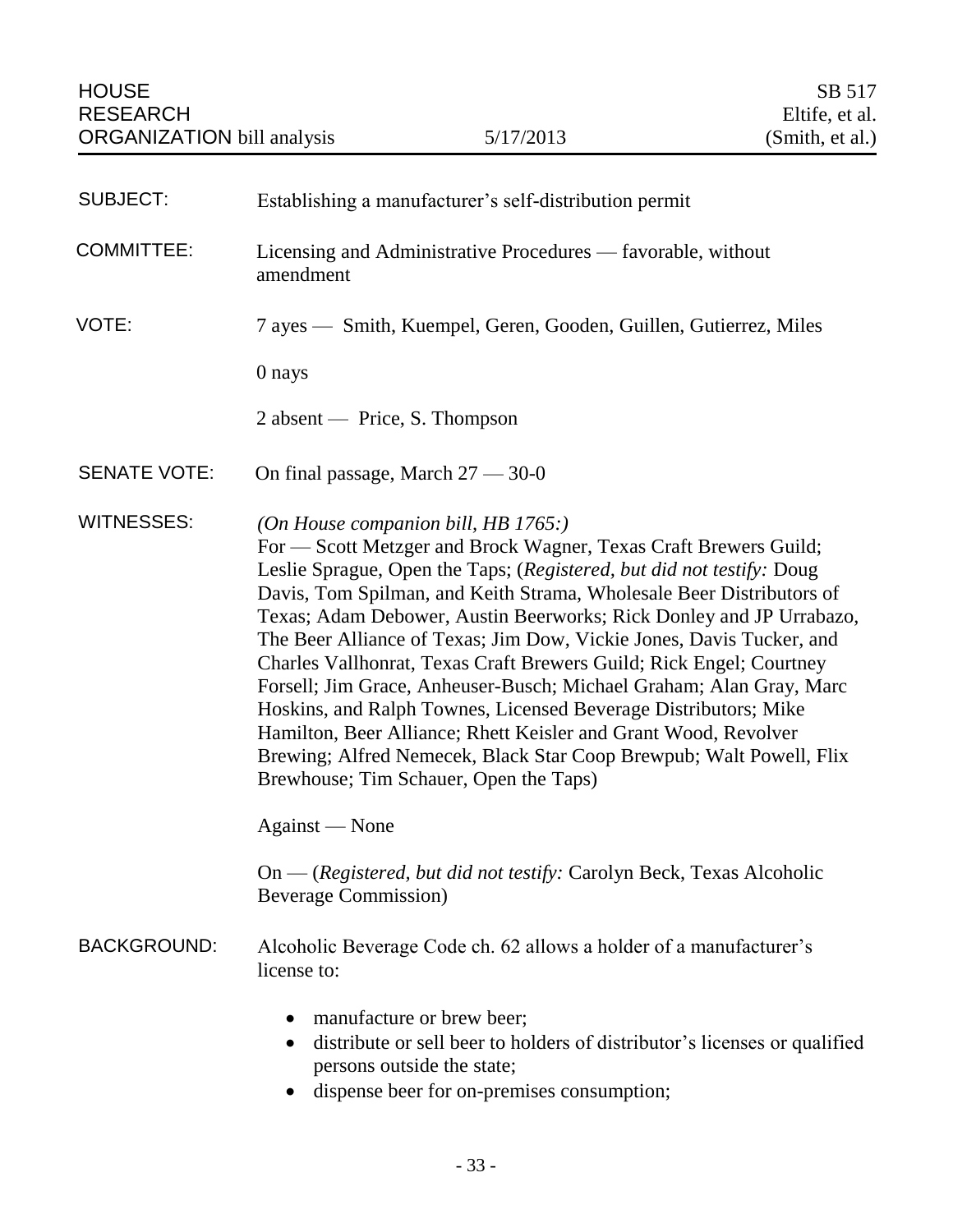- bottle and can beer brewed in Texas or out of state for resale in Texas; and
- conduct beer samplings at a retailer's premises.

Alcoholic Beverage Code, sec. 62.12 allows manufacturers whose annual production of beer in Texas does not exceed 75,000 barrels to sell to the same entities as a general distributor's license holder. This manufacturer has the same authority and is subject to the same requirements as a general distributor's license holder with regard to such a sale.

Alcoholic Beverage Code, ch. 63 requires out-of-state manufacturers to hold a nonresident manufacturer's license to transport beer into the state only to holders of importer's licenses.

Alcoholic Beverage Code, ch. 64 allows a general distributor's license holder to distribute or sell beer in the unbroken original packages to:

- general, branch, or local distributors;
- distributor permitees,
- private club registration permitees,
- authorized outlets on military establishments; or
- qualified persons outside the state.

A U.S. Supreme Court Ruling, *Granholm v. Heald, 544 U.S. 460 (2005)*, holds that the Interstate Commerce Clause prohibits state-level alcoholic beverage licensing laws from discriminating against out-of-state alcoholic beverage producers. The decision still allows a state to maintain a threetier system of alcohol distribution, which separates the production, distribution, and manufacturing aspects of the alcoholic beverage industry.

DIGEST: SB 517 would establish a manufacturer's self-distribution license and allow the license to be issued only to manufacturer's license holders and nonresident manufacturer's license holders.

> A manufacturer's self-distribution permit would enable a brewer whose annual production of beer — together with other on-site production of ale under a different permit — did not exceed 125,000 barrels to sell to the same entities as could a general distributor's license holder. The manufacturer would have the same authority and be subject to the same requirements as a general distributor's license holder. The combined sale of beer and ale produced on-site under a different permit for self-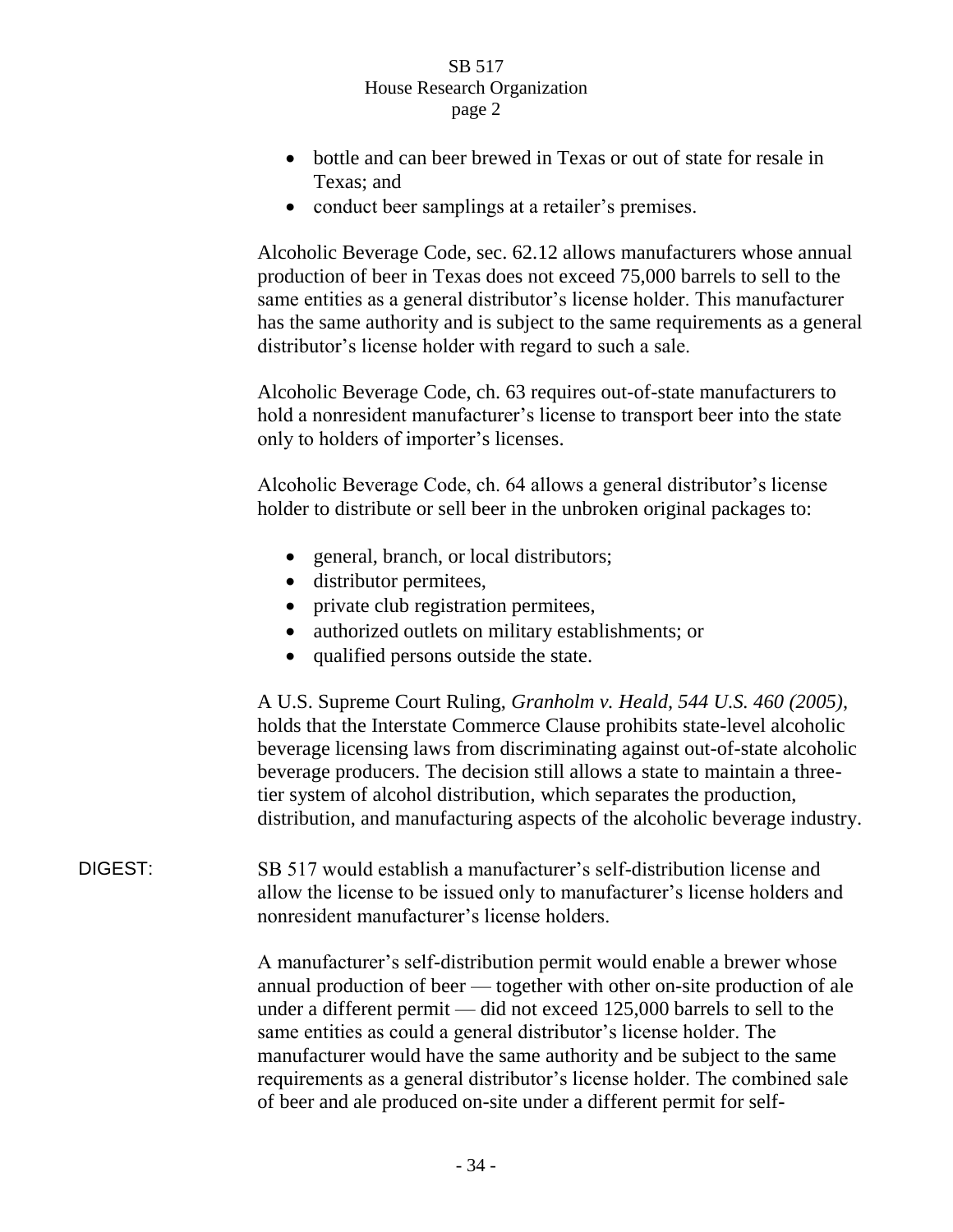distribution could not exceed 40,000 barrels annually for a holder of a brewer's self-distribution permit. This permit would only cover beer sold from a manufacturing facility in this state.

The annual fee for a manufacturer's self-distribution license would be \$250.

By the 15th day of each month, a manufacturer's self-distribution permit holder would file a report to the Texas Alcoholic Beverage Commission (TABC) with information on sales made during the preceding calendar month. TABC would adopt rules on the content and submission of these reports and could model these requirements on the information reported monthly to the comptroller by brewers, manufacturers, wholesalers, and distributors.

The bill would apply Tax Code subch. I-1, which details how brewers, manufacturers, wholesalers, and distributors report sales information to the comptroller, to holders of manufacturer's self-distribution permits.

The bill would repeal Alcoholic Beverage Code, sec. 62.12, which currently permits a manufacturer's license holder to sell to the same entities as can a general distributor's license holder, if the manufacturer does not produce more than 75,000 barrels of beer annually.

SB 517 would take immediate effect if finally passed by a two-thirds record vote of the membership of each house. Otherwise, it would take effect September 1, 2013, but only if SB 515, SB 516, SB 518, and SB 639 were also enacted by the 83rd Legislature. If any of these bills were not enacted, SB 517 would have no effect.

**SUPPORTERS** SAY: This bill would develop small manufacturers in the state of Texas, help them add more employees, and increase the volume they could sell directly. The annual production cap for self-distribution would increase from 75,000 barrels of beer for a manufacturer to 125,000, allowing growing manufacturers to continue to sell to other distributors, permitees or licensees authorized to sell to ultimate consumers, private club permitees, military outlets, and qualified out-of-state persons as their production volume increased. This bill would give manufacturers some flexibility and a wider potential client base for their products for a longer time as they transitioned into maturity in a very competitive market.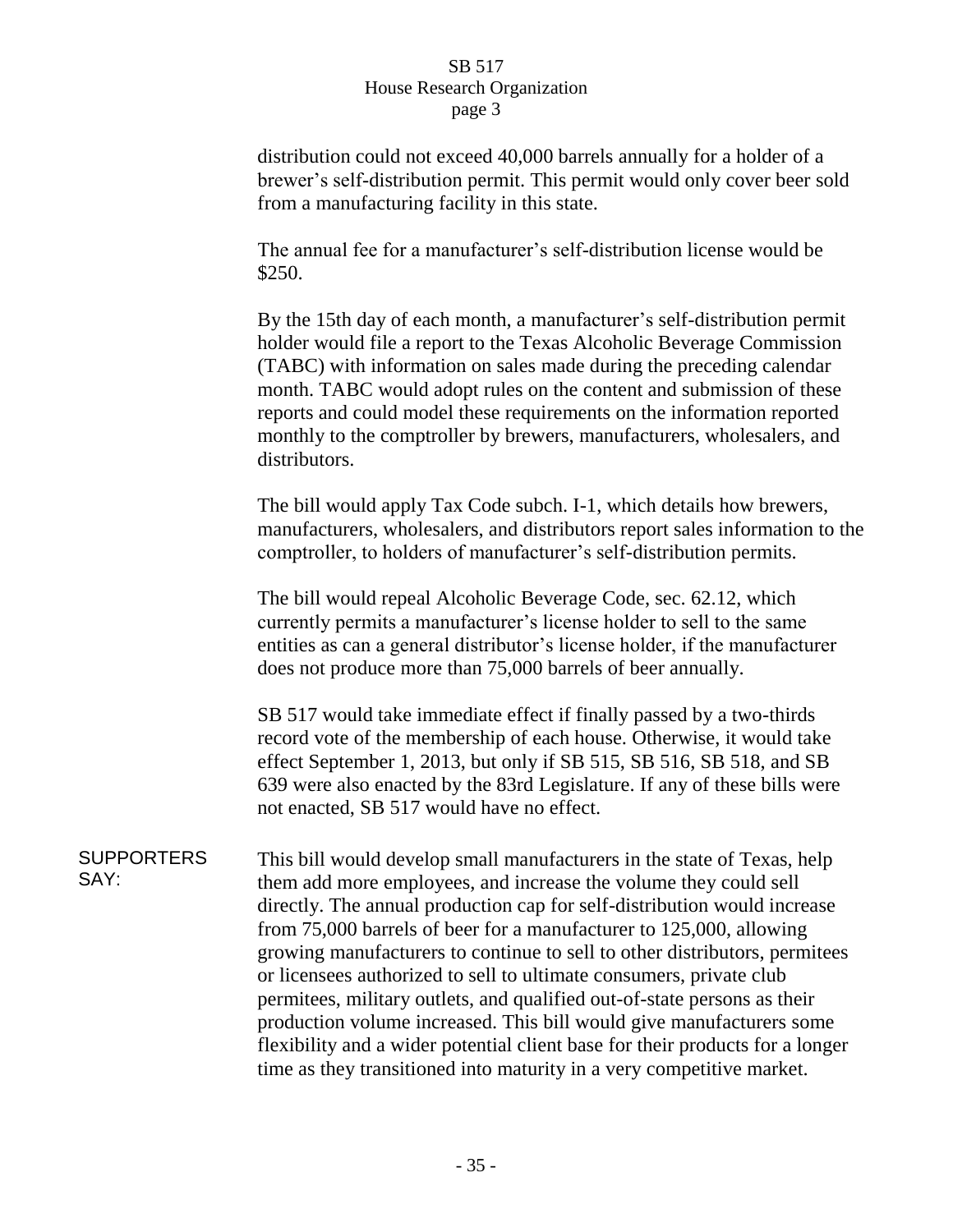SB 517 would help bring the state into compliance with *Granholm v. Heald*, which holds that states may not discriminate against out-of-state producers of alcoholic beverages or favor in-state producers of alcoholic beverages under the Interstate Commerce Clause. Both resident manufacturer's license holders and nonresident manufacturer's license holders would be able to apply for a manufacturer's self-distribution permit. Also, the bill would repeal Alcoholic Beverage Code sec. 62.12, which allows only those manufacturer's licensees who manufacture a total of 75,000 barrels of beer in Texas to self-distribute. These changes would help the state avoid lawsuits challenging the constitutionality of its alcohol regulations.

The bill would not dismantle the three-tier structure. The Legislature has already authorized limited exceptions to the three-tier system, letting manufacturers selling fewer than 75,000 barrels to self-distribute and wineries to manufacture, distribute, and sell their products. These limited exceptions are justified to promote the growth of these small companies, which contribute to the vitality and variety of the market. The manufacturers would only be able to distribute 40,000 barrels annually, and this self-distribution permit would be cut off once the manufacturers reached full maturity and began producing more than 125,000 barrels.

SB 517 would not lower the amount manufacturers may self-distribute today because none of these manufacturers currently produces — let alone distributes — 40,000 barrels of beer. Instead, the bill would ensure that manufacturers had enough room to grow once they began producing more than 75,000 barrels annually, which is the current limitation for selfdistributing manufacturers.

The bill would include complete reporting requirements for the manufacturers who self-distribute. This is important because tax collection is normally conducted at the distributor or wholesaler tier of the three-tier system, a step that would be bypassed under SB 517.

Tying SB 517 to the enactment of four additional craft-beer bills would ensure that the entire coalition of stakeholders remained engaged and supportive of the entire bill package.

**OPPONENTS** SAY: By expanding the production cap for these manufacturers to qualify to self-distribute, the bill would contribute to the erosion of the three-tier system. This system formally separates producers, distributors and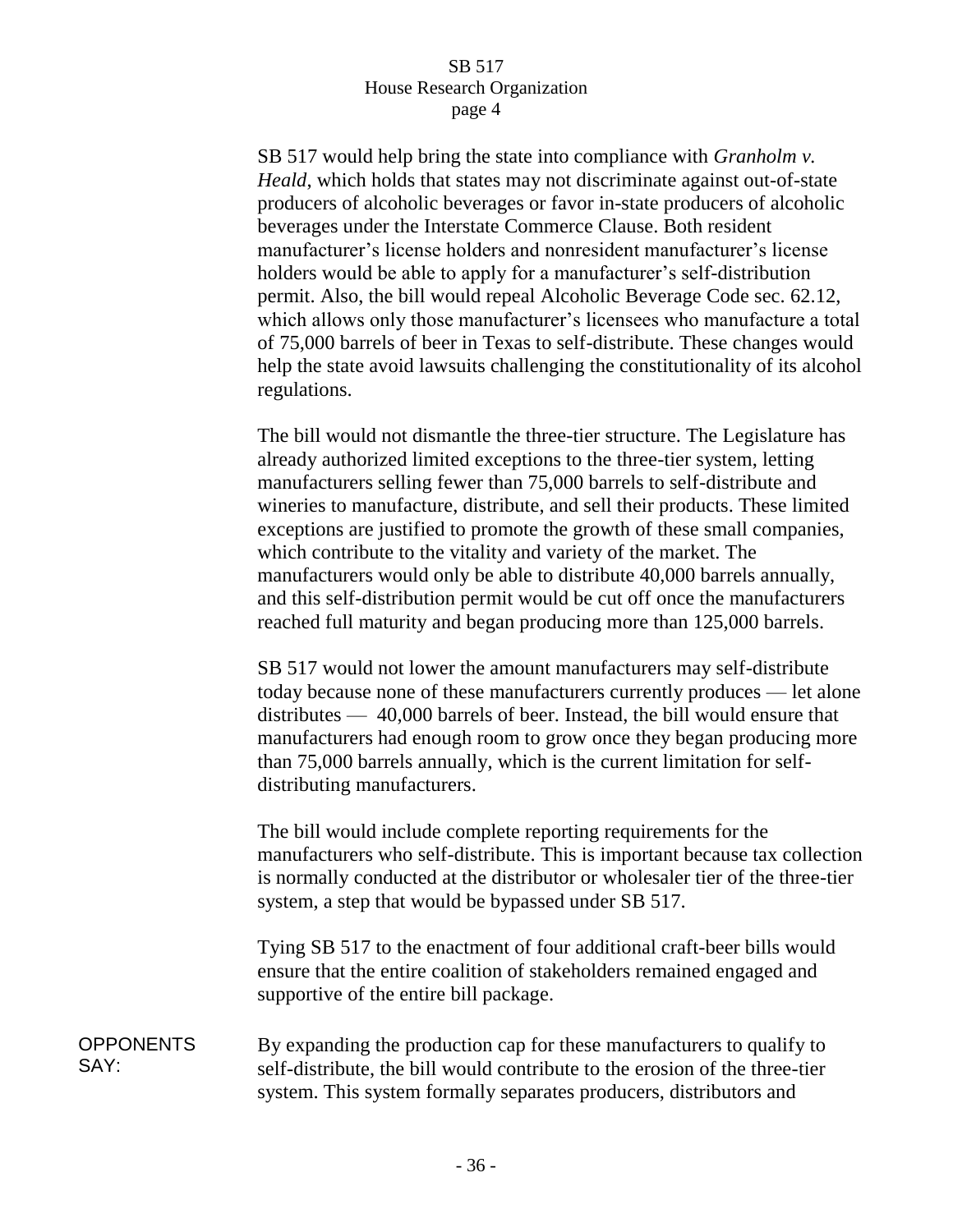|                                          | wholesalers, and retailers of alcoholic beverages. Maintaining this system<br>is important for regulatory oversight of the alcoholic beverage industry,<br>and allows the state to collect taxes and exert control over a consumer<br>product with important social consequences. The bill would expand the<br>manufacturers' ability to straddle two tiers of the three-tier system by both<br>manufacturing and distributing their products.                                                                                                                                   |
|------------------------------------------|----------------------------------------------------------------------------------------------------------------------------------------------------------------------------------------------------------------------------------------------------------------------------------------------------------------------------------------------------------------------------------------------------------------------------------------------------------------------------------------------------------------------------------------------------------------------------------|
| <b>OTHER</b><br><b>OPPONENTS</b><br>SAY: | The bill would increase the fees paid by manufacturers to the state by<br>adding a new \$250 permit that self-distributing manufacturers would need<br>to obtain.                                                                                                                                                                                                                                                                                                                                                                                                                |
|                                          | In addition, the bill could have the effect of reducing the amount<br>manufacturers could self-distribute. Current law enables manufacturers<br>whose beer production is no more than 75,000 barrels combined to<br>distribute the whole of their production, while the bill would cap the<br>amount manufacturers could sell under this self-distribution permit at<br>40,000 barrels annually.                                                                                                                                                                                 |
| <b>NOTES:</b>                            | SB 517 would not take effect unless the Legislature also enacted the<br>following bills, which also are set on today's General State Calendar for<br>second-reading consideration:                                                                                                                                                                                                                                                                                                                                                                                               |
|                                          | SB 515 by Eltife, et al., which would allow brewpubs to sell to<br>$\bullet$<br>retailers, wholesalers, distributors, and any qualified person outside<br>of Texas;<br>SB 516 by Eltife, et al., which would establish a brewer's self-<br>$\bullet$<br>distribution permit;<br>SB 518 by Eltife, et al., which would allow brewers and<br>$\bullet$<br>manufacturers to sell directly to consumers; and<br>SB 639 by Carona, et al., which would prohibit beer manufacturers<br>from requiring reach-back pricing and territorial agreements in<br>contracts with distributors. |
|                                          | According to the fiscal note, SB 517 would contribute \$17,250 to the<br>General Revenue Fund every other year, due to the new \$250<br>manufacturer's self-distribution permit fee, which manufacturers would<br>obtain and renew on a two-year cycle.                                                                                                                                                                                                                                                                                                                          |
|                                          | The House companion bill, HB 1765 by Smith, et al., was left pending in<br>the Licensing and Administrative Procedures Committee on March 19.                                                                                                                                                                                                                                                                                                                                                                                                                                    |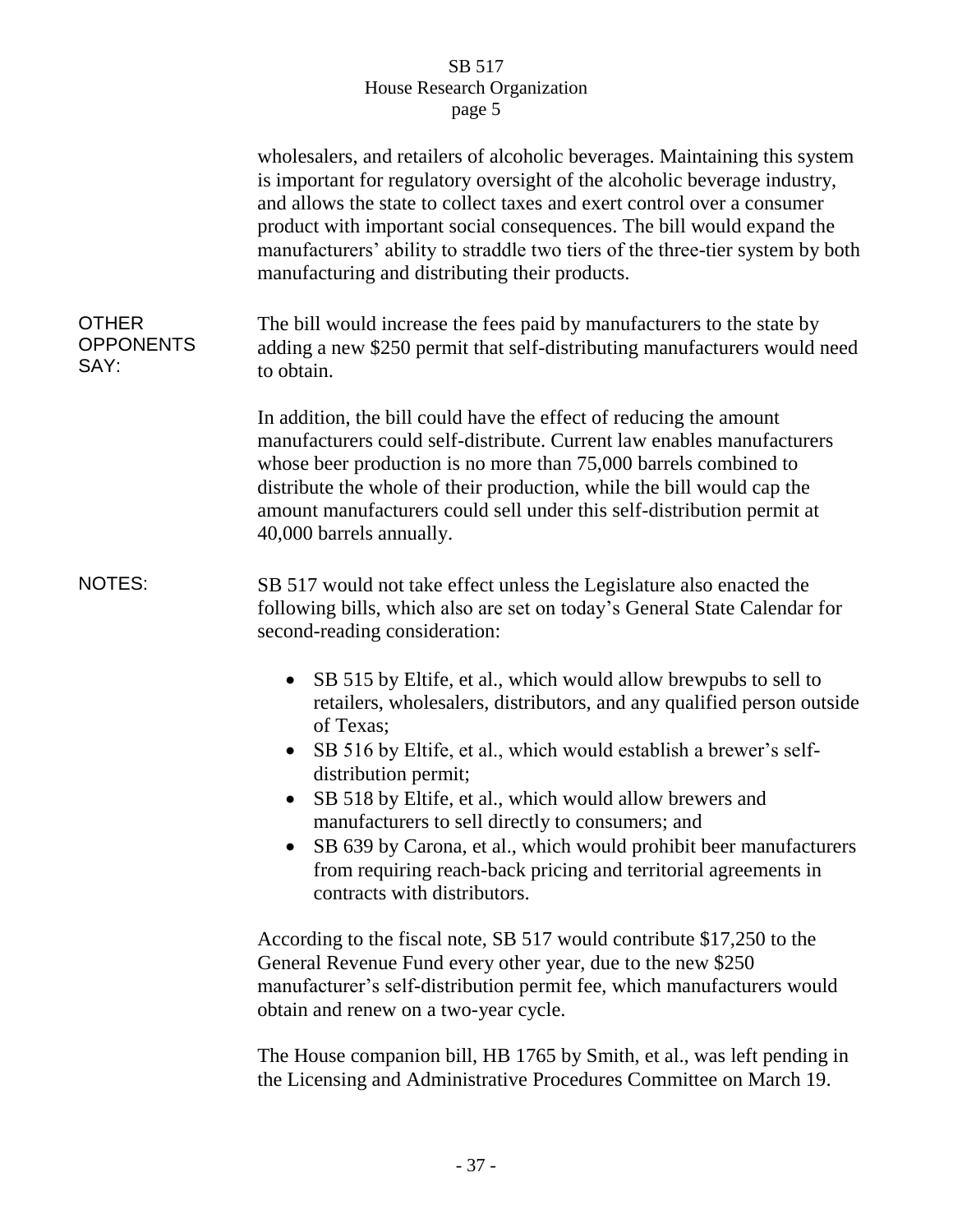| <b>SUBJECT:</b>     | Allowing brewers and manufacturers to sell for on-premises consumption                                                                                                                                                                                                                                                                                                                                                                                                                                                                                                                                                                                                                                                                                                                                                                                                                 |
|---------------------|----------------------------------------------------------------------------------------------------------------------------------------------------------------------------------------------------------------------------------------------------------------------------------------------------------------------------------------------------------------------------------------------------------------------------------------------------------------------------------------------------------------------------------------------------------------------------------------------------------------------------------------------------------------------------------------------------------------------------------------------------------------------------------------------------------------------------------------------------------------------------------------|
| <b>COMMITTEE:</b>   | Licensing and Administrative Procedures — favorable, without<br>amendment                                                                                                                                                                                                                                                                                                                                                                                                                                                                                                                                                                                                                                                                                                                                                                                                              |
| VOTE:               | 6 ayes — Smith, Kuempel, Geren, Gooden, Guillen, Gutierrez                                                                                                                                                                                                                                                                                                                                                                                                                                                                                                                                                                                                                                                                                                                                                                                                                             |
|                     | 0 nays                                                                                                                                                                                                                                                                                                                                                                                                                                                                                                                                                                                                                                                                                                                                                                                                                                                                                 |
|                     | 3 absent — Miles, Price, S. Thompson                                                                                                                                                                                                                                                                                                                                                                                                                                                                                                                                                                                                                                                                                                                                                                                                                                                   |
| <b>SENATE VOTE:</b> | On final passage, March $25 - 31 - 0$                                                                                                                                                                                                                                                                                                                                                                                                                                                                                                                                                                                                                                                                                                                                                                                                                                                  |
| <b>WITNESSES:</b>   | (On House companion bill, HB $1766$ :)<br>For - Scott Metzger and Brock Wagner, Texas Craft Brewers Guild;<br>Leslie Sprague, Open the Taps; (Registered, but did not testify: Doug<br>Davis, Tom Spilman, and Keith Strama, Wholesale Beer Distributors of<br>Texas; Adam Debower, Austin Beerworks; Rick Donley and JP Urrabazo,<br>The Beer Alliance of Texas; Jim Dow, Vickie Jones, Davis Tucker, and<br>Charles Vallhonrat, Texas Craft Brewers Guild; Rick Engel; Courtney<br>Forsell; Jim Grace, Anheuser-Busch; Michael Graham; Alan Gray, Marc<br>Hoskins, and Ralph Townes, Licensed Beverage Distributors; Mike<br>Hamilton, Beer Alliance; Rhett Keisler and Grant Wood, Revolver<br>Brewing; Dustin Matocha, Texans for Fiscal Responsibility; Alfred<br>Nemecek, Black Star Coop Brewpub; Walt Powell, Flix Brewhouse; Tim<br>Schauer, Open the Taps)<br>Against — None |
|                     | On — (Registered, but did not testify: Carolyn Beck, Texas Alcoholic<br><b>Beverage Commission</b> )                                                                                                                                                                                                                                                                                                                                                                                                                                                                                                                                                                                                                                                                                                                                                                                   |
| <b>BACKGROUND:</b>  | Alcoholic Beverage Code, ch. 12 allows a holder of a brewer's permit to:                                                                                                                                                                                                                                                                                                                                                                                                                                                                                                                                                                                                                                                                                                                                                                                                               |
|                     | manufacture ale and malt liquor;<br>$\bullet$<br>import ale and malt liquor from a nonresident brewer's permitee;<br>$\bullet$<br>sell ale and malt liquor to wholesale permit holders;<br>dispense ale and malt liquor for on-premises consumption; and                                                                                                                                                                                                                                                                                                                                                                                                                                                                                                                                                                                                                               |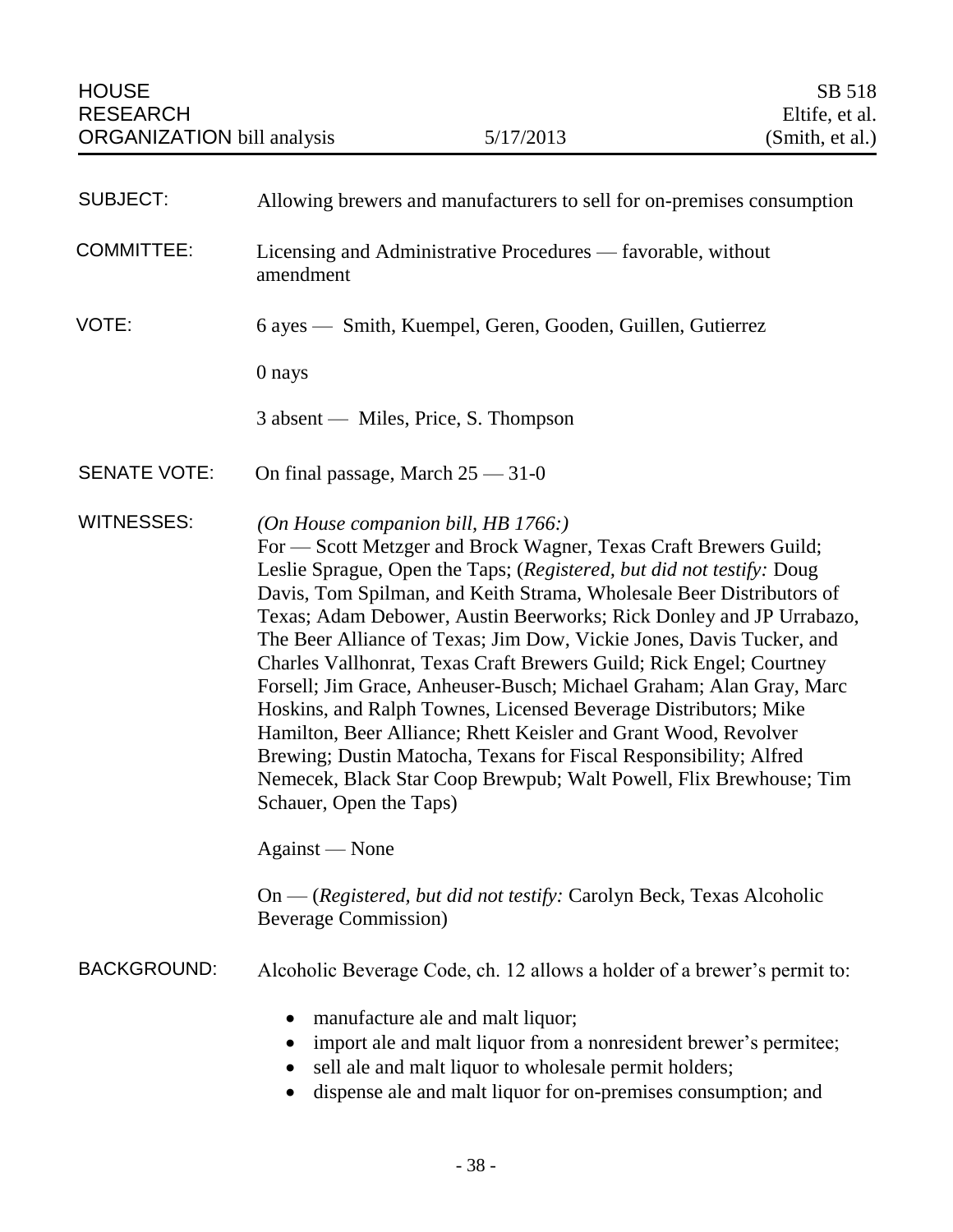• conduct on-premises samplings of ale or malt liquor.

Alcoholic Beverage Code, ch. 62 allows a holder of a manufacturer's license to:

- manufacture or brew beer:
- distribute or sell beer to holders of distributor's licenses or qualified persons outside the state;
- dispense beer for on-premises consumption;
- bottle and can beer brewed in Texas or out-of-state for resale in Texas; and
- conduct beer samplings at a retailer's premises.

A U.S. Supreme Court Ruling, *Granholm v. Heald, 544 U.S. 460 (2005)*, holds that the Interstate Commerce Clause prohibits state-level alcoholic beverage licensing laws from discriminating against out-of-state alcoholic beverage producers. The decision still allows a state to maintain a threetier system of alcohol distribution, which separates the production, distribution, and manufacturing aspects of the alcoholic beverage industry.

DIGEST: SB 518 would allow holders of a brewer's permit and/or a manufacturer's license, whose combined annual production of ale and beer did not exceed 225,0000 barrels, to sell ale or beer to a consumer for the purposes of responsible consumption on-premises. The combined amount of ale and beer sold directly to consumers could not exceed 5,000 barrels annually.

> Beer, ale, or malt liquor could be consumed on the premises of such a permit or license holder from 8 a.m. to midnight on any day but Sunday, when such beverages could be consumed from 10 a.m. to midnight.

SB 518 would take immediate effect if finally passed by a two-thirds record vote of the membership of each house. Otherwise it would take effect September 1, 2013, but only if SB 515, SB 516, SB 517, and SB 639 were enacted by the 83rd Legislature. If any of these bills were not enacted, SB 518 would have no effect.

#### **SUPPORTERS** SAY: SB 518 would enable small breweries and manufacturers to sell directly to consumers for on-premises consumption, providing these companies with an opportunity to enhance the experience of their customers. Far from encouraging irresponsible consumption, this would cater to those discerning consumers interested in sampling a variety of quality Texas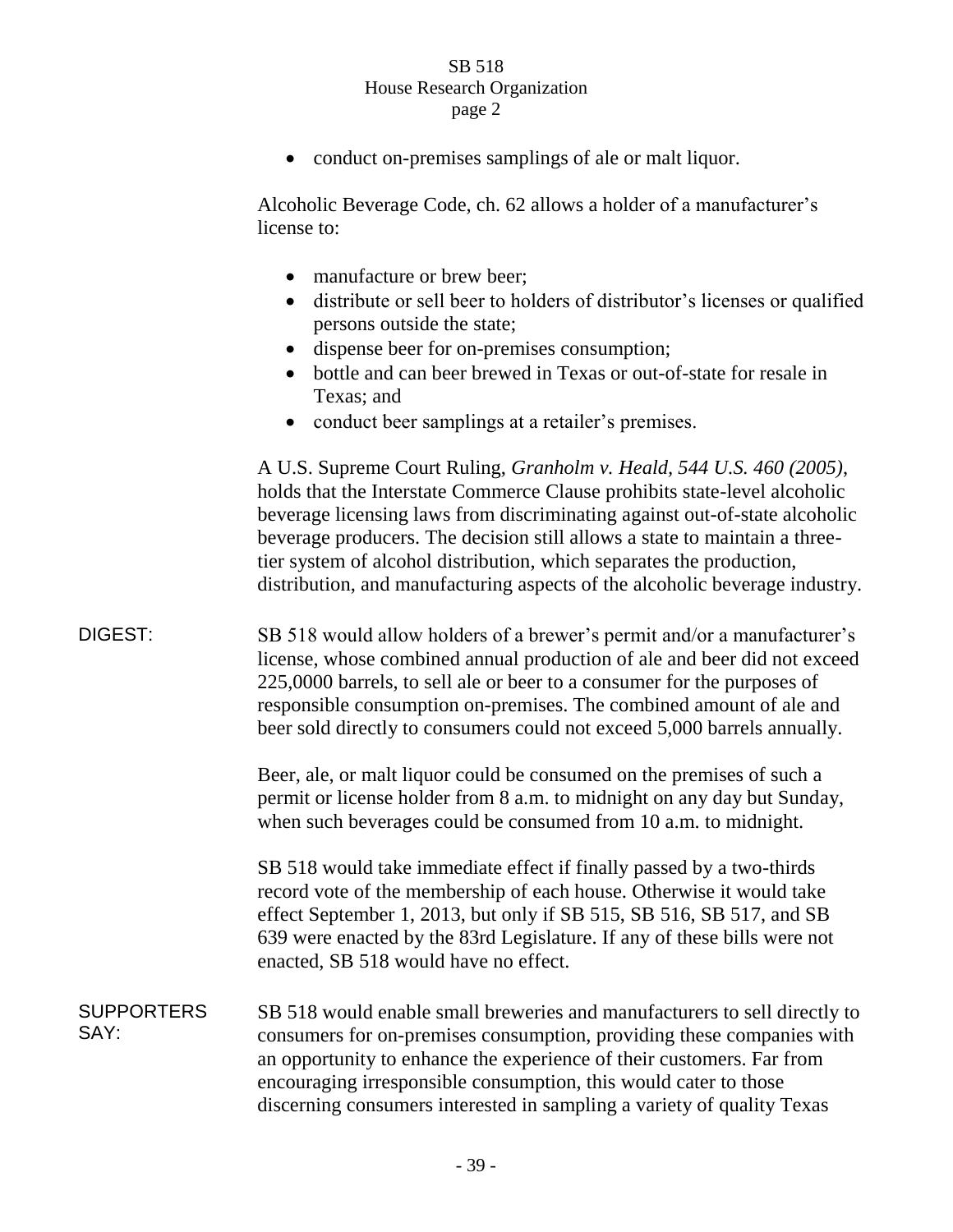beer, ale, or malt liquor. Current law allows brewers to dispense ale and malt liquor for on-premises consumption, but not to charge for it. If brewers or manufacturers decide to offer their product to customers who visit the brewery for a tour, they must give it away. Charging for the ale or malt liquor consumed on their premises could allow breweries to invest in more staff or expanded tour opportunities for visitors.

The bill would limit the ability to sell directly to consumers to brewers and manufacturers who produce fewer than 225,000 barrels a year, and would allow the sale of only 5,000 barrels directly to consumers. This would keep direct sale to consumers from becoming the primary focus of such businesses, which would allay concerns that these businesses might develop into tied houses.

The Legislature already has authorized limited exceptions to the three-tier system, giving Texas wineries a dispensation to manufacture and sell wine to ultimate consumers on the same premises. SB 518 would allow manufacturers and brewers to offer the same experience to malt beverage connoisseurs that wine enthusiasts currently enjoy. The bill also acknowledges the importance of the three-tier system by referring to the Supreme Court decision *Granholm v. Heald* in its legislative intent.

The hours during which brewers and manufacturers could sell directly to consumers would be clearly established in the bill, ensuring that these retailers could not stay open later than others.

Tying SB 518 to the enactment of four additional craft-beer bills would ensure that the entire coalition of stakeholders remained engaged and supportive of the entire bill package.

**OPPONENTS** SAY: Brewers already have been granted the ability to dispense ale and malt liquor for on-premises consumption. This should be enough to satisfy those consumers who visit the breweries and manufacturers and want to sample the products without crossing the strict separation between manufacturers and retailers of alcoholic beverages.

> The bill would weaken the three-tier system of alcohol regulation in which manufacturers, distributors and wholesalers, and retailers are formally separated. The state should work to maintain the three tiers because this system is important for regulatory oversight of the alcoholic beverage industry, allowing the state to collect taxes and exert control over a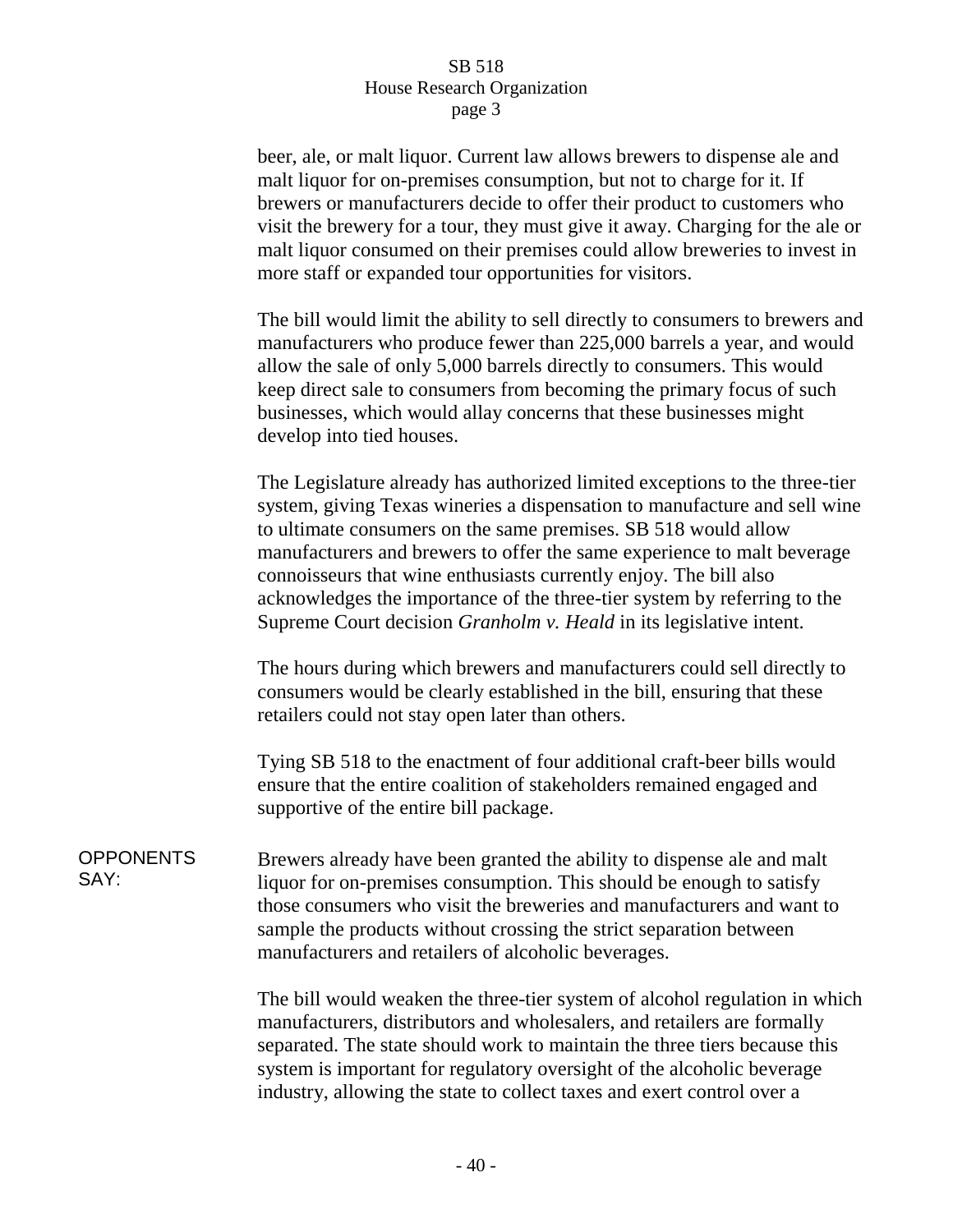|               | consumer product with important social consequences. The bill would lead<br>to the rise of tied houses in which manufacturers sell products directly to<br>consumers, which are currently prohibited by law because they lead to<br>excessive stimulation of demand for alcohol.                                                                                                                                                                                                                                                                              |
|---------------|---------------------------------------------------------------------------------------------------------------------------------------------------------------------------------------------------------------------------------------------------------------------------------------------------------------------------------------------------------------------------------------------------------------------------------------------------------------------------------------------------------------------------------------------------------------|
| <b>NOTES:</b> | SB 518 would not take effect unless the Legislature also enacted the<br>following bills, which also are set on today's General State Calendar for<br>second-reading consideration:                                                                                                                                                                                                                                                                                                                                                                            |
|               | • SB 515 by Eltife, et al., which would allow brewpubs to sell to<br>retailers, wholesalers, distributors, and any qualified person outside<br>of Texas;<br>• SB 516 by Eltife, et al., which would establish a brewer's self-<br>distribution permit;<br>SB 517 by Eltife, et al., which would establish a manufacturer's<br>$\bullet$<br>self-distribution permit; and<br>SB 639 by Carona, et al., which would prohibit beer manufacturers<br>$\bullet$<br>from requiring reach-back pricing and territorial agreements in<br>contracts with distributors. |

The House companion bill, HB 1766 by Smith, et al., was left pending in the Licensing and Administrative Procedures Committee on March 19.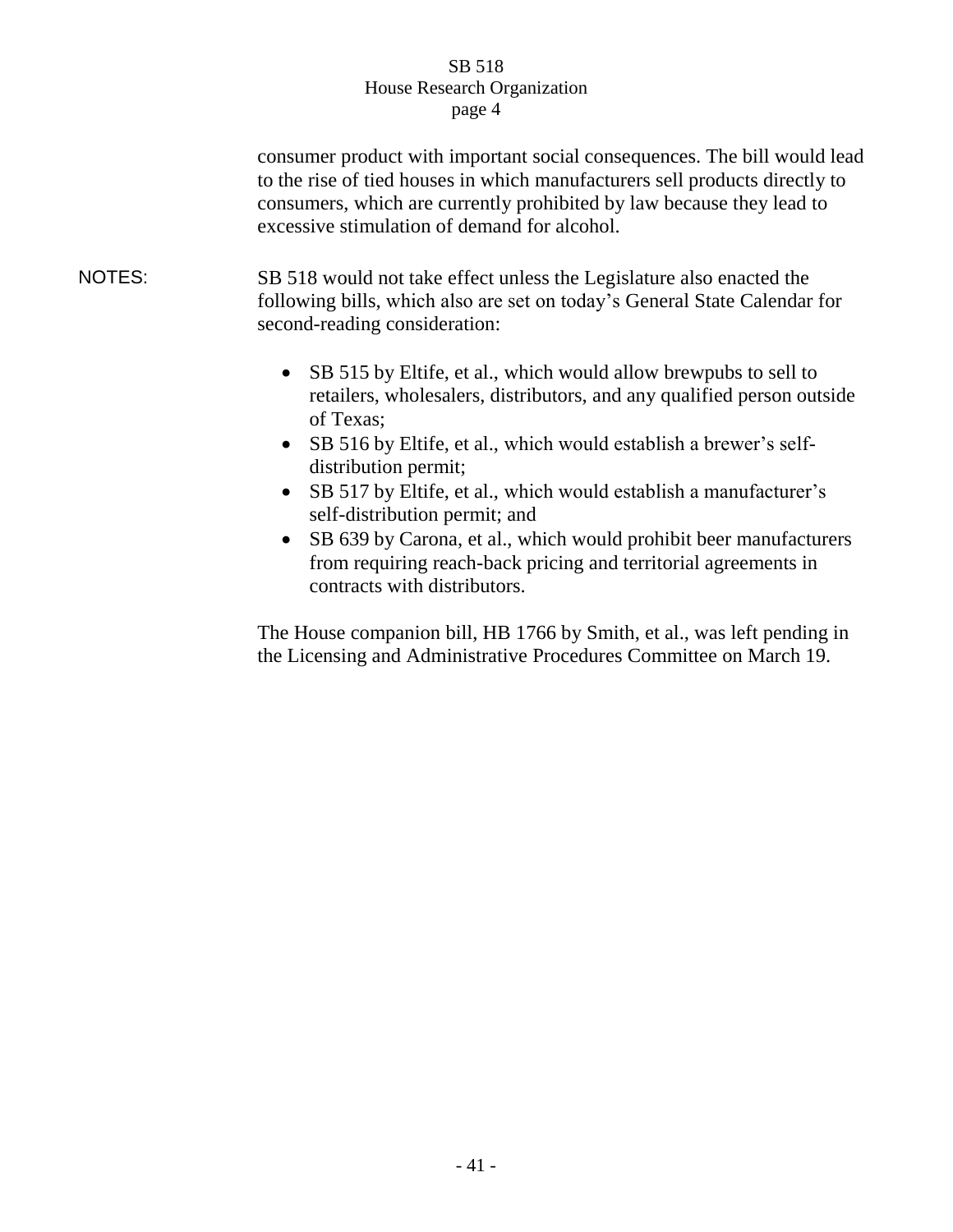| <b>SUBJECT:</b>     | Changes to the Major Events Trust Fund and the Events Trust Fund                                                                                                                                                                                                                                                                                                                                                  |
|---------------------|-------------------------------------------------------------------------------------------------------------------------------------------------------------------------------------------------------------------------------------------------------------------------------------------------------------------------------------------------------------------------------------------------------------------|
| <b>COMMITTEE:</b>   | Economic and Small Business Development — committee substitute<br>recommended                                                                                                                                                                                                                                                                                                                                     |
| VOTE:               | 6 ayes — J. Davis, Bell, Isaac, Murphy, E. Rodriguez, Workman                                                                                                                                                                                                                                                                                                                                                     |
|                     | 0 nays                                                                                                                                                                                                                                                                                                                                                                                                            |
|                     | 3 absent — Vo, Y. Davis, Perez                                                                                                                                                                                                                                                                                                                                                                                    |
| <b>SENATE VOTE:</b> | On final passage, April $25 - 28 - 0$                                                                                                                                                                                                                                                                                                                                                                             |
| <b>WITNESSES:</b>   | (On House companion bill, HB 3182)<br>For — Brandon Aghamalian, Cities of Fort Worth, Irving, Galveston,<br>Corpus Christi and Frisco EDS; (Registered, but did not testify: TJ<br>Patterson, City of Fort Worth)                                                                                                                                                                                                 |
|                     | Against — (Registered, but did not testify; Jim Short, National Cutting<br>Horse Association; Frank Sturzl, City of Arlington)                                                                                                                                                                                                                                                                                    |
|                     | On — Susan Blackwood, San Antonio Sports; Phillip Jones, Dallas<br>Convention and Visitors Bureau; Matthew Payne, Austin Sports<br>Commission; John Rolfe, Greater Houston Convention and Visitors<br>Bureau; Michael Sawaya, City of San Antonio; Steve Sexton, Circuit of<br>The Americas; Chris Shields, San Antonio Sports; (Registered, but did not<br>testify: Robert Wood, Comptroller of Public Accounts) |
| <b>BACKGROUND:</b>  | Vernon's Texas Civil Statutes (VTCS), art. 5190.14, sec. 5A enables the<br>comptroller to make disbursements from the Major Events Trust Fund<br>prior to a major event in order to attract and secure such an event. The<br>disbursement must equal the projected amount of local tax revenues<br>expected to be generated by the event. Money appropriated by the state<br>may be used for this purpose.        |
|                     | Events eligible to be funded through the Major Events Trust Fund are<br>specified in sec. $5A(a)(4)$ . These include the Super Bowl, the National<br>Basketball Association All-Star Game, a National Collegiate Athletic                                                                                                                                                                                         |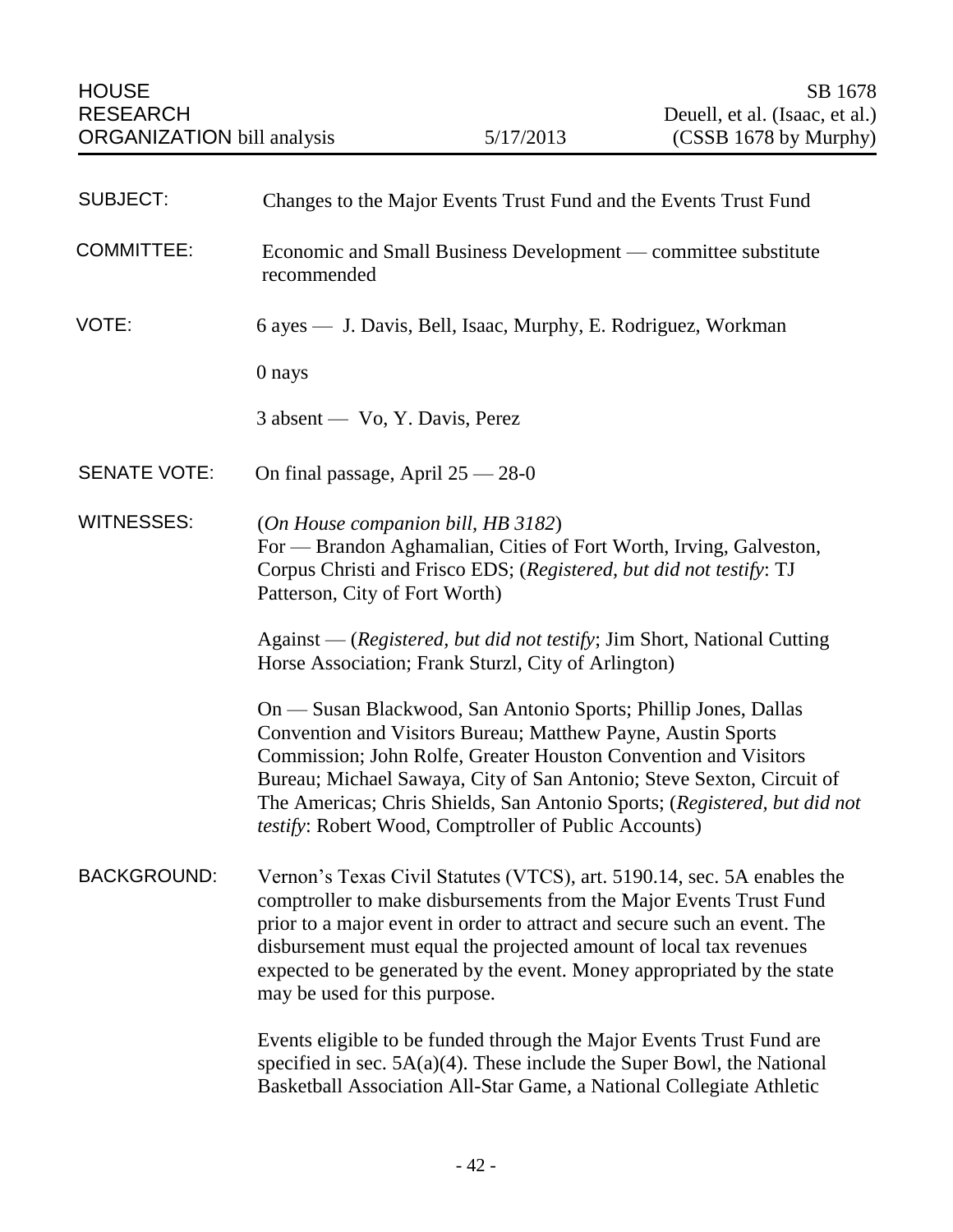Association Bowl Championship Series game, and other events. To be eligible for funding, a specified event must meet the following requirements:

- a site selection organization selects a site located in Texas for the event after considering, through a competitive process, at least one site not located in Texas;
- a site selection organization selects a site located in Texas as the sole site for the event; and
- the event is not held more than once a year.

VTCS, art. 5190.14, sec. 5C governs events eligible for funding from a separate fund called the Events Trust Fund. Under this section, events must have undergone a multi-state site selection process in order to be eligible for funding.

DIGEST: CSSB 1678 would make changes to the Major Events Trust Fund and the Events Trust Fund related to an event's eligibility for funding, as well as the requirements for the comptroller in administering each program.

> **Major Events Trust Fund.** The bill would amend sec. 5A to require that an eligible event to be funded through the Major Events Trust Fund meet at least one of the following requirements:

- a site-selection organization selected a site located in Texas for the event to be held one time — or one time each year for an event scheduled under contract to be held each year for a period of years — after considering, through a competitive process, at least one site not located in Texas;
- a site-selection organization selected a site located in Texas as the sole site for the event or the sole site for the event in a region composed of Texas and one or more adjoining states;
- the event was not held more than once a year; or
- the event was projected to result in an incremental increase in state and local tax revenues of at least \$1 million.

The bill would repeal four subsections of sec. 5A that currently allow the comptroller to fund an event in advance through appropriations made to the Major Events Trust Fund for that purpose.

**Events Trust Fund.** The bill would prohibit disbursements from the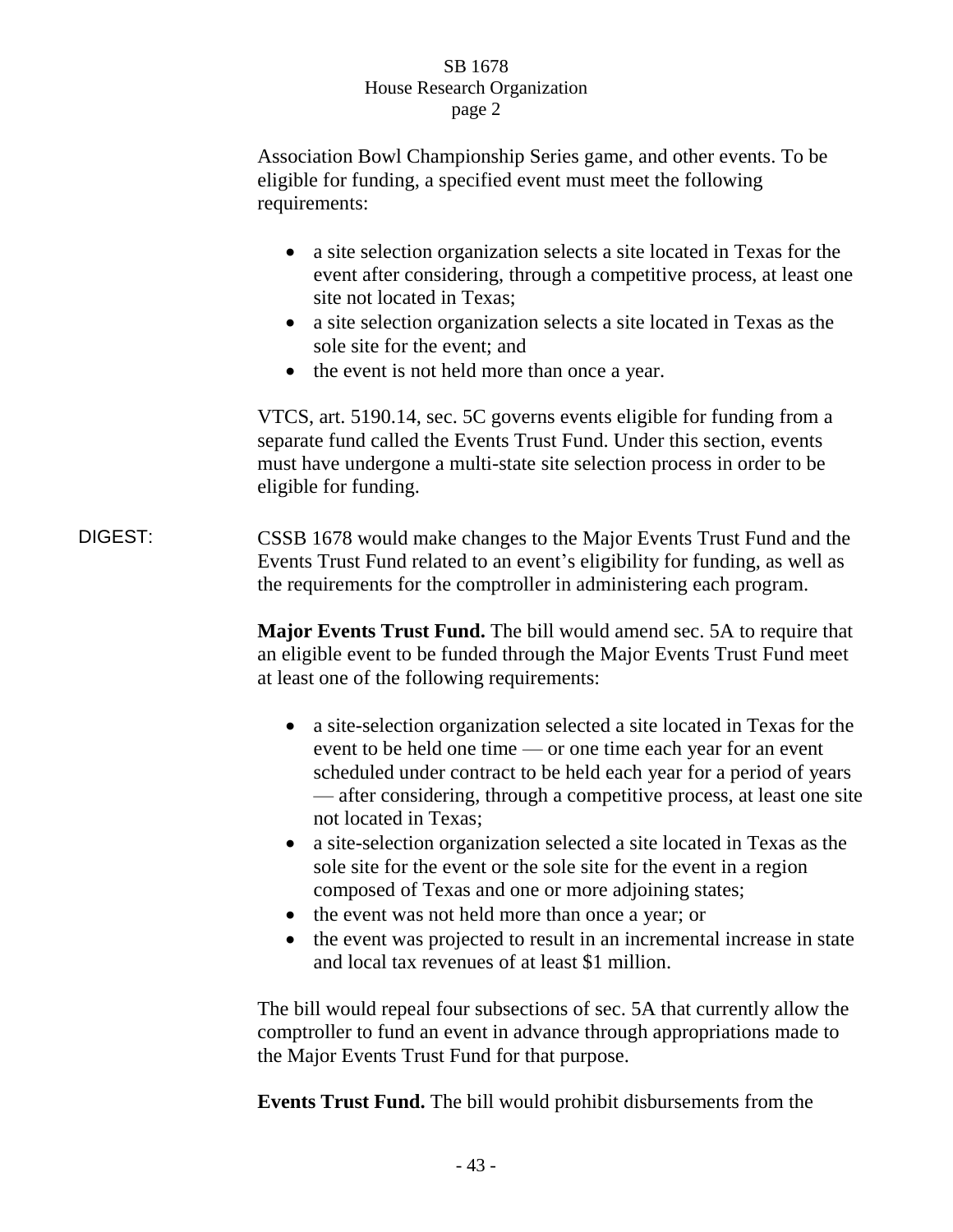Events Trust Fund to be made toward constructing certain events facilities or performing routine maintenance on a facility.

The bill would limit to no more than 10 during any 12-month period the number of requests an endorsing municipality or county could submit for funding through the Events Trust Fund for an event estimated to generate less than \$200,000 in incremental tax revenue.

Additionally, the comptroller could adopt a model events support contract for use in administering the Events Trust Fund.

**Clawback provisions.** After the conclusion of an event funded by either trust fund, the comptroller would have to compare information on the actual attendance figures with the estimated attendance numbers projected for the event. The number of people — including out-of-state visitors who were expected to attend the event would be compared to the number who actually attended. If the actual attendance numbers were significantly lower than the projection, the comptroller could make proportional reductions in the disbursement amount to the entity endorsing the event. The comptroller by rule would define what was considered to be "significantly lower" attendance.

**Studies.** Not later than 10 months after an event was funded by the Major Events Trust Fund, the comptroller would conduct a study on the economic impact of the event in its market area. The study would be posted on the comptroller's website, along with the following information:

- the amount of incremental increase in tax receipts resulting from the event, including the information the comptroller relied upon to make this determination;
- documentation from the organization that performed the site selection for the event;
- information the comptroller relied upon in projecting out-of-state attendance to the event; and
- documentation submitted by the endorsing entity during the request for funding.

The comptroller also would be required to conduct a study for the Events Trust Fund examining the economic impact of events that qualify for funding and whether such events likely would be held in Texas without funding. The study would be presented to the lieutenant governor, the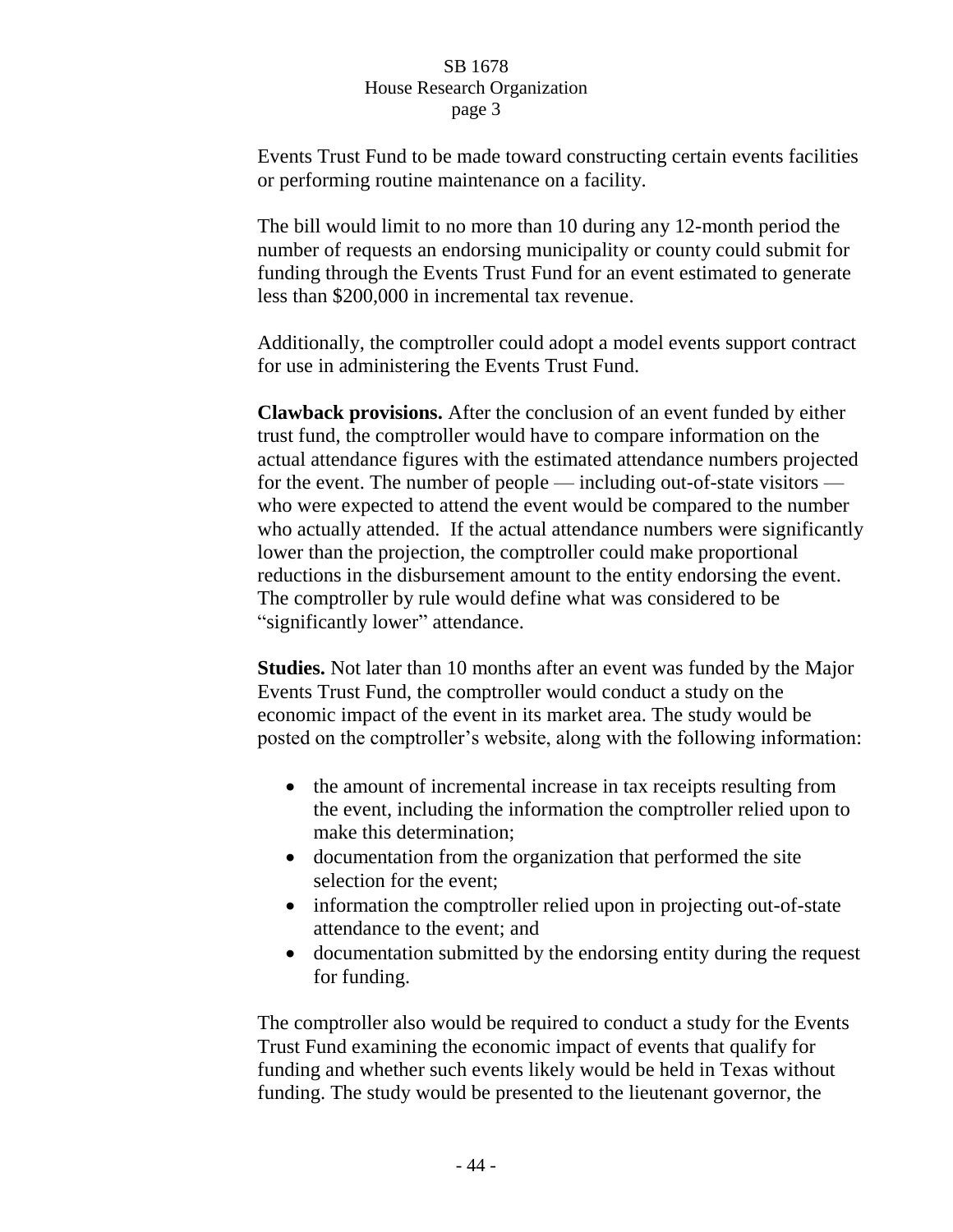|                           | speaker of the House, and key legislators by January 1, 2015.                                                                                                                                                                                                                                                                                                                                                                                                                                                                                                                                                                                                                                                                 |
|---------------------------|-------------------------------------------------------------------------------------------------------------------------------------------------------------------------------------------------------------------------------------------------------------------------------------------------------------------------------------------------------------------------------------------------------------------------------------------------------------------------------------------------------------------------------------------------------------------------------------------------------------------------------------------------------------------------------------------------------------------------------|
|                           | This bill would take immediate effect if finally passed by a two-thirds<br>record vote of the membership of each house. Otherwise, it would take<br>effect September 1, 2013, and would only apply to requests for funding<br>submitted on or after that date.                                                                                                                                                                                                                                                                                                                                                                                                                                                                |
| <b>SUPPORTERS</b><br>SAY: | SB 1678 would help ensure that the Major Events Trust Fund was used to<br>attract events that were competitively bid with other states and that would<br>not have occurred here without the incentives provided by the state. To<br>help guarantee that funds for an event were used for purposes consistent<br>with the law, the bill would require more oversight from the comptroller in<br>the operations of both funds.                                                                                                                                                                                                                                                                                                  |
|                           | New reporting requirements would make public key information about<br>events that received funding, including the amount of any incremental<br>increase in tax receipts resulting from an event. In addition, the bill would<br>include a clawback provision through which the comptroller could reduce<br>the amount disbursed to the endorsing entity if the actual attendance<br>numbers turned out to be significantly lower than projected for an event<br>receiving money from either fund.                                                                                                                                                                                                                             |
|                           | The state auditor is already able to audit this program. Conceptually, when<br>an event is approved, a subaccount is created for the revenues from that<br>event. If the Senate version's audit requirement were implemented, the<br>payment for the audit could not be distributed across all of the accounts.<br>Additionally, the requirement in the Senate version to examine the<br>efficiency and effectiveness of funding events is vague.                                                                                                                                                                                                                                                                             |
| <b>OPPONENTS</b><br>SAY:  | The Major Events Trust Fund program has been a success and does not<br>require revision. The original conception of the program was to reallocate<br>tax revenues from the state to local taxing jurisdictions for the purposes of<br>supporting major events. Before this program was authorized, local<br>communities had to spend a lot of money to bring events to their<br>communities through the bid process, investments in facilities, and<br>actually holding the events. However, the primary benefactor of those<br>events was the state, which received revenue from the sales tax and other<br>sources. The Major Events Trust Fund program has helped restore some of<br>the benefit to the local communities. |
| <b>OTHER</b>              | The Senate-engrossed version of SB 1678 would have done a better job of                                                                                                                                                                                                                                                                                                                                                                                                                                                                                                                                                                                                                                                       |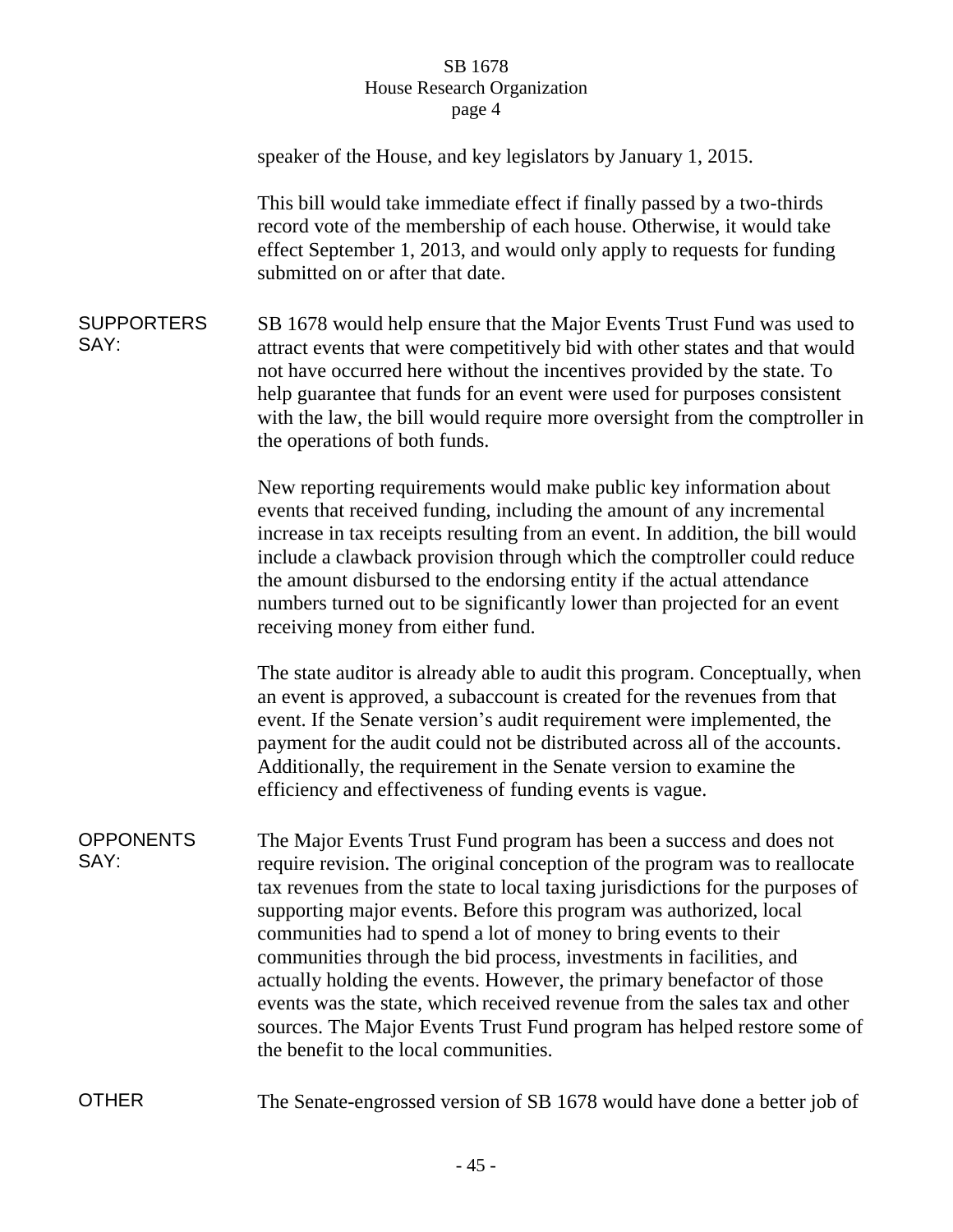| <b>OPPONENTS</b><br>SAY: | ensuring that the Major Events Trust Fund was used only to attract<br>profitable events that would not have occurred in Texas without incentives<br>provided by the state. Under CSSB 1678, an eligible event would have to<br>meet only one of four requirements under sec. 5A, including merely being<br>held not more than once per year. The Senate-engrossed version, by<br>contrast, would have required that an event meet all four requirements to<br>be eligible for funding, including a projection that the event would result<br>in an incremental increase in state and local tax revenues of at least \$1 |
|--------------------------|-------------------------------------------------------------------------------------------------------------------------------------------------------------------------------------------------------------------------------------------------------------------------------------------------------------------------------------------------------------------------------------------------------------------------------------------------------------------------------------------------------------------------------------------------------------------------------------------------------------------------|
|                          | million.                                                                                                                                                                                                                                                                                                                                                                                                                                                                                                                                                                                                                |
|                          | The hill should require an immediate quality of the Major Expants Trust                                                                                                                                                                                                                                                                                                                                                                                                                                                                                                                                                 |

The bill should require an immediate audit of the Major Events Trust Fund. All of the expenditures, as well as the procedures and processes associated with this program, should be examined by the state auditor. This would bring needed transparency to the program.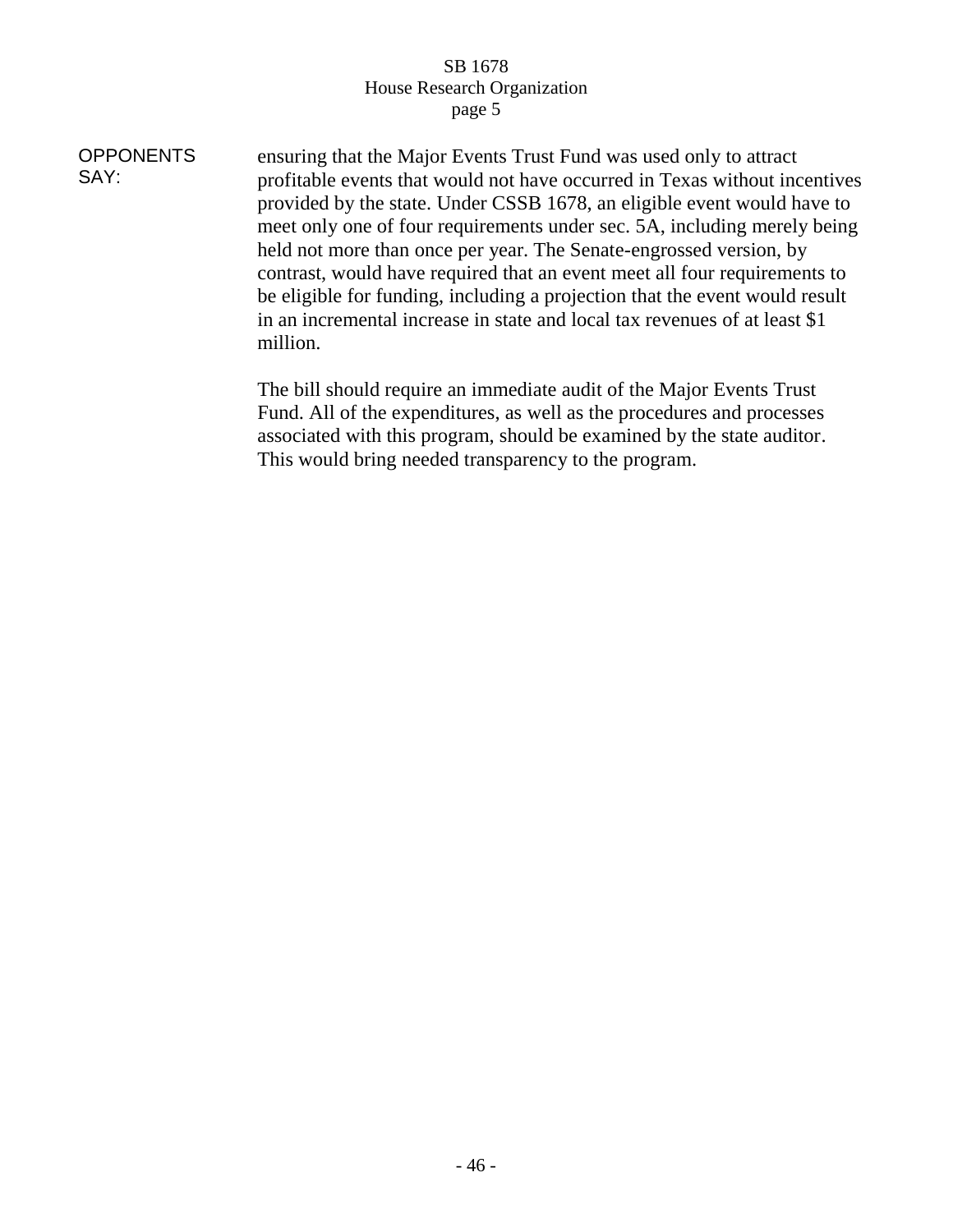| <b>SUBJECT:</b>     | Funding and operating TxDOT travel and information centers                                                                                                                                                                                                                                                                                                                                                                          |
|---------------------|-------------------------------------------------------------------------------------------------------------------------------------------------------------------------------------------------------------------------------------------------------------------------------------------------------------------------------------------------------------------------------------------------------------------------------------|
| <b>COMMITTEE:</b>   | Transportation — favorable, without amendment                                                                                                                                                                                                                                                                                                                                                                                       |
| VOTE:               | 10 ayes — Phillips, Martinez, Burkett, Fletcher, Guerra, Harper-Brown,<br>Lavender, McClendon, Pickett, Riddle                                                                                                                                                                                                                                                                                                                      |
|                     | $0$ nays — None                                                                                                                                                                                                                                                                                                                                                                                                                     |
|                     | 1 absent — Y. Davis                                                                                                                                                                                                                                                                                                                                                                                                                 |
| <b>SENATE VOTE:</b> | On final passage, April $18 - 31 - 0$ on the Local and Uncontested Calendar                                                                                                                                                                                                                                                                                                                                                         |
| <b>WITNESSES:</b>   | (On companion bill, HB3423)<br>For — None                                                                                                                                                                                                                                                                                                                                                                                           |
|                     | Against — None                                                                                                                                                                                                                                                                                                                                                                                                                      |
|                     | On — (Registered, but did not testify: John Barton, TxDOT; Meredith<br>Melecki, Legislative Budget Board; Margo Richards, TxDOT)                                                                                                                                                                                                                                                                                                    |
| <b>BACKGROUND:</b>  | Local Government Code, ch. 391 governs regional planning commissions,<br>whose purpose is to encourage and permit local governmental units to join<br>and cooperate to improve the health, safety, and general welfare of their<br>residents and plan for future development of communities and regions.                                                                                                                            |
|                     | Transportation Code, sec. 204.009 allows the Texas Department of<br>Transportation to sell promotional items, such as calendars, books, prints,<br>caps, light clothing, or other items approved by the commission that<br>advertise the resources of the state. Proceeds from the sale of the items are<br>deposited to the credit of the state highway fund for the department's use<br>in its travel and information operations. |
| DIGEST:             | SB 1017 would allow the Texas Department of Transportation (TxDOT)<br>to contract with a local government or regional planning commission to<br>operate a travel information center in the local government's boundaries.<br>TxDOT could issue a request for proposals to private or nonprofit entities<br>for the operation of a travel information center.                                                                        |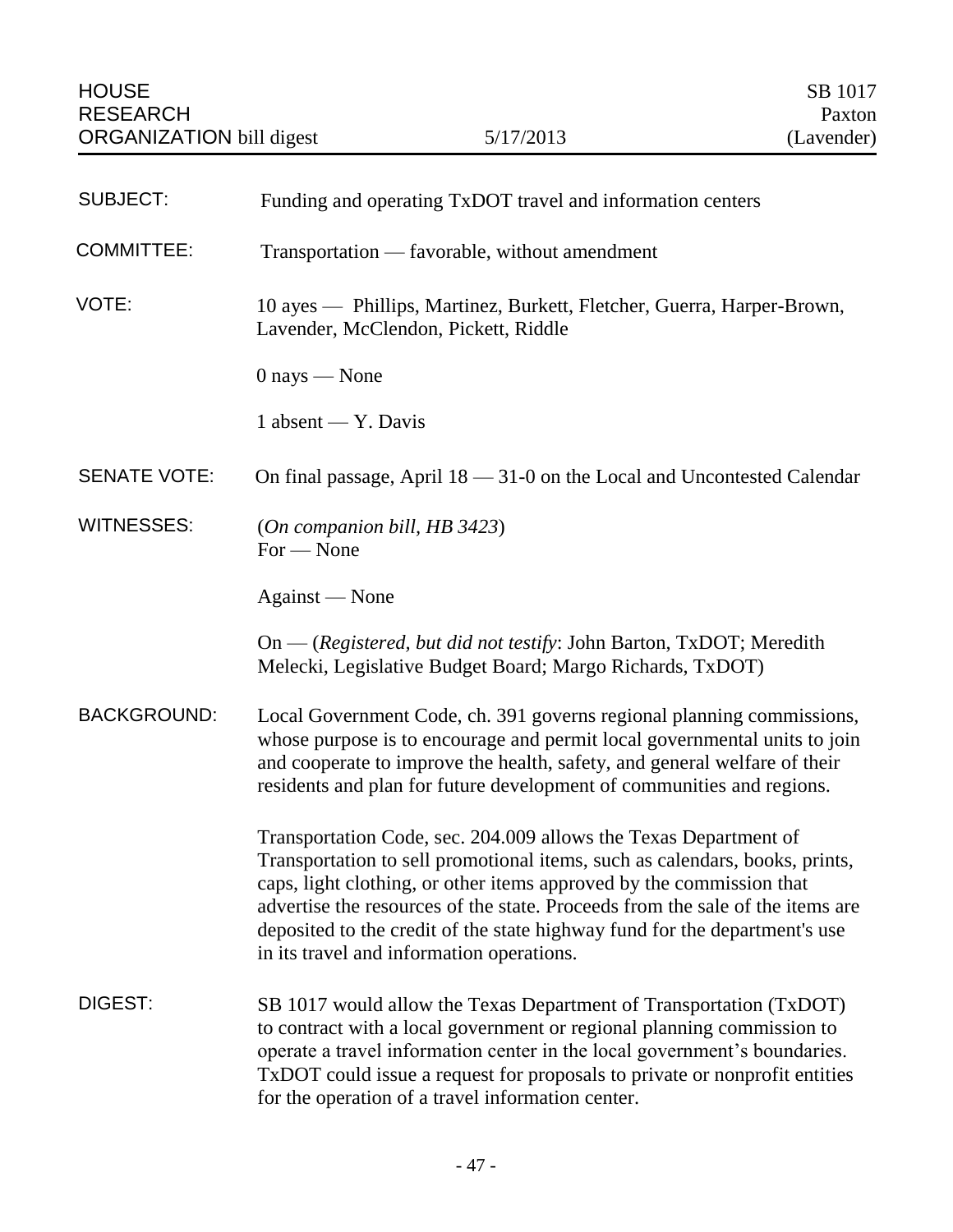|        | TxDOT could sell commercial advertising space at a travel information<br>center if the advertising was not visible from the main highway. It would<br>sell the advertising at a level about sufficient to cover the cost of its travel<br>and information operations, so long as those activities did not decrease the<br>amount of available federal highway funding.                |
|--------|---------------------------------------------------------------------------------------------------------------------------------------------------------------------------------------------------------------------------------------------------------------------------------------------------------------------------------------------------------------------------------------|
|        | SB 1017 would allow TxDOT to enter into an agreement for the<br>acknowledgment of donations so long as the acknowledgment did not<br>contain descriptions of the donor's products or other company<br>information. Any proceeds from advertising or acknowledgments would<br>be deposited into an account dedicated to the operation of TxDOT's travel<br>and information operations. |
|        | This bill would take immediate effect if finally passed by a two-thirds<br>record vote of the membership of each house. Otherwise, it would take<br>effect September 1, 2013.                                                                                                                                                                                                         |
| NOTES: | The House companion bill, HB 3423 was left pending in the<br>Transportation Committee on April 16.                                                                                                                                                                                                                                                                                    |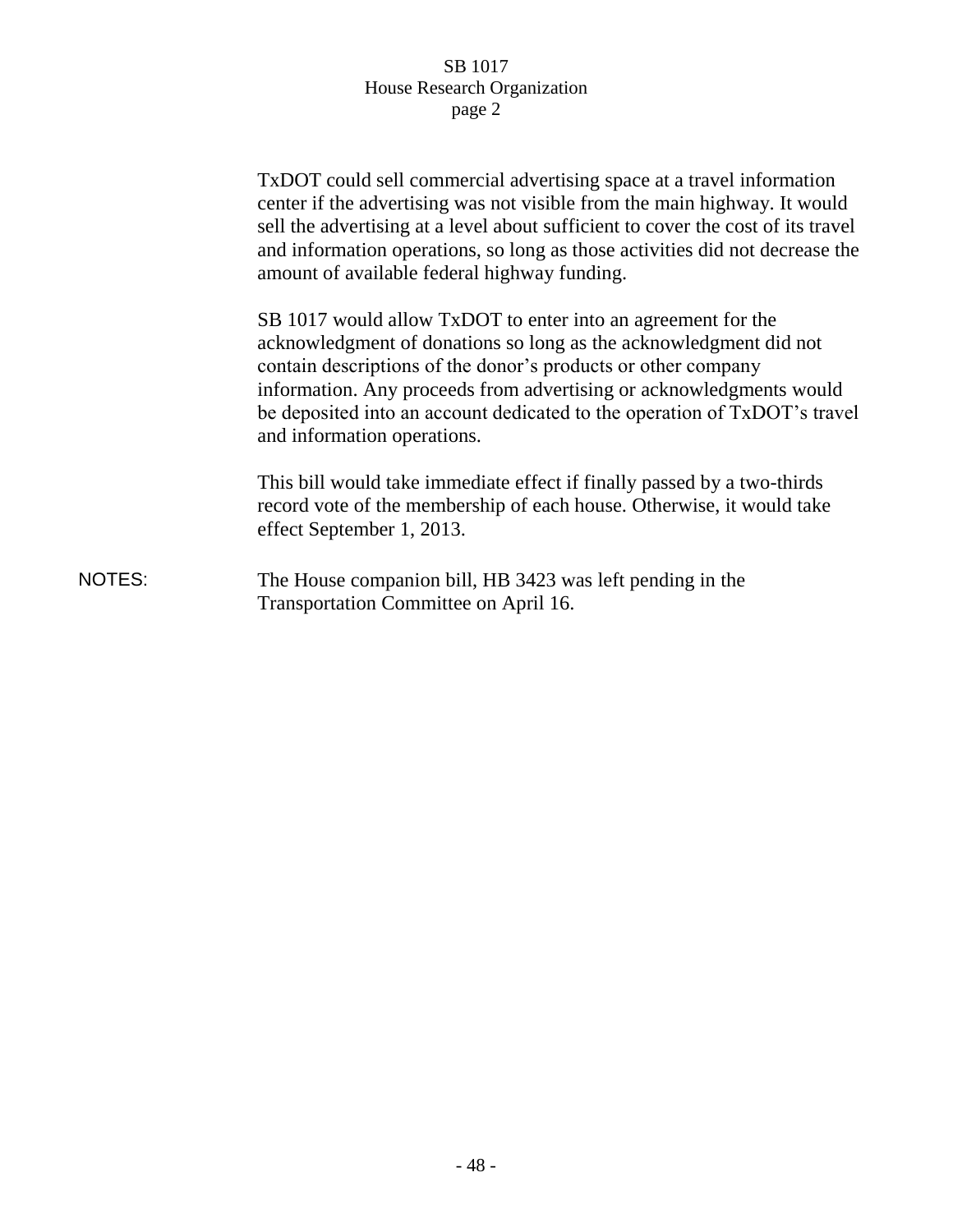| <b>SUBJECT:</b>     | Transfer of alcoholic beverages for manufacturing purposes                                                                                                                                                                                                                                                                                                                                                                                                 |
|---------------------|------------------------------------------------------------------------------------------------------------------------------------------------------------------------------------------------------------------------------------------------------------------------------------------------------------------------------------------------------------------------------------------------------------------------------------------------------------|
| <b>COMMITTEE:</b>   | Licensing and Administrative Procedures — favorable, without<br>amendment                                                                                                                                                                                                                                                                                                                                                                                  |
| VOTE:               | 9 ayes — Smith, Kuempel, Geren, Gooden, Guillen, Gutierrez, Miles,<br>Price, S. Thompson                                                                                                                                                                                                                                                                                                                                                                   |
|                     | 0 nays                                                                                                                                                                                                                                                                                                                                                                                                                                                     |
| <b>SENATE VOTE:</b> | On final passage, March $13 - 31 - 0$ , on the Local and Uncontested<br>Calendar                                                                                                                                                                                                                                                                                                                                                                           |
| <b>WITNESSES:</b>   | (On companion bill, HB $2041$ .)<br>For —Joshua Holland (Texas Distilled Spirits Association; (Registered,<br>but did not testify: Kathy Barber, NFIB/Texas; Alan Gray, Licensed<br>Beverage Distributors; Austin Keith; Lance Lively, Texas Package Stores<br>Association; Scott Metzger, Texas Craft Brewers Guild; Mark Shilling,<br>Revolution Spirits Inc.; Ralph Townes, Licensed Beverage Distributors)                                             |
|                     | Against — None                                                                                                                                                                                                                                                                                                                                                                                                                                             |
|                     | On — (Registered, but did not testify: Carolyn Beck, Texas Alcoholic<br><b>Beverage Commission</b> )                                                                                                                                                                                                                                                                                                                                                       |
| DIGEST:             | SB 652 would allow the holder of a brewer's permit, distiller's and<br>rectifier's permit, winery permit, wine bottler's permit, or manufacturer's<br>license to transfer in bulk an alcoholic beverage produced by the permittee<br>or licensee to any other such permittee or licensee. The transported alcohol<br>would have to be used by the recipient only for manufacturing purposes<br>and the transfer would have to be permitted by federal law. |
|                     | The bill also would allow distillers to purchase distilled spirits from other<br>distillers for manufacturing or rectification purposes only.                                                                                                                                                                                                                                                                                                              |
|                     | The bill would take effect September 1, 2013.                                                                                                                                                                                                                                                                                                                                                                                                              |
| <b>SUPPORTERS</b>   | SB 652 specifically would allow manufacturers of wine, beer, and distilled                                                                                                                                                                                                                                                                                                                                                                                 |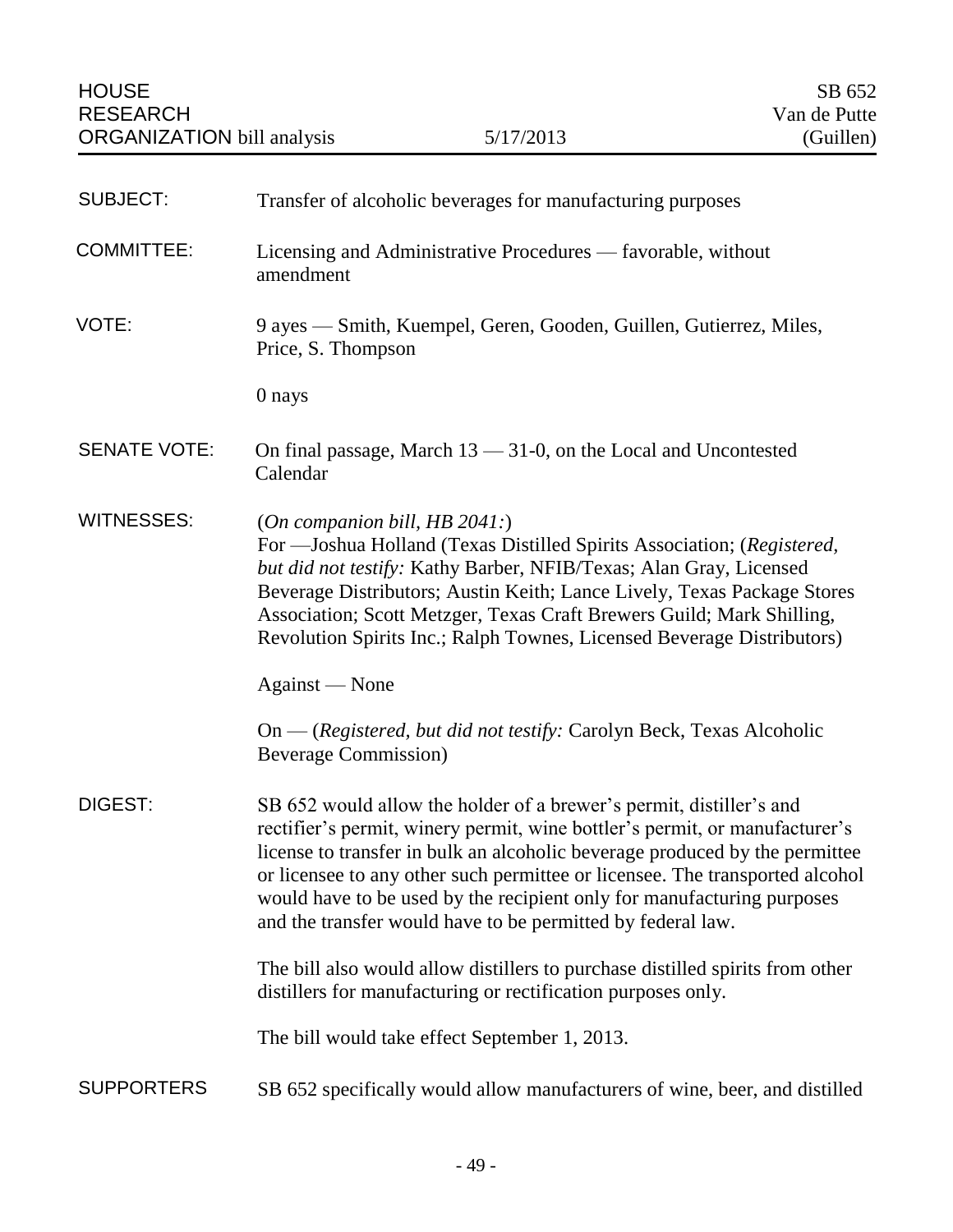| SAY:                     | spirits to transfer bulk product among each other for manufacturing<br>purposes within the state. Current law is ambiguous on this point, and<br>some Texas distillers have received conflicting information on what<br>products they are allowed to purchase for production and manufacturing<br>purposes. Distillers have asked for clarification in statute because they<br>often use beer to produce distilled spirits and would like clear statutory<br>authorization to buy alcoholic products in bulk. |
|--------------------------|---------------------------------------------------------------------------------------------------------------------------------------------------------------------------------------------------------------------------------------------------------------------------------------------------------------------------------------------------------------------------------------------------------------------------------------------------------------------------------------------------------------|
|                          | The bill also would allow distillers to purchase distilled spirits from other<br>in-state distillers for manufacturing purposes. State law already allows<br>them to purchase distilled spirits from out-of-state distillers.                                                                                                                                                                                                                                                                                 |
|                          | The bill would be limited as a result of federal law, which prohibits<br>breweries and wineries from using other types of alcohol in<br>manufacturing. Federal law does, however, allow distilleries to use malt<br>beverages in production. As a result of these federal restrictions, the bill<br>essentially would legalize only the transfer from breweries to distilleries<br>and distilleries to each other.                                                                                            |
|                          | The restrictions on distillers that SB 652 would lift are anachronisms from<br>when there were no distilleries in Texas. It has only been during the past<br>few decades that the industry has developed in Texas. SB 652 would allow<br>the industry to continue to grow.                                                                                                                                                                                                                                    |
| <b>OPPONENTS</b><br>SAY: | No apparent opposition                                                                                                                                                                                                                                                                                                                                                                                                                                                                                        |
| <b>NOTES:</b>            | The House companion bill, HB 2041 by Guillen, was reported favorably<br>by the Licensing and Administrative Procedures Committee on March 26.                                                                                                                                                                                                                                                                                                                                                                 |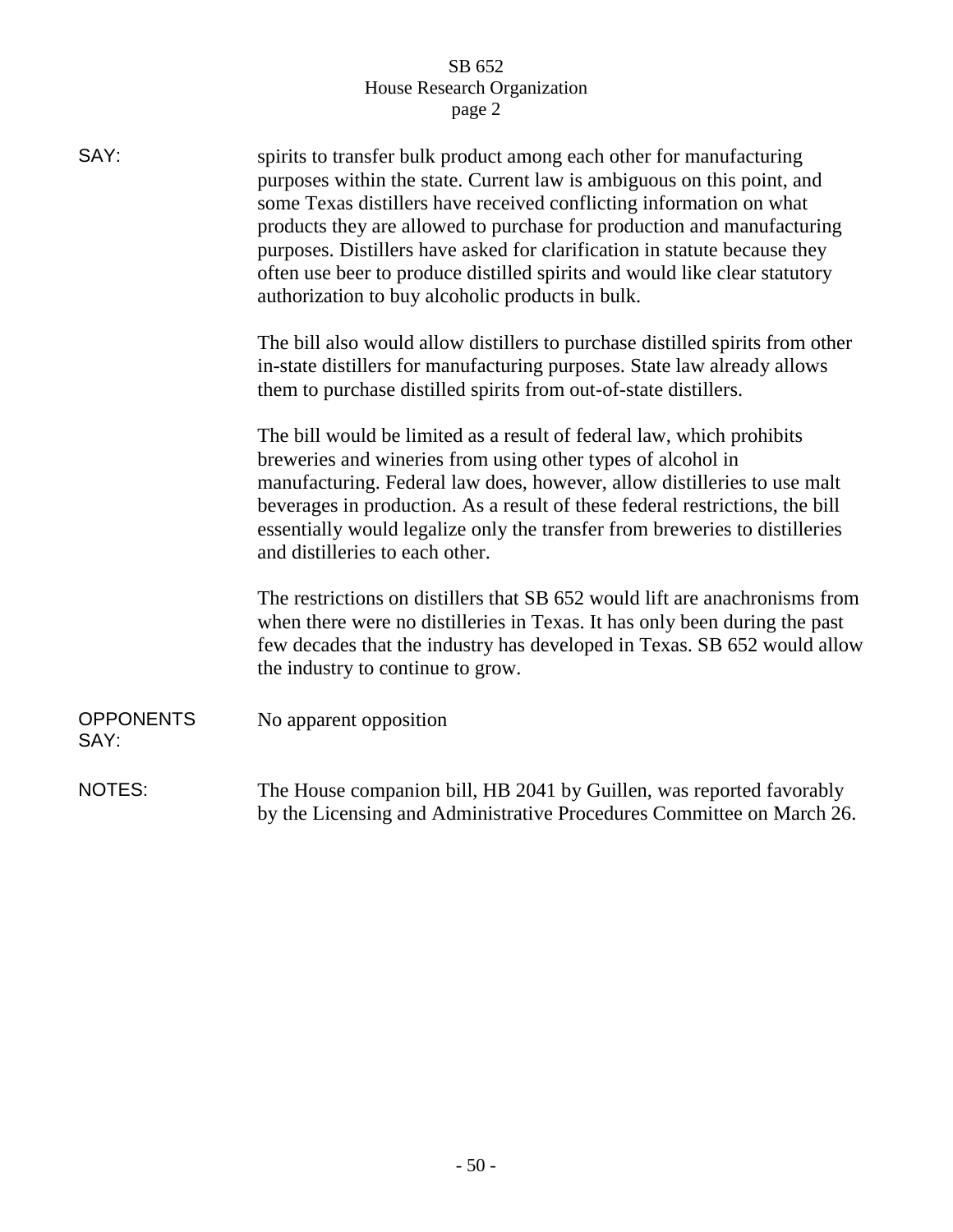| <b>SUBJECT:</b>     | Reversing the Foundation School Program payment deferral                                                                                                                                                                                                                                                                                                   |
|---------------------|------------------------------------------------------------------------------------------------------------------------------------------------------------------------------------------------------------------------------------------------------------------------------------------------------------------------------------------------------------|
| <b>COMMITTEE:</b>   | Appropriations — favorable, without amendment                                                                                                                                                                                                                                                                                                              |
| VOTE:               | 24 ayes — Pitts, Sylvester Turner, Ashby, Bell, G. Bonnen, Carter,<br>Crownover, Darby, Giddings, Gonzales, Howard, Hughes, S. King,<br>Longoria, Márquez, Muñoz, Orr, Otto, Patrick, Perry, Price, Raney,<br>Ratliff, Zerwas                                                                                                                              |
|                     | 0 nays                                                                                                                                                                                                                                                                                                                                                     |
|                     | 3 absent — S. Davis, Dukes, McClendon                                                                                                                                                                                                                                                                                                                      |
| <b>SENATE VOTE:</b> | On final passage, March $5 - 30-0$                                                                                                                                                                                                                                                                                                                         |
| <b>WITNESSES:</b>   | No public hearing                                                                                                                                                                                                                                                                                                                                          |
| <b>BACKGROUND:</b>  | Education Code, sec. 42.259, establishes the schedule of Foundation<br>School Program (FSP) payments to school districts. Under the schedule,<br>installment payments must be made to certain school districts by the end<br>of the fiscal year, generally August 25.                                                                                      |
|                     | The 82nd Legislature, in its first called session, enacted SB 1 by Duncan,<br>which had a positive fiscal impact of \$7.3 billion in general revenue funds<br>for fiscal 2012-13.                                                                                                                                                                          |
|                     | One of the measures SB 1 deployed to increase revenue for the biennium<br>was to amend Education Code, sec. 42.259, to defer FSP payments to<br>certain school districts scheduled for August of fiscal 2013 to no earlier<br>than September 5 of the following fiscal year. The payments deferred<br>were:                                                |
|                     | 15 percent of the yearly entitlement for category 2 school districts<br>$\bullet$<br>(those having a wealth-per-student ratio of at least one-half of the<br>statewide average); and<br>20 percent of the yearly entitlement for category 3 school districts<br>$\bullet$<br>(those having a wealth-per-student ratio more than the statewide<br>average). |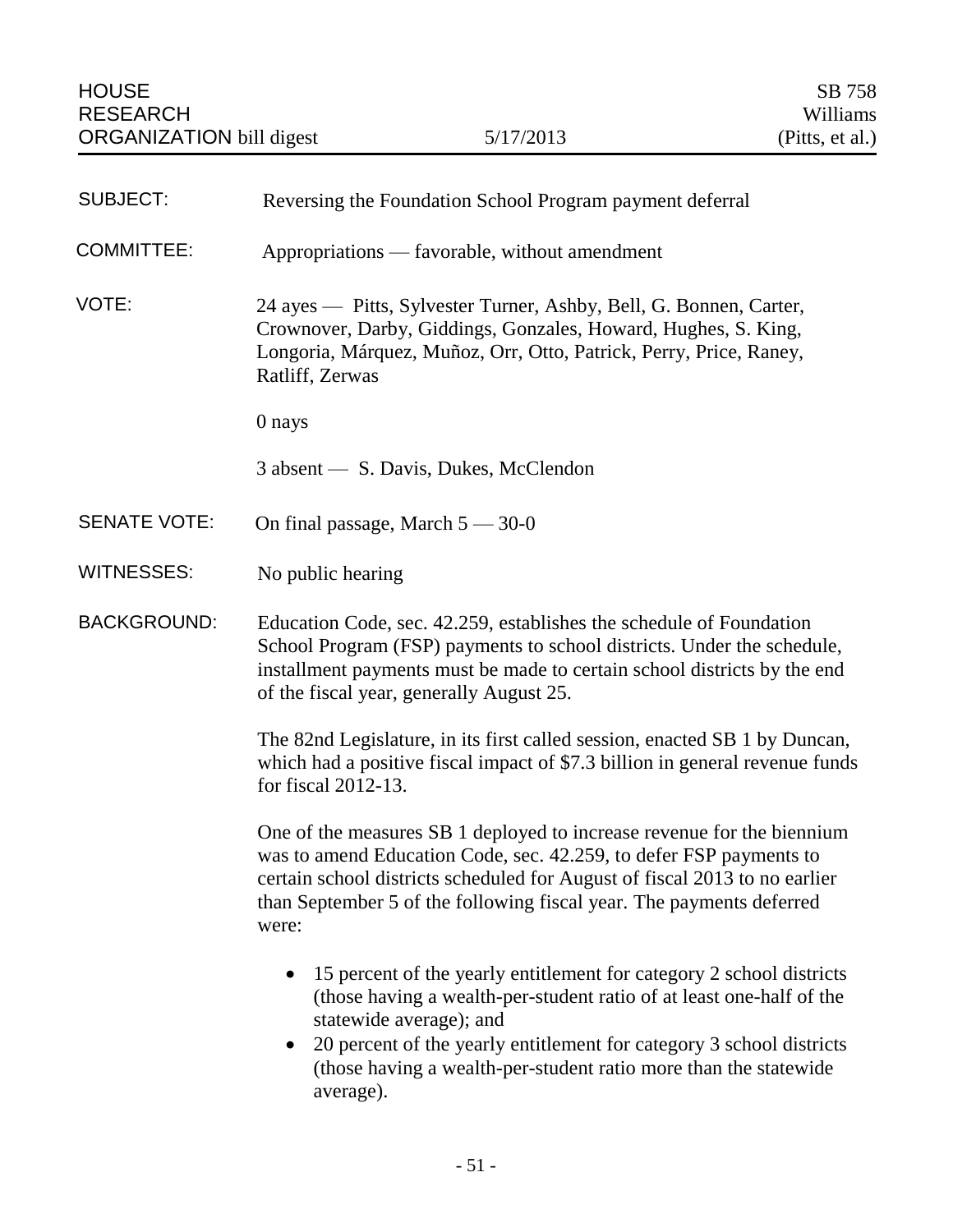|         | The Legislative Budget Board estimated, at the time and given funding<br>levels approved in the General Appropriations Act for fiscal 2012-13, the<br>deferrals would result in a one-time savings of \$2.3 billion in fiscal 2013.                                                                                              |
|---------|----------------------------------------------------------------------------------------------------------------------------------------------------------------------------------------------------------------------------------------------------------------------------------------------------------------------------------|
| DIGEST: | SB 758 would reverse provisions the Legislature enacted in 2011 that<br>deferred Foundation School Program payments to certain districts to<br>September from August 25. The bill would restore the August 25 deadline<br>in general, but would set the date to make the payments to no later than<br>August 30 for fiscal 2013. |
|         | This bill would take immediate effect if finally passed by a two-thirds<br>record vote of the membership of each house. Otherwise, it would take<br>effect on the 91st day after the last day of the legislative session.                                                                                                        |
| NOTES:  | The Legislative Budget Board estimates that the bill would result in a cost<br>of \$1.75 billion to general revenue funds through one additional monthly<br>Foundation School Program payment in fiscal 2013.                                                                                                                    |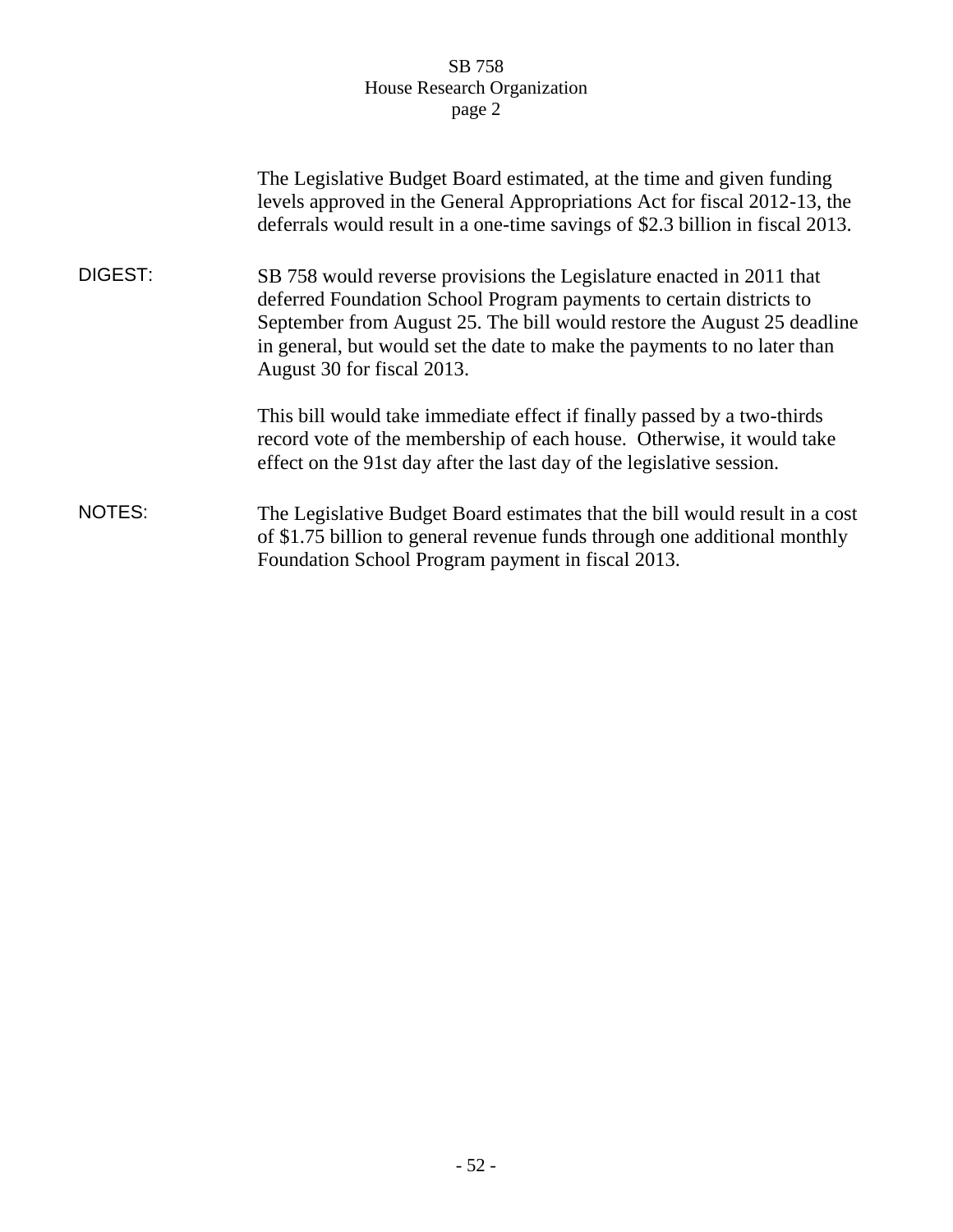| <b>SUBJECT:</b>     | Prohibiting HOAs from restricting drought-resistant landscaping                                                                                                                                                                                                                                                                                                                                                                                                                                                                                                                                                                                                                                                                                                                                                                                                                                                                                                                                                                                                                                            |
|---------------------|------------------------------------------------------------------------------------------------------------------------------------------------------------------------------------------------------------------------------------------------------------------------------------------------------------------------------------------------------------------------------------------------------------------------------------------------------------------------------------------------------------------------------------------------------------------------------------------------------------------------------------------------------------------------------------------------------------------------------------------------------------------------------------------------------------------------------------------------------------------------------------------------------------------------------------------------------------------------------------------------------------------------------------------------------------------------------------------------------------|
| <b>COMMITTEE:</b>   | Natural Resources — favorable, without amendment                                                                                                                                                                                                                                                                                                                                                                                                                                                                                                                                                                                                                                                                                                                                                                                                                                                                                                                                                                                                                                                           |
| VOTE:               | 9 ayes — Ritter, Johnson, Ashby, D. Bonnen, Keffer, T. King, Larson,<br>Lucio, D. Miller                                                                                                                                                                                                                                                                                                                                                                                                                                                                                                                                                                                                                                                                                                                                                                                                                                                                                                                                                                                                                   |
|                     | 0 nays                                                                                                                                                                                                                                                                                                                                                                                                                                                                                                                                                                                                                                                                                                                                                                                                                                                                                                                                                                                                                                                                                                     |
|                     | 2 absent — Callegari, Martinez Fischer                                                                                                                                                                                                                                                                                                                                                                                                                                                                                                                                                                                                                                                                                                                                                                                                                                                                                                                                                                                                                                                                     |
| <b>SENATE VOTE:</b> | On final passage, March $18 - 30 - 0$                                                                                                                                                                                                                                                                                                                                                                                                                                                                                                                                                                                                                                                                                                                                                                                                                                                                                                                                                                                                                                                                      |
| <b>WITNESSES:</b>   | (On House companion bill, HB 449)<br>For — David Foster, Clean Water Action; Myron Hess, National Wildlife<br>Federation; Luke Metzger, Environment Texas; Jennifer Walker, Sierra<br>Club, Lone Star Chapter; Susan Wright, Texas Association of Builders;<br>Susan Wright, Texas Community Association Advocates; (Registered, but<br>did not testify: Leonardo Coelho, Travis County; Heather Cooke and John<br>Hrncir, City of Austin; Randy Erben, The Home Depot; Stephanie Gibson,<br>Scotts Miracle Gro Co. and Texas Retailers Association; Karen Guz, San<br>Antonio Water System; Billy Howe, Texas Farm Bureau; Shanna Igo,<br>Texas Municipal League; Chloe Lieberknecht, The Nature Conservancy;<br>Michael Myers, U.S. Green Building Council Texas Chapters; Stewart<br>Snider, League of Women Voters of Texas; Kathy Trizna, Native Plant<br>Society of Texas; David Weinberg, Texas League of Conservation Voters;<br>C. E. Williams, Panhandle Groundwater Conservation District)<br>Against — (Registered, but did not testify: Jim Reaves, Texas Nursery &<br>Landscape Association) |
|                     | (On House companion substitute bill, CSHB 449:)<br>For - Myron Hess, National Wildlife Federation; Susan Wright, Texas<br>Association of Builders and Texas Community Association Advocates                                                                                                                                                                                                                                                                                                                                                                                                                                                                                                                                                                                                                                                                                                                                                                                                                                                                                                                |
| DIGEST:             | SB 198 would prohibit a property owners' association from restricting a<br>property owner from using drought-resistant landscaping or water-<br>conserving natural turf.                                                                                                                                                                                                                                                                                                                                                                                                                                                                                                                                                                                                                                                                                                                                                                                                                                                                                                                                   |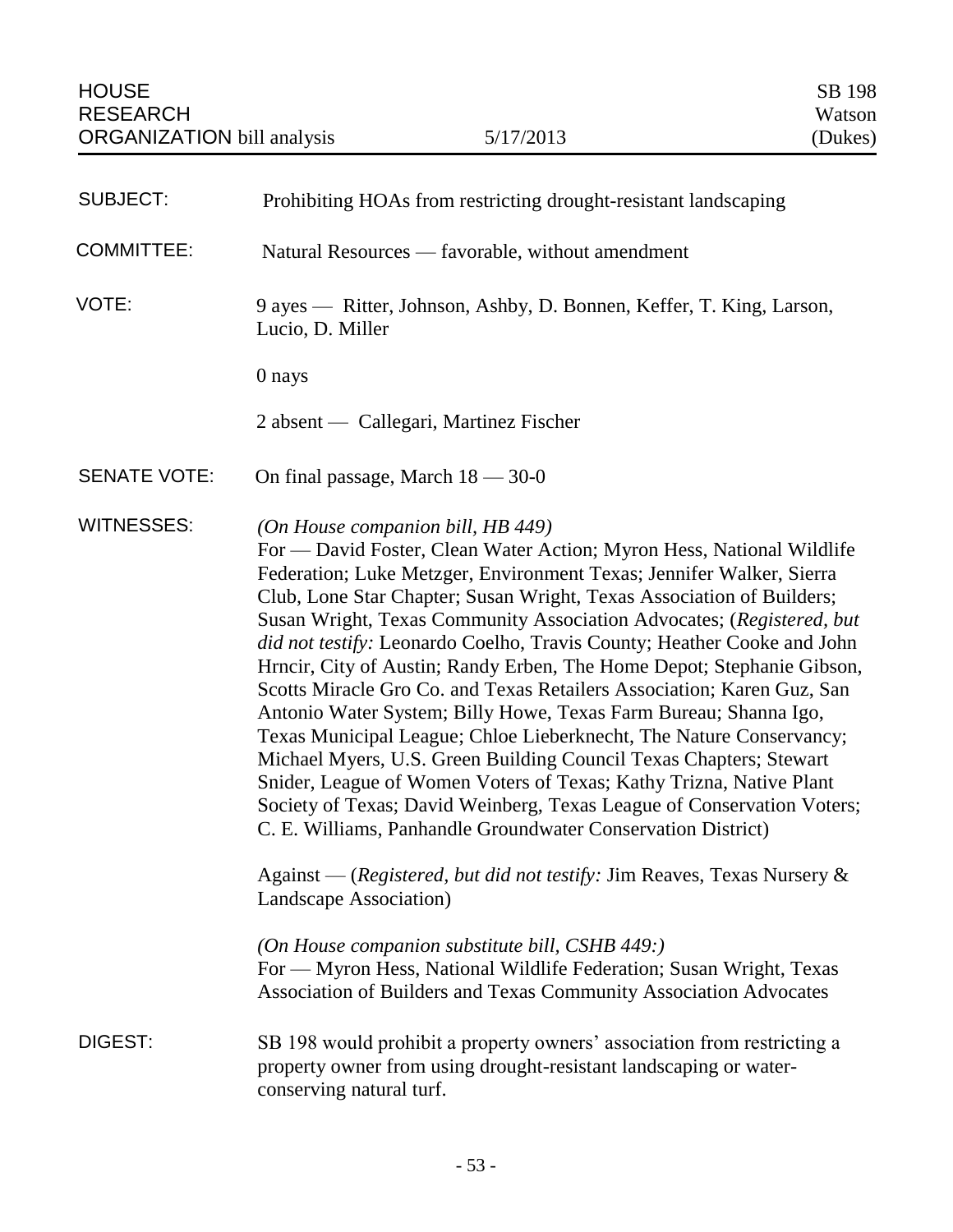|                           | This would not prohibit a property owners' association from requiring an<br>owner to submit a detailed description or plan for review and approval to<br>ensure, to the extent practicable, maximum aesthetic compatibility with<br>other landscaping in the subdivision.                                                                                                                                                                                                                                                                                                                                                                                                                                                                   |
|---------------------------|---------------------------------------------------------------------------------------------------------------------------------------------------------------------------------------------------------------------------------------------------------------------------------------------------------------------------------------------------------------------------------------------------------------------------------------------------------------------------------------------------------------------------------------------------------------------------------------------------------------------------------------------------------------------------------------------------------------------------------------------|
|                           | A property owners' association could not unreasonably deny or withhold<br>approval of a proposed landscape installation or unreasonably determine<br>that the proposed installation was aesthetically incompatible with other<br>landscaping in the subdivision.                                                                                                                                                                                                                                                                                                                                                                                                                                                                            |
|                           | The bill would take effect September 1, 2013.                                                                                                                                                                                                                                                                                                                                                                                                                                                                                                                                                                                                                                                                                               |
| <b>SUPPORTERS</b><br>SAY: | SB 198 would remove a barrier that prevents some property owners from<br>reducing their water use by protecting a homeowner's right to install a<br>drought-resistant landscape or water-conserving turf. According to the<br>Texas Water Development Board (TWDB), municipal water demand is<br>the fastest-growing sector among all water user categories in the state.<br>Outdoor irrigation is one of the major drivers of municipal demand.<br>Despite some progress, the covenants and restrictions imposed by many<br>property owners' associations or homeowners' associations (HOAs)<br>continue to present a barrier for homeowners who wish to transition to a<br>drought-resistant and less water intensive landscape and lawn. |
|                           | Under SB 198, HOAs would retain the ability to establish guidelines for<br>revisions to landscapes and require that proposed revisions go before their<br>architecture control committees for approval, as long as these guidelines<br>did not ban or unreasonably restrict drought resistant landscaping.                                                                                                                                                                                                                                                                                                                                                                                                                                  |
| <b>OPPONENTS</b><br>SAY:  | Although SB 198 would be a step in the right direction regarding the use<br>of drought-resistant or water conserving landscaping, HOAs should not<br>have the ability to reject plans designed by professional landscapers or<br>homeowners. While the bill would provide some safeguards to prevent a<br>property owners' association from unreasonably denying approval of a<br>proposed landscape installation, the association still would make the final<br>determination, allowing subjective opinion to remain a barrier.                                                                                                                                                                                                            |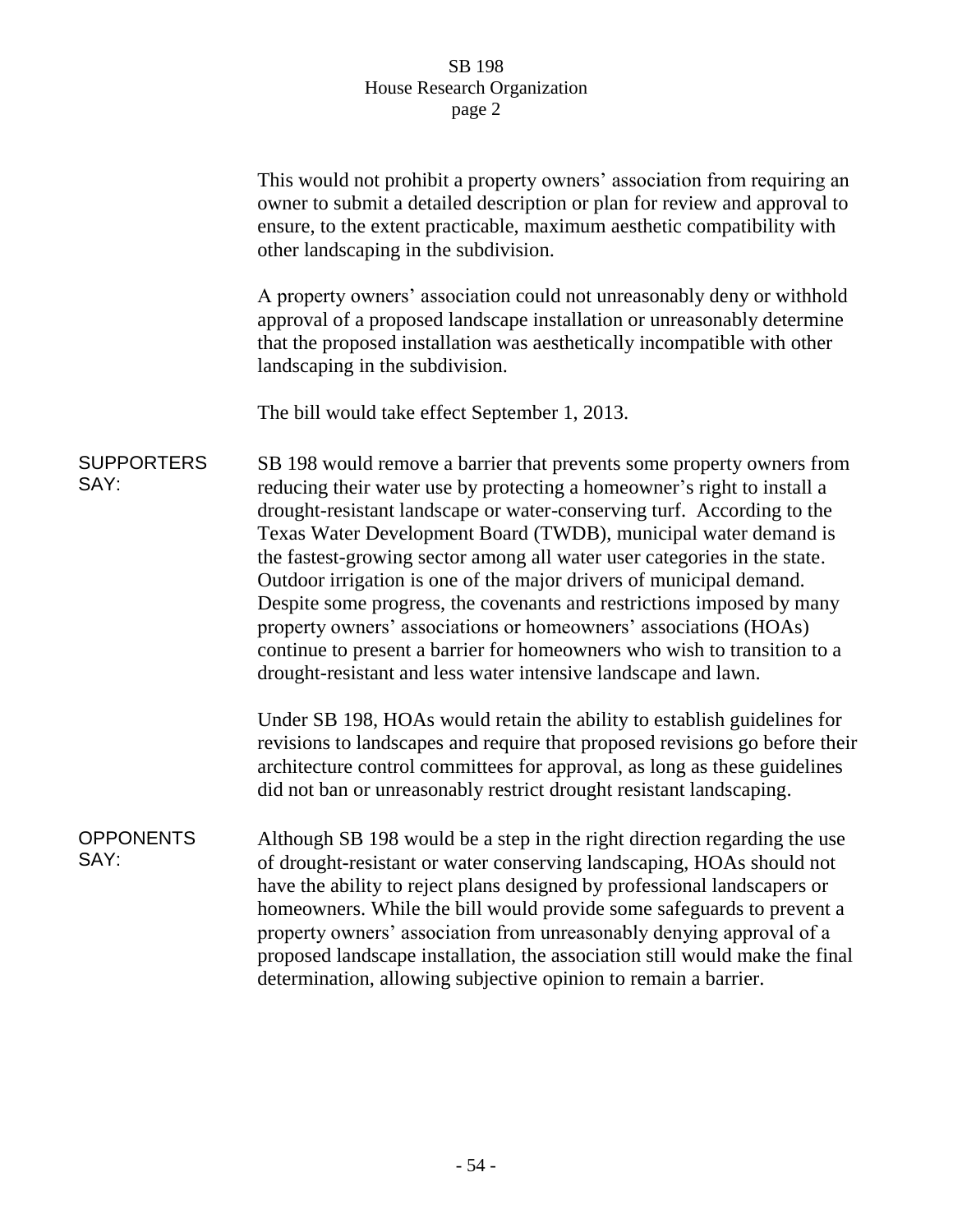| <b>SUBJECT:</b>     | Use federal income taxes in certain electric utility's rate making                                                                                                                                                                                                                                                                                                                                                                                                                                                             |
|---------------------|--------------------------------------------------------------------------------------------------------------------------------------------------------------------------------------------------------------------------------------------------------------------------------------------------------------------------------------------------------------------------------------------------------------------------------------------------------------------------------------------------------------------------------|
| <b>COMMITTEE:</b>   | State Affairs — favorable, without amendment                                                                                                                                                                                                                                                                                                                                                                                                                                                                                   |
| VOTE:               | 7 ayes — Cook, Giddings, Farrar, Frullo, Harless, Huberty,<br><b>Sylvester Turner</b>                                                                                                                                                                                                                                                                                                                                                                                                                                          |
|                     | 2 nays — Geren, Smithee                                                                                                                                                                                                                                                                                                                                                                                                                                                                                                        |
|                     | 4 absent — Craddick, Hilderbran, Menéndez, Oliveira                                                                                                                                                                                                                                                                                                                                                                                                                                                                            |
| <b>SENATE VOTE:</b> | On final passage, April 23 - 24-7 (Davis, Fraser, Garcia, Hegar, Hinojosa,<br>Rodriguez, Watson)                                                                                                                                                                                                                                                                                                                                                                                                                               |
| <b>WITNESSES:</b>   | (On companion bill, HB 711)<br>For — Patrick Cowlishaw, Texas-New Mexico Power Company; John W.<br>Fainter Jr., Association of Electric Companies of Texas, Inc.; John Reed,<br>Association of Electric Companies of Texas, Inc.; Scott Rozzell,<br>CenterPoint Energy; (Registered, but did not testify: Brent Connett, Texas<br>Conservative Coalition; Robert Gee, Texas-New Mexico Power Co.; Dale<br>Peddy, Entergy; Patrick Reinhart, El Paso Electric Co.; Damon Withrow,<br>Xcel Energy)                               |
|                     | Against — Chris Brewster, Oncor Cities Steering Committee; Connie<br>Cannady, Oncor Steering Committee of Cities; Nikolaus Fehrenbach, City<br>of Dallas; Randolph (Randy) Moravec, Texas Coalition for Affordable<br>Power; Phillip Oldham, Texas Association of Manufacturers; Jack Pous,<br>City of Houston; Tom "Smitty" Smith, Public Citizen; (Registered, but did<br>not testify: Alfred (Freddie) Herrera, Alliance of Xcel Municipalities,<br>Cities Advocating Reasonable Deregulation; Andrew Ryle, Public Citizen) |
|                     | On — Darryl Tietjen, Public Utility Commission; (Registered, but did not<br>testify: Brian Lloyd, Public Utility Commission)                                                                                                                                                                                                                                                                                                                                                                                                   |
| <b>BACKGROUND:</b>  | Utilities Code, ch. 36 gives the Public Utility Commission (PUC) the<br>authority to consider electric utility rate cases and defines the elements<br>that an electric utility can seek to recover costs as part of its rates. Cost<br>elements include items such as operating and maintenance costs,                                                                                                                                                                                                                         |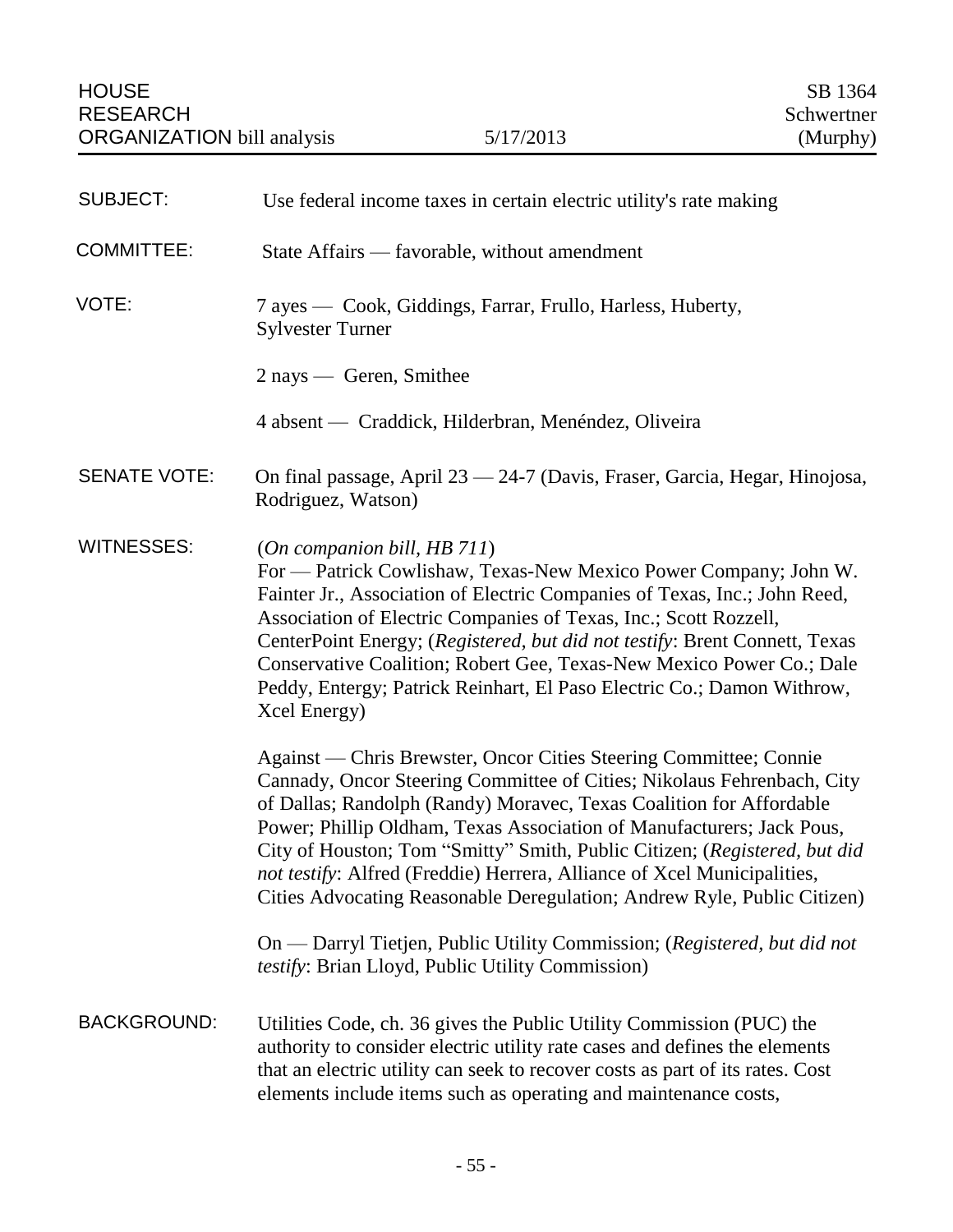depreciation, and taxes, including federal income taxes, among many other elements.

Sec. 36.051 provides that the PUC in establishing an electric utility's rates, shall establish the utility's overall revenue at an amount that will permit the utility a reasonable opportunity to earn a reasonable return on invested capital used and useful in providing service to the public in excess of the utility's reasonable and necessary operating expenses.

Sec. 36.060 provides that the PUC compute an electric utility's federal income taxes, for ratemaking purposes, as though a consolidated tax return had been filed and the utility realized its fair share of the saving resulting from that return if the utility is a member of an affiliated group of companies eligible to file a consolidated federal tax return and it is advantageous for the utility to do so.

A consolidated federal tax return is generally defined as a unified tax filing by a corporation that owns 80 percent of the common stock of its affiliate companies.

In 1999, the Texas Legislature passed SB 7 to deregulate and open to competition the state's retail electricity market, effective 2002. This applies only to investor-owned utilities (IOUs) within the ERCOT (Electric Reliability Council of Texas) region. The rates charged by electricity transmission and distribution providers remain regulated throughout Texas, as do those of retail electric utilities operating in Texas outside of ERCOT. Retail electricity operations owned by municipalities and member-owned electric cooperatives are not subject to PUC regulation.

DIGEST: SB 1364 would amend Utilities Code, sec. 36.060 (Consolidated Income Tax Returns) to provide that if an expense were allowed to be included in utility rates or an investment were included in the electric utility rate base, the related income tax benefit would have to be included in the computation of income tax expense to reduce the rates. If an expense were not allowed to be included in the utility rates or an investment not included in the utility rate base, the related income tax benefit could not be included in the computation of the income tax expense to reduce the rates. The income tax expense would be computed using the statutory income tax rates.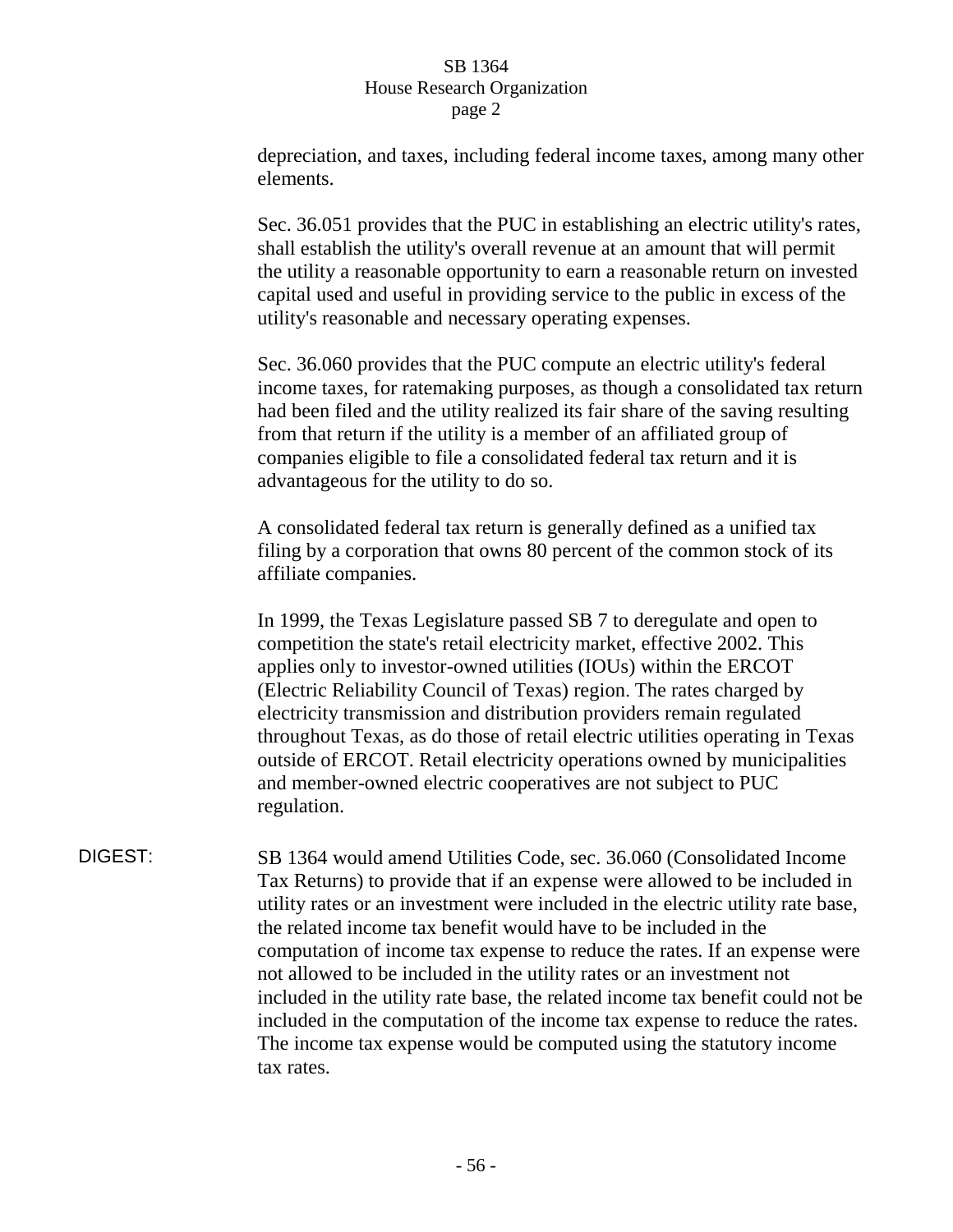The bill would strike the following language from Utilities Code, sec. 36.060(a): "Unless it is shown to the satisfaction of the regulatory authority that it was reasonable to choose not to consolidate returns, an electric utility's income taxes shall be computed as though a consolidated return had been filed and the utility had realized its fair share of the savings resulting from that return, if: the utility is a member of an affiliated group eligible to file a consolidated income tax return; and it is advantageous to the utility to do so." The bill would take effect September 1, 2013. **SUPPORTERS** SAY: **Fix the ratemaking system**. SB 1364 would fix a simple problem. The PUC's interpretation of current law allows the agency to set rates for electric transmission and distribution companies and investor-owned retail electric utilities operating in Texas outside of ERCOT partially based on the performance of utilities' non-Texas businesses. The PUC considers the tax implications of a company's affiliate corporations and the tax adjustments that corporation may make to minimize taxes. For example, a company filing a consolidated federal tax return can offset the profits from one its affiliates with the losses from another. The adjustment to rates is referred to as the consolidated tax saving adjustment, which results in the comingling of non-utility tax benefits to reduce utility rates. **Separate Texas utilities from other parts of a corporation**. SB 1364 would "fence off" the utility's revenues and expenses from other affiliates to limit the potential tax impacts from businesses that have nothing to do with the provision of electric service in Texas, much less electric rates. **Other states' regulation**. Texas is one of only five states that require a utility company to file for consolidated adjustment. While the law applies to electric utilities, it does not apply to other regulated entities in the state, such as natural gas utilities regulated by the Railroad Commission. **Effects on economic competition**. The bill would ensure that true economic costs were reflected in a utility's rates and end the confusion about what factors are included in Texas' electric rates. Doing so would send a signal to Wall Street and the investment community that the PUC was not going to try to reach outside of Texas to an affiliated company to try to pull in a tax benefit earned by that affiliated company for the benefit of Texas ratepayers. Texas businesses want a level field and a stable regulatory environment, not subject to overreaching claims of the PUC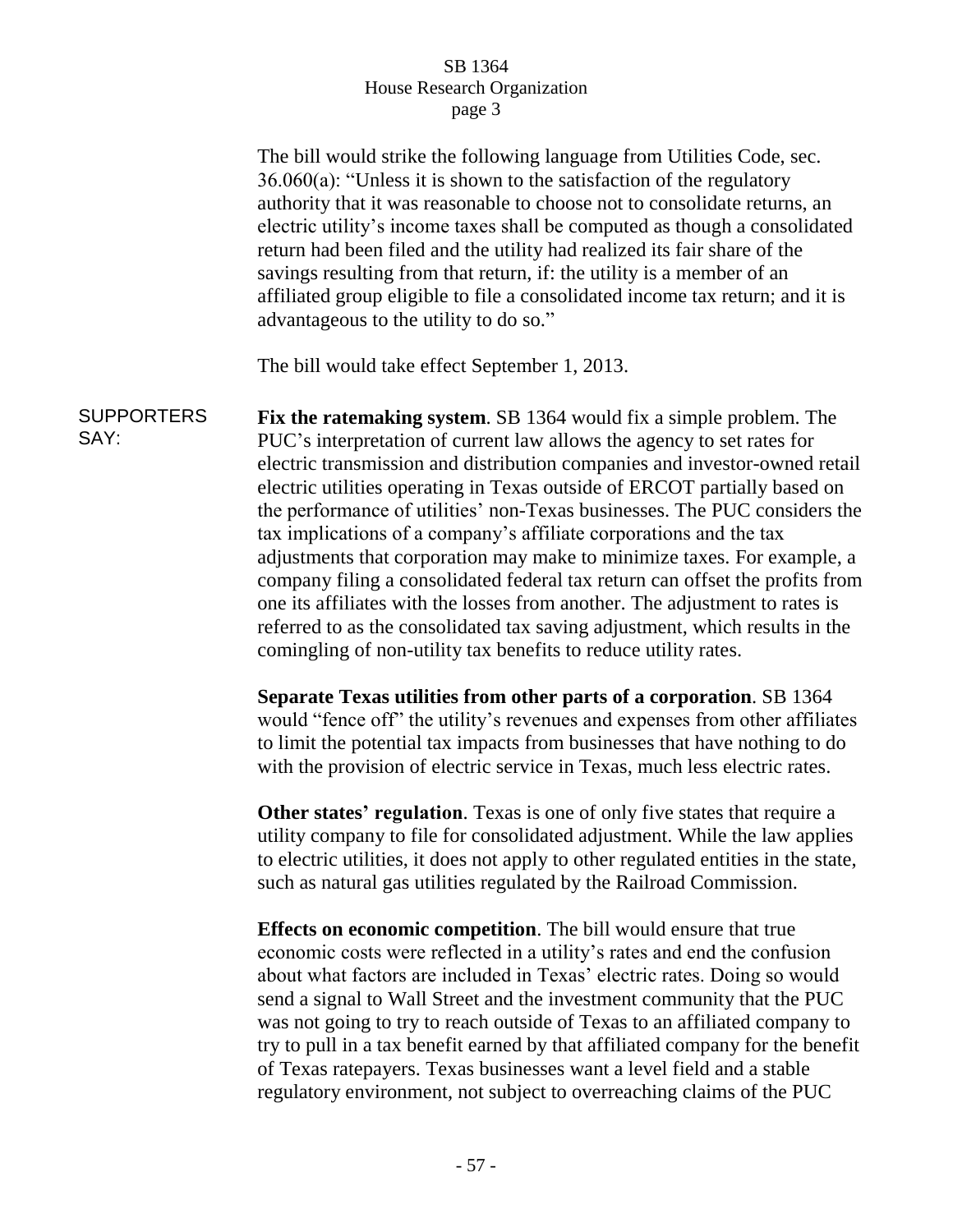during its ratemaking processes. SB 1364 would make Texas utilities more attractive to investors by ensuring that a utility could retain the anticipated tax benefits.

**Effects on ratepayers**. The bill would not result in a rate increase just by being passed. It would only affect utilities that seek new rates. While it could increase rates, the effects would be minimal. For example, if SB 1364 had been in place in 2011 when CenterPoint Energy, an electric transmission and distribution utility serving the Houston metropolitan area, came in for a rate case, it would have increased the average residential electric bill by about 18 cents per month. It would not have affected the customers of Oncor Electric Delivery, a transmission company serving much of North Texas, during its last rate hearing in 2009. That's because the PUC ruled Oncor was not a member of an affiliated group and was ineligible to file a consolidated tax return.

The Legislative Budget Board's fiscal note states that the bill would have "no fiscal implication to units of local government."

**Saving ratepayers money by removing consultants, attorneys, and accountants from tax deliberations**. The legislation, by clarifying existing statutes, would remove one of the most contentious and complex issues from rate cases. Debating those issues involves attorneys, accountants, and experts witnesses. Under current statute, the cost of fighting over this arcane issue is passed back to ratepayers.

**Phantom taxes**. The bill would not affect taxes paid to the state or federal government. The bill merely would affect how federal income taxes were treated in ratemaking. There is no such thing as phantom taxes. While a company may not pay a federal tax in a particular year, due to accounting procedures such as accelerated depreciation for large investments that are available to businesses under the federal tax code, taxes are eventually paid. The federal government extends similar tax treatment to individuals, letting them defer taxes through accounts such as individual retirement accounts (IRAs). Electric utilities should not be penalized for using common and legal tax and accounting principles.

**OPPONENTS** SAY: **Fix the rate-making system**. Texas' electric utility rate-setting system is not broken. Consideration of the consolidated tax saving adjustment is extraordinarily complex, and the PUC rate-making system handles the adjustment through testimony presented to a State Office of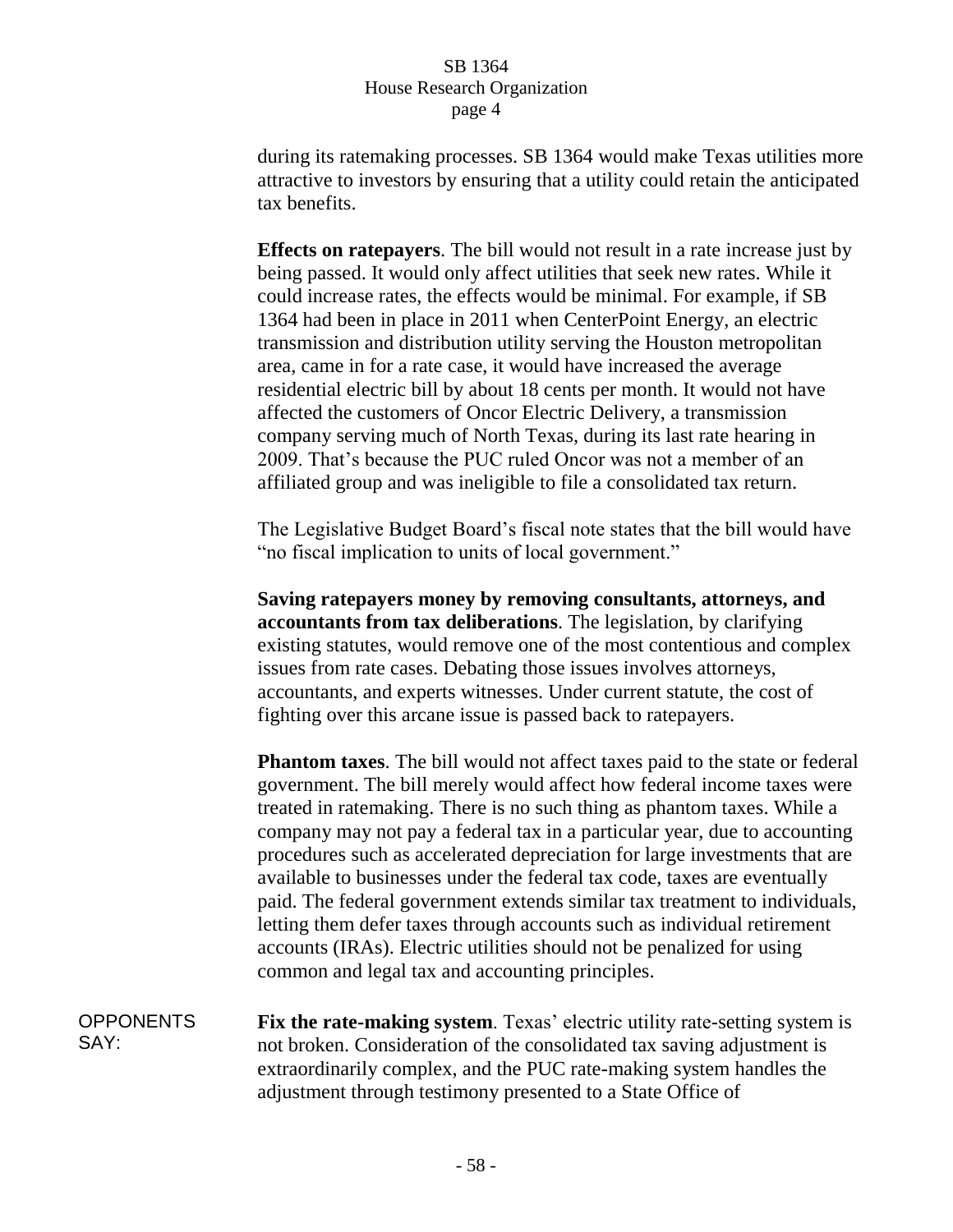Administrative Hearings' (SOAH) administrative law judge who considers the evidence presented by all sides in a ratemaking. The PUC attributes the consolidated affiliated tax savings that can be apportioned to Texas in rate making. The state does not try to claim a corporation's entire tax savings, due to events like an affiliate's underperforming investment offsetting income, for the benefit of Texas ratepayers. The state does try to determine how that underperforming asset affects Texas ratepayers.

**Separate Texas utilities from other parts of a corporation**. It is impossible to entirely "fence off" a Texas electric utility from the tax consequences experienced by its corporate parents. For example, if the corporate parent makes a series of bad investments and those investments lead to higher borrowing costs, when the Texas utility seeks to borrow funds for its operations, it will do so at a higher cost. Thus, Texas ratepayers cannot be truly "fenced offed" from poor or risky corporate decision-making.

**Other states' regulation**. Rate making is extraordinarily complex, and no two states set electric utility rates the same. While Texas happens to consider the tax implications of affiliates, other states may consider other factors in setting rates that Texas does not consider. Texas should not claim to be unique, then back away from that claim when it serves the limited purpose of a few corporate interests.

**Effects on economic competition**. The bill could potentially raise electric utility rates for Texas businesses for the sole benefit of electric utilities. The bill could make Texas unattractive to businesses considering locating in the state.

**Effects on ratepayers**. Supporters of the bill minimize the cost to residential ratepayers, but any resulting rates increases would be repeated year after year, taking money out of the pocket of average Texans and putting it into the ledgers of Wall Street firms and California trusts.

Finally, large users of electricity — such as cities, school districts, and manufacturing firms — could see a sizable increase in their electric rates if the bill were implemented.

**Saving ratepayers money by removing consultants, attorneys, and accounts from tax deliberations**. While nobody likes paying for consultants and attorneys to fight rate cases, they do serve a purpose,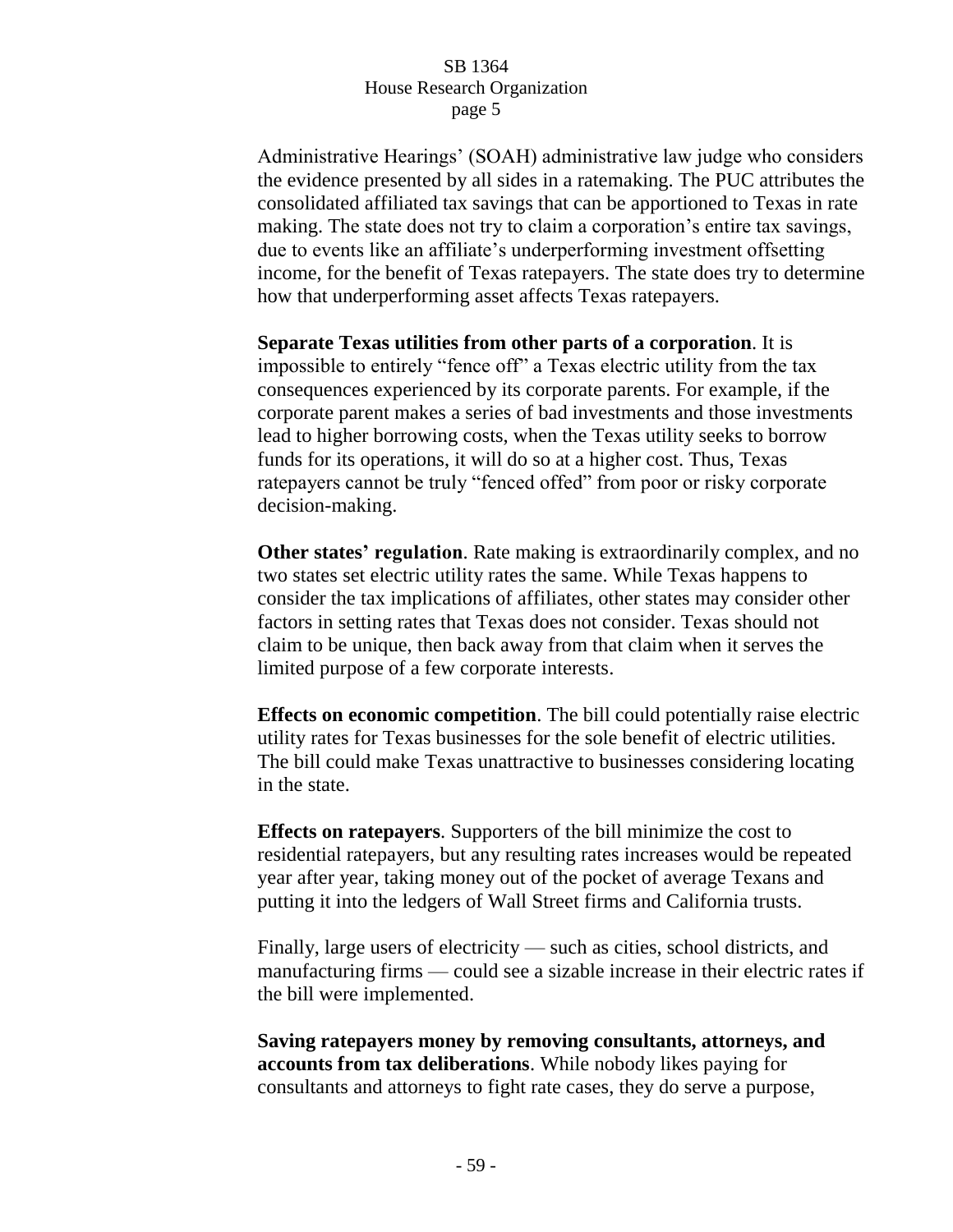presenting to an impartial SOAH judge evidence that should be considered during rate making, thus keeping rate increases to a minimum. **Phantom taxes**. Current law allows some electric utilities to include taxes as part of their rate-making structure that may, in effect, never be paid to the federal government. For example, Oncor Electric Delivery, a transmission company serving much of North Texas, collected more than \$500 million from ratepayers for federal income taxes, but the taxes were never paid. NOTES: The House companion bill, HB 711, was reported favorably without amendment by the House State Affairs Committee on April 17.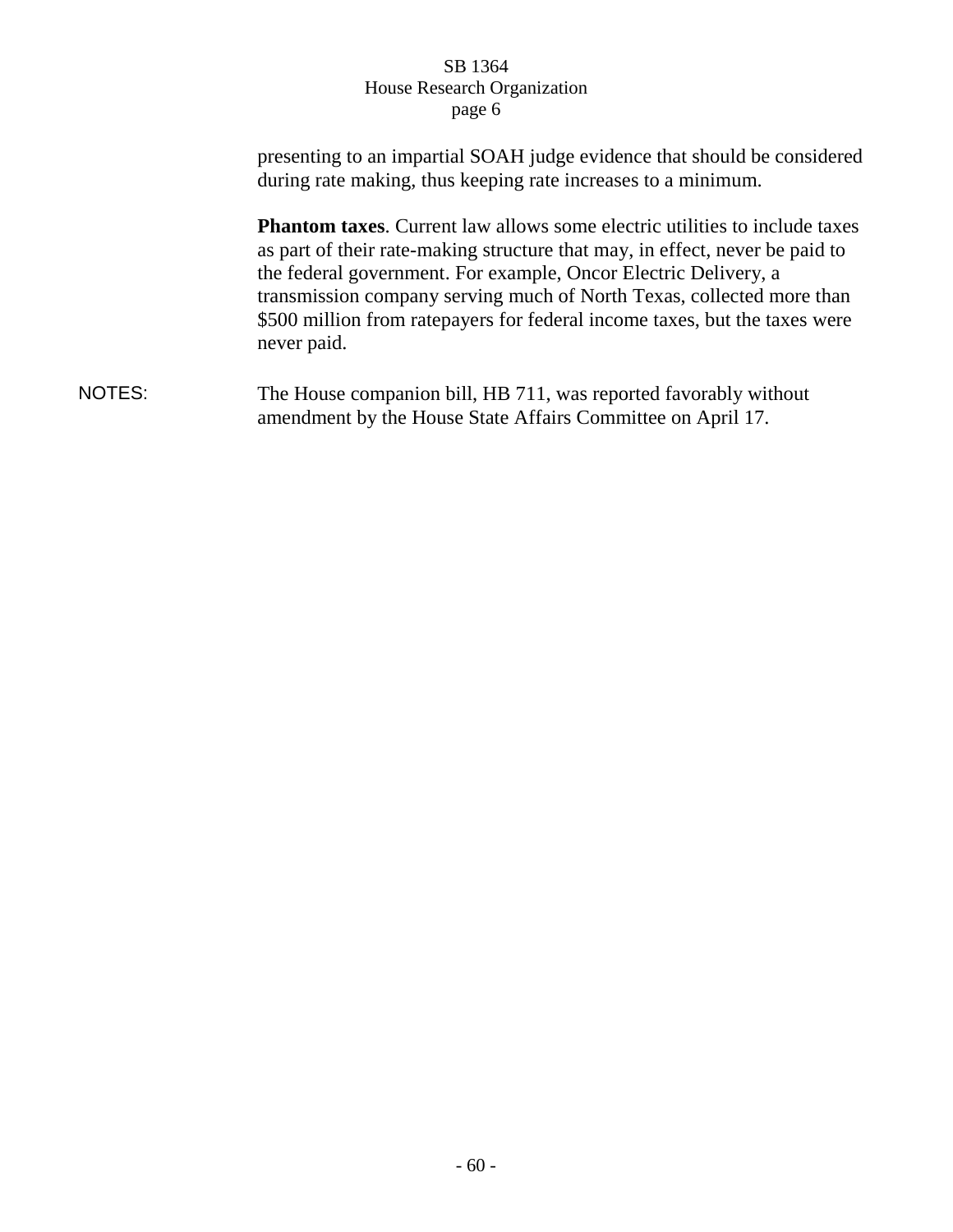| <b>SUBJECT:</b>     | Preventing Medicaid fraud, waste, and abuse                                                                                                                                                                                                                                                                                                                                                                                                                                                                                                                                                                                                                                                                                                                                                                                                                                                                                                                                                                                                                                                                                                                                                         |
|---------------------|-----------------------------------------------------------------------------------------------------------------------------------------------------------------------------------------------------------------------------------------------------------------------------------------------------------------------------------------------------------------------------------------------------------------------------------------------------------------------------------------------------------------------------------------------------------------------------------------------------------------------------------------------------------------------------------------------------------------------------------------------------------------------------------------------------------------------------------------------------------------------------------------------------------------------------------------------------------------------------------------------------------------------------------------------------------------------------------------------------------------------------------------------------------------------------------------------------|
| <b>COMMITTEE:</b>   | Public Health — committee substitute recommended                                                                                                                                                                                                                                                                                                                                                                                                                                                                                                                                                                                                                                                                                                                                                                                                                                                                                                                                                                                                                                                                                                                                                    |
| VOTE:               | 9 ayes - Kolkhorst, Naishtat, Collier, Cortez, S. Davis, S. King,<br>Laubenberg, J.D. Sheffield, Zedler                                                                                                                                                                                                                                                                                                                                                                                                                                                                                                                                                                                                                                                                                                                                                                                                                                                                                                                                                                                                                                                                                             |
|                     | 0 nays                                                                                                                                                                                                                                                                                                                                                                                                                                                                                                                                                                                                                                                                                                                                                                                                                                                                                                                                                                                                                                                                                                                                                                                              |
|                     | 2 absent — Coleman, Guerra                                                                                                                                                                                                                                                                                                                                                                                                                                                                                                                                                                                                                                                                                                                                                                                                                                                                                                                                                                                                                                                                                                                                                                          |
| <b>SENATE VOTE:</b> | On final passage, April $15 - 30 - 0$                                                                                                                                                                                                                                                                                                                                                                                                                                                                                                                                                                                                                                                                                                                                                                                                                                                                                                                                                                                                                                                                                                                                                               |
| <b>WITNESSES:</b>   | For - Steven Feist, Logisticare; David Marsh, CARTS (Registered, but<br>did not testify: Jess Calvert, Texas Dental Association; Kate Carroll,<br>Acadian Ambulance, Inc; Donna Chatham, Association of Rural<br>Communities in Texas; Brent Connett, Texas Conservative Coalition;<br>Trish Conradt, Coalition for Nurses in Advanced Practice; Scott Gilmore,<br>Texas Transit Association; Omega Hawkins, STAR Transit; Jeff Heckler<br>Sparton Transit - Lubbock, Texoma Area Paratransit Services;<br>Marina Hench, Texas Association for Home Care and Hospice; John<br>McBeth, Brazos Transit District; David Mintz, Texas Academy of General<br>Dentistry; Asbel Montes, Acadian Ambulance Service; Lyle Nelson,<br>CARTS; Stephen Raines, Preferred Care Partners; Jim Rudd, Texas<br>Society of Oral Maxillofacial Surgeons; Tyler Rudd, Texas Academy of<br>Pediatric Dentistry; Nelson Salinas, Texas Association of Business; Lee<br>Spiller, Citizens Commission on Human Rights; Kevin Trimble, Flower<br>Mound Fire Dept; Dudley Wait, City of Schertz EMS; Carole Warlick,<br>Hill Country Transit/Texas Transit Association; Matthew Zavadsky<br>MedStar EMS, Dallas Fire Rescue) |
|                     | Against — David Arjona, Javier Camacho, Leticia Galvan, Bernice Garza,<br>Mario Garza, Angela Hernandez, Noel Martinez, Iliana Pena, and Ofilia<br>Zarate, Advocates for Patient Access; TC Betancourt; Mateo Diaz;<br>(Registered, but did not testify: Ramon Galvan, Eduardo Matos, Juan<br>Navarro, and Maria Saldivar, Advocates for Patient Access)                                                                                                                                                                                                                                                                                                                                                                                                                                                                                                                                                                                                                                                                                                                                                                                                                                            |
|                     | On — Brent Byler, Lefleur Transportation (Registered, but did not testify:                                                                                                                                                                                                                                                                                                                                                                                                                                                                                                                                                                                                                                                                                                                                                                                                                                                                                                                                                                                                                                                                                                                          |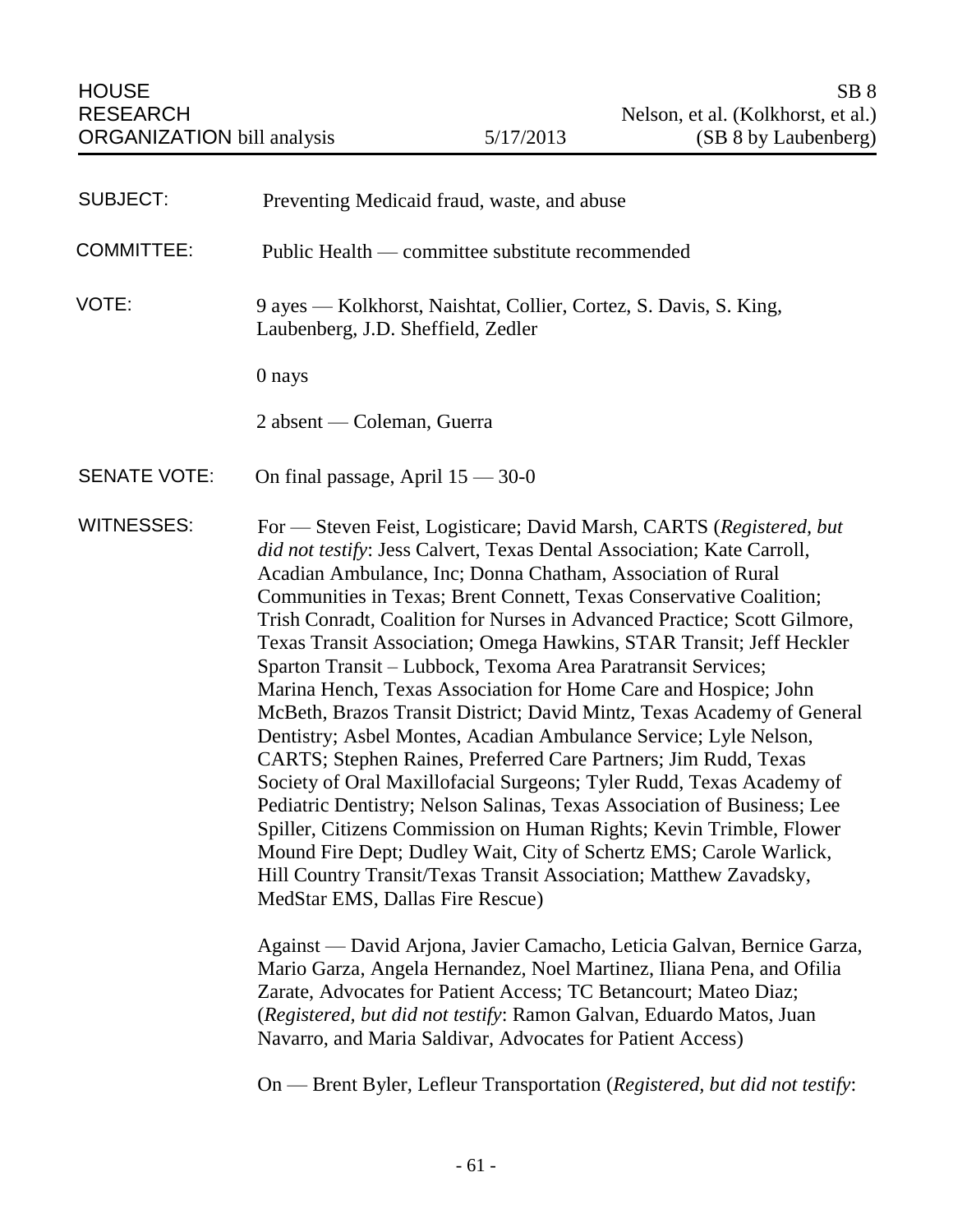Kay Ghahremani, Chris Traylor, and Douglas Wilson, HHSC; Derek Jakovich and Rachel Samsel, Department of State Health Services; Mari Robinson, Texas Medical Board; Raymond Winter, Office of the Attorney General)

DIGEST: SB 8 would implement Medicaid fraud detection measures, marketing limitations, a managed transportation delivery model, regulations on emergency medical transportation providers, and program exclusions on fraudulent providers, and would establish legislative intent regarding the Medicaid program.

> **Fraud detection.** *Data analysis unit.* SB 8 would require that the executive commissioner of the Health and Human Services Commission establish a data analysis unit to improve contract management and detect trends and anomalies related to service utilization, providers, payment methodologies, and compliance with Medicaid and Children's Health Insurance Program (CHIP) contracts. Each quarter, the unit would be required to update the governor and appropriate legislative officials on its activities and findings.

> *Prior authorization and utilization review.* The bill would require HHSC to periodically review the Medicaid prior authorization and utilization review processes with both fee-for-service and managed care delivery models to determine any needed modification to reduce authorizations of unnecessary and inappropriate services. HHSC would monitor these processes for anomalies and review any process earlier than scheduled should an anomaly be found.

*Office of Inspector General.* SB 8 would specify that the HHSC's Office of Inspector General (OIG) was responsible for the detection, investigation, and prevention of fraud, waste, and abuse in the provision and delivery of all health and human services in the state. The OIG's authority would include but not be limited to Medicaid or any other health and human services program wholly or partly federally funded.

*Program review.* As soon as practicable after the effective date of the bill, HHSC would cooperate with DSHS and the Texas Medical Board to conduct a thorough review of the laws and policies related to the use of nonemergency services by ambulance providers under the Medicaid medical assistance program, the licensure of nonemergency transportation providers, and the delegation of health care services by physicians to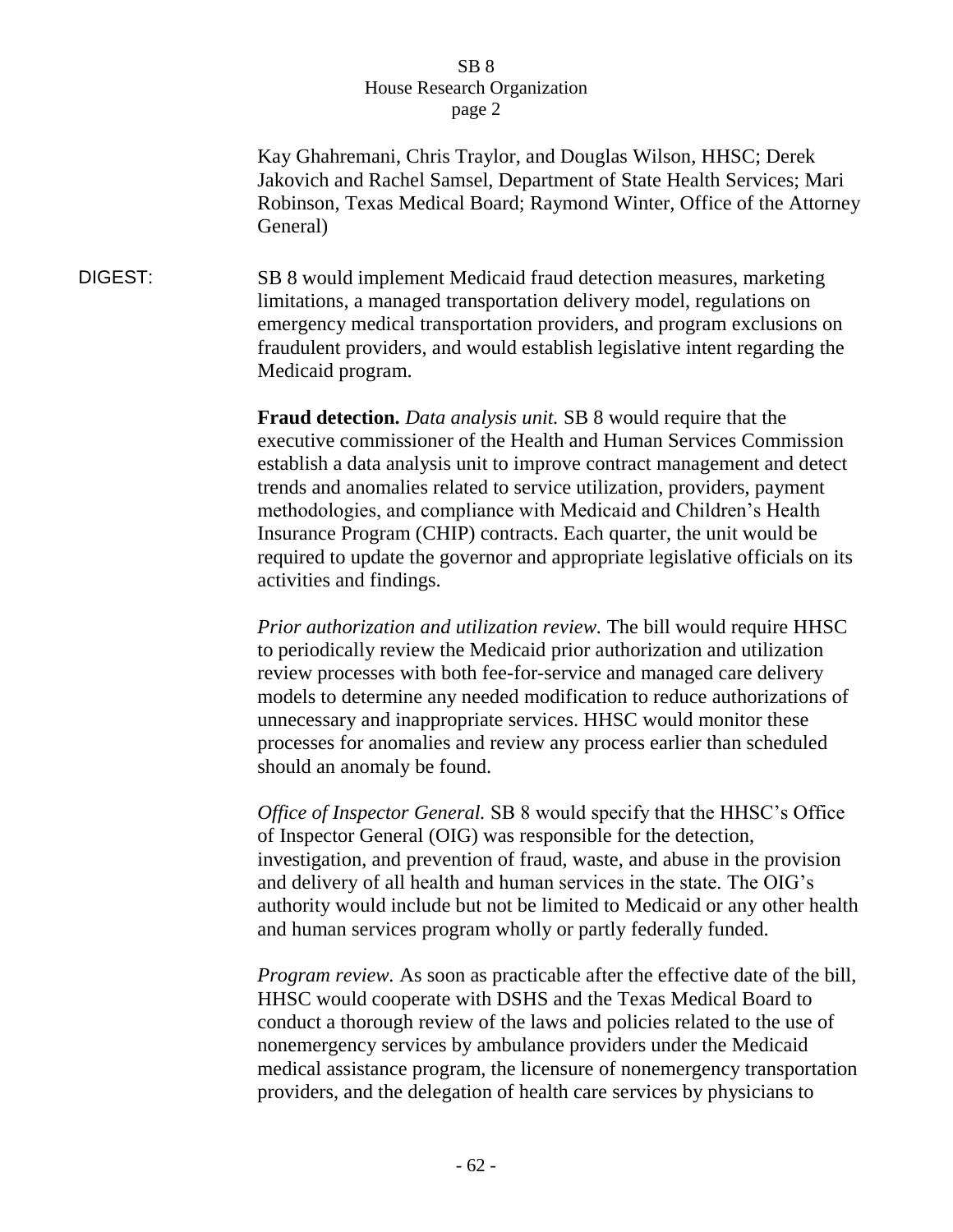qualified EMS personnel. The agencies would be required to solicit stakeholder input and would report their findings and recommendations by January 1, 2014.

**Marketing.** SB 8 would prohibit a Medicaid or CHIP provider, including a managed care organization (MCO), from engaging in any marketing activity or dissemination of information that was intended to influence a Medicaid or CHIP client's choice of provider, was directed at them solely due to their enrollment in Medicaid or CHIP, and involved unsolicited personal contact.

Nothing in the bill would prohibit a Medicaid or CHIP provider from engaging in marketing activities that involved general dissemination of information, such as by television, radio, or newspaper advertisements. Providers would also be allowed to provide appointment reminders, distribute health materials, communicate about the type of services they offered, coordinate patient care, and educate about available long-term services and supports.

The bill would establish a process using rules adopted by the HHSC executive commissioner for providers to submit proposed marketing activities for review and approval or denial by HHSC.

**Medical transportation services.** *Managed transportation organizations.*  SB 8 would require HHSC to provide nonemergency transportation services under the Medicaid medical transportation program through a regional managed transportation delivery model. The managed transportation organizations (MTOs) in the model could be rural or urban transit districts, public transportation providers, local private transportation providers, regional contracted brokers, or other HHSCapproved entities.

The MTOs would operate using a capitated (or flat-fee) rate system, assume financial responsibility under a full-risk model, operate a call center, and use fixed routes when appropriate and available. HHSC would initiate a competitive bidding process to select the MTOs. MTOs participating in the medical transportation program would attempt to contract with providers that were considered significant traditional providers, met HHSC's minimum quality and efficiency measures, and accepted the prevailing contract rate of the MTO.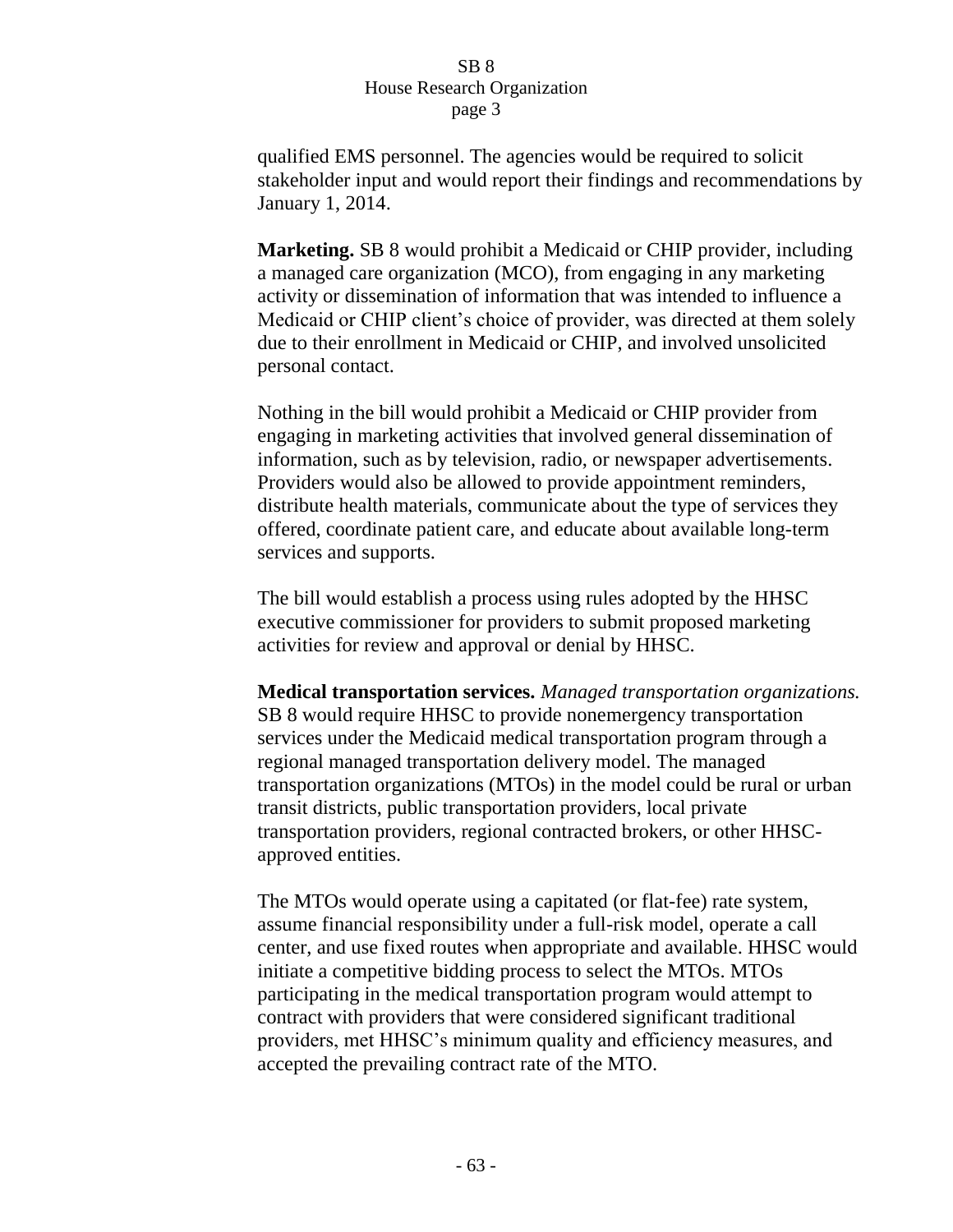MTOs would be allowed to own, operate, and maintain a fleet of vehicles or contract with an entity that did the same. HHSC would be allowed to delay implementing the managed transportation delivery model in the Dallas/Fort Worth and Houston/Beaumont areas where full-risk transportation pilot programs are operating.

*Memorandum of understanding.* SB 8 would require HHSC to enter into a memorandum of understanding with the Texas Department of Motor Vehicles and the Department of Public Safety to obtain the vehicle registration and driver's license information of a provider of medical transportation services (MTS) to ensure the safe and efficient provision of nonemergency transportation services under Medicaid's medical transportation program.

HHSC would establish a process for contracted MTS providers, including those in a managed transportation model, to request and obtain this registration and license information to ensure a subcontractor met applicable safety and efficiency standards.

**Emergency medical services.** SB 8 would expand the criteria that an applicant to be an emergency medical services (EMS) provider had to satisfy to receive a license from the Department of State Health Services. Applicants would be required to possess sufficient professional experience and qualifications to provide emergency medical services and could not have been previously excluded from participation in the state Medicaid program.

The applicant also would be required to hold a letter of approval from the governing body of the city or county where the applicant was located and was applying to provide emergency services. The governing body would only issue a letter of approval if they determined that another licensed EMS provider would not interfere with or adversely affect the provision of EMS services, would remedy an existing provider shortage, and would not cause an oversupply of EMS providers.

The bill would prohibit DSHS from issuing new EMS provider licenses between September 1, 2013 and February 28, 2015. This would not apply to a volunteer provider organization or in counties with small or isolated populations.

The bill would establish financial security criteria that non-government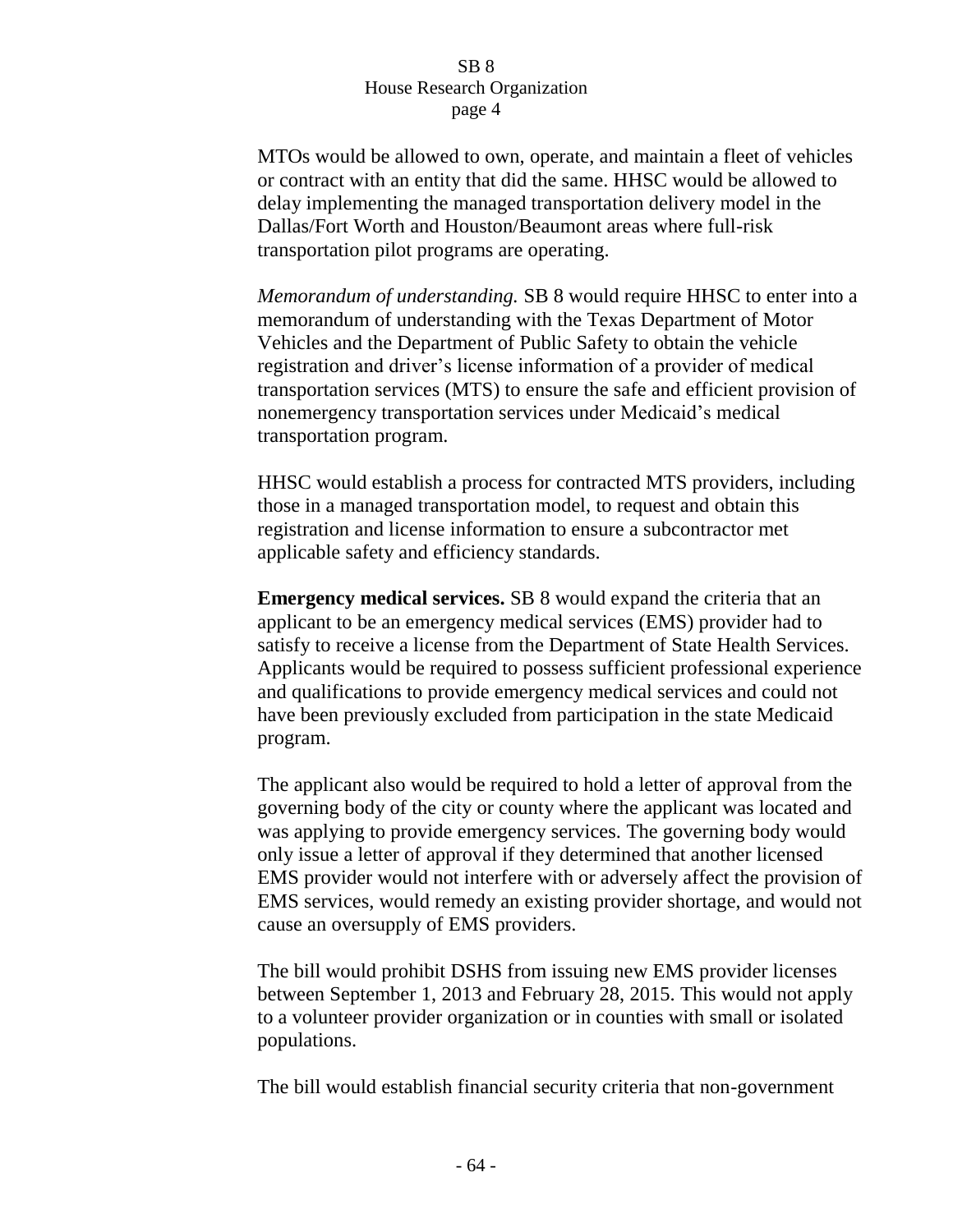operated EMS provider applicants would be required to satisfy, including a letter of credit, a surety bond, and the name and contact information of the provider's administrator of record.

SB 8 would prohibit EMS providers from stationing EMS vehicles in a city or county outside the one in which they received a letter of approval for two years after their initial license was issued. This requirement would not apply to volunteer provider organizations or to an EMS provider that received a contract from another city or county, responded to an emergency in connection with an existing mutual aid agreement, or provided services during a statewide emergency or disaster.

SB 8 would prohibit an administrator of record from being employed by another private for-profit EMS provider, and would require they meet the qualifications for an emergency medical technician or other health care professional licensed by the Department of State Health Services (DSHS). They would also be required to submit to a criminal background check.

The bill would require an administrator of record complete an HHSCadministered education course including information about the laws and DSHS rules that affect EMS providers. They would be required to complete eight hours of continuing education per year following their initial approval.

The HHSC commissioner could suspend, revoke, or deny an EMS provider license on the grounds that the provider's administrator of record or employee had been convicted of or been placed on deferred adjudication for an offense directly related to their official duties, various criminal offenses listed in the bill, or Medicare or Medicaid fraud, including being excluded from the Medicaid program or having a payment hold placed on the provider's Medicaid reimbursement.

**Providers.** SB 8 would require the HHSC executive commissioner to revoke a medical provider's Medicaid enrollment if the person had been excluded from participation in any state or federally funded health care program after being found liable or being convicted for an act of financial misconduct in a state or federally funded health care program. Their participation would also be revoked for a criminal conviction from bodily injury to a person age 65 or older, a disabled individual, or a child. HHSC could reinstate a provider's enrollment if it had good cause to do so.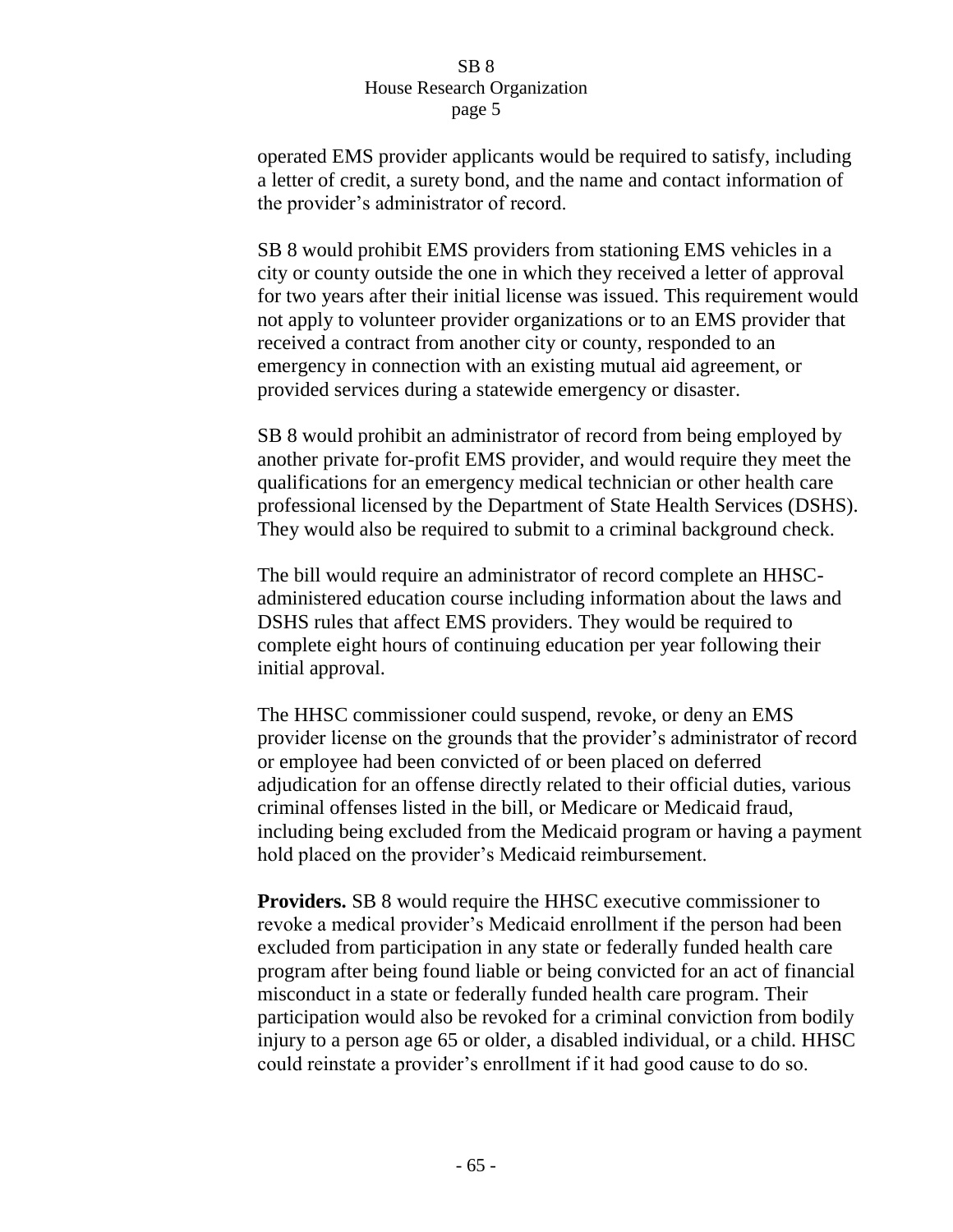The bill would specify that a non-physician provider's period of ineligibility to participate in the Medicaid program would begin on the date a judgment of liability against them was initially entered by the trial court, rather than the date on which the determination of liability became final after any appeals. Physicians, physician organizations, and nonprofit health corporations would become ineligible the date the determination of liability became final.

**Authorized adults.** The bill's intent language would declare that a rule or policy adopted by HHSC to require the presence of a parent, guardian or authorized adult during certain Medicaid-funded services would be conclusively presumed to be a valid exercise of HHSC's authority. This would not apply to a rule that was void, a misdemeanor, or a felony at the time it was decided or that violated a federal law or waiver.

**Effective date.** SB 8 would take effect September 1, 2013. The bill would require the HHSC executive commissioner establish the data analysis unit as soon as practicable following this date. It would also require the managed transportation model be effective by September 1, 2014.

If any state agency were to determine that a provision of this bill required a federal waiver or authorization, the affected agency would be required to request it and could delay implementing that provision until it was granted.

**SUPPORTERS** SAY: SB 8 would be a necessary action taken to detect and prevent Medicaid fraud, waste, and abuse and save state taxpayers millions of dollars. The bill contains numerous provisions to better ensure Medicaid tax dollars are used only on legitimate services without impeding health care providers' ability to operate. By preventing fraud, waste, and abuse, more of the state's limited resources would be available for the people who truly need them.

> SB 8 would establish a data analysis center to detect fraud that would otherwise go undetected, clarify the OIG's authority to investigate fraud, and implement numerous studies of Medicaid programs considered high risk for fraud and abuse, as well as conduct ongoing reviews of HHSC's current utilization review and prior authorization safeguards.

The bill would implement a managed transportation delivery model to bring the savings of a capitated system to nonemergency medical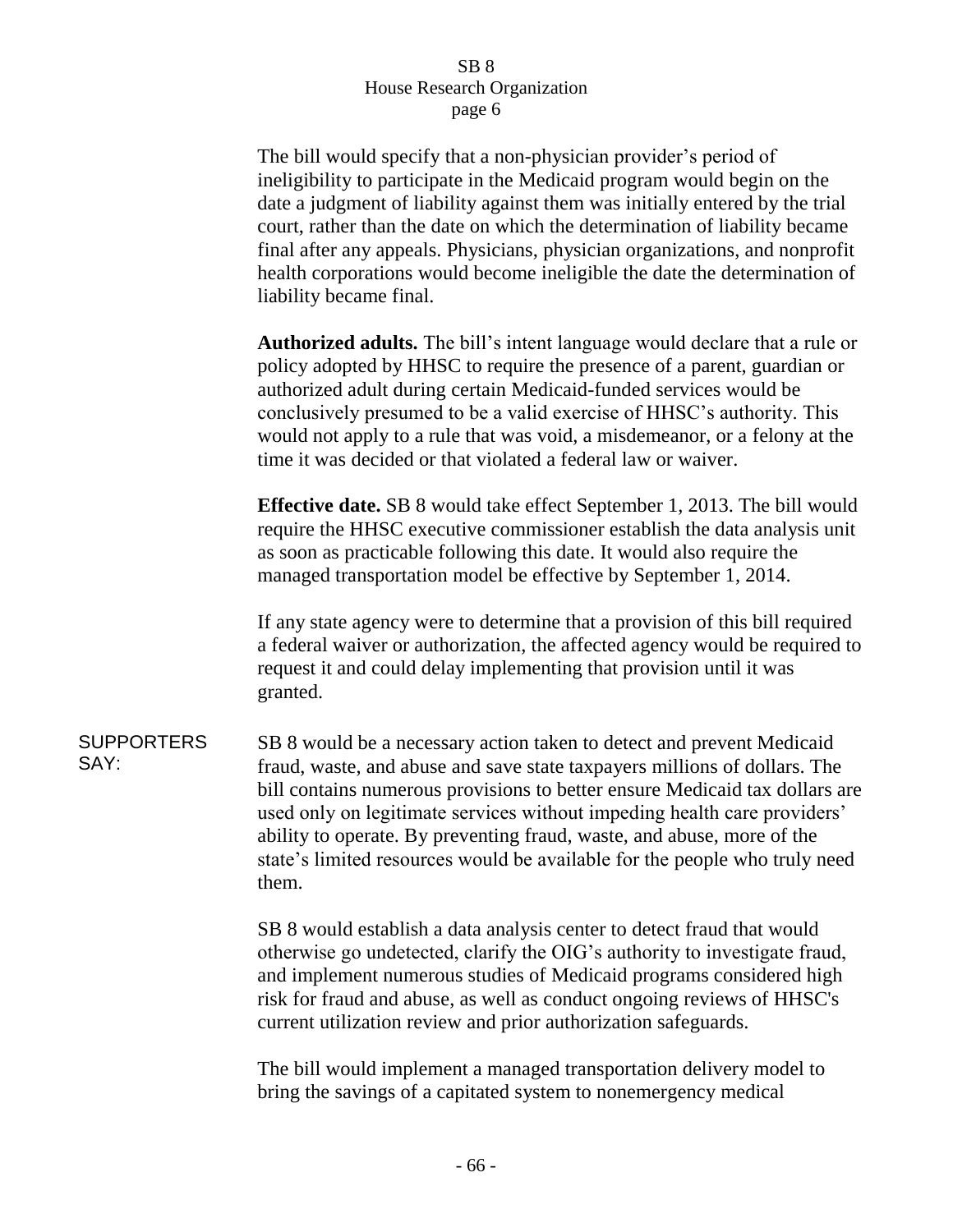transportation services. It would create managed transportation organizations that would compete for regional contracts, creating incentives for a more coordinated program that could reduce costs while maintaining quality of service. The managed care model also ensures that numerous authorizations occur before the services are provided, preventing the over-provision of services.

SB 8 would prevent improper soliciting of children and parents for Medicaid services. It would also implement exceptions for educational materials and general advertising, so that providers could continue to operate without being pressured to create a need for services where none existed. The bill would also ensure that bad actors ineligible for Medicaid and other taxpayer reimbursement in other states remained ineligible here.

SB 8 would properly regulate EMS providers to ensure their financial integrity and decrease the use of emergency services for nonemergency needs.

Finally, SB 8 would clarify that it was the Legislature's intent that HHSC's rule requiring parents or guardians accompany children to Medicaid-funded medical treatments or when using the Medicaid transportation program was "a valid exercise of the commission's authority." Following HHSC's determination in March 2012 that a provider would not be reimbursed for services provided without the presence of a parent or guardian, a lawsuit was filed in May 2012 to stop the enforcement of this determination. As a result of the lawsuit, a state district court issued a temporary injunction against HHSC, preventing the agency from denying transportation services to unaccompanied children and from placing payment holds on providers treating unaccompanied children.

Allowing unaccompanied children to use Medicaid transportation and health care services has been linked to unnecessary treatments, overzealous solicitation, and fraud. SB 8 would provide a clear statement to the courts that the Legislature endorses HHSC's policy.

**OPPONENTS** SAY: SB 8 would maintain the state's current climate of intimidation toward Medicaid providers and would limit patients' access to care.

> The Office of Inspector General and sensationalist reports of Medicaid fraud have overstated the amount of waste in the Medicaid system. The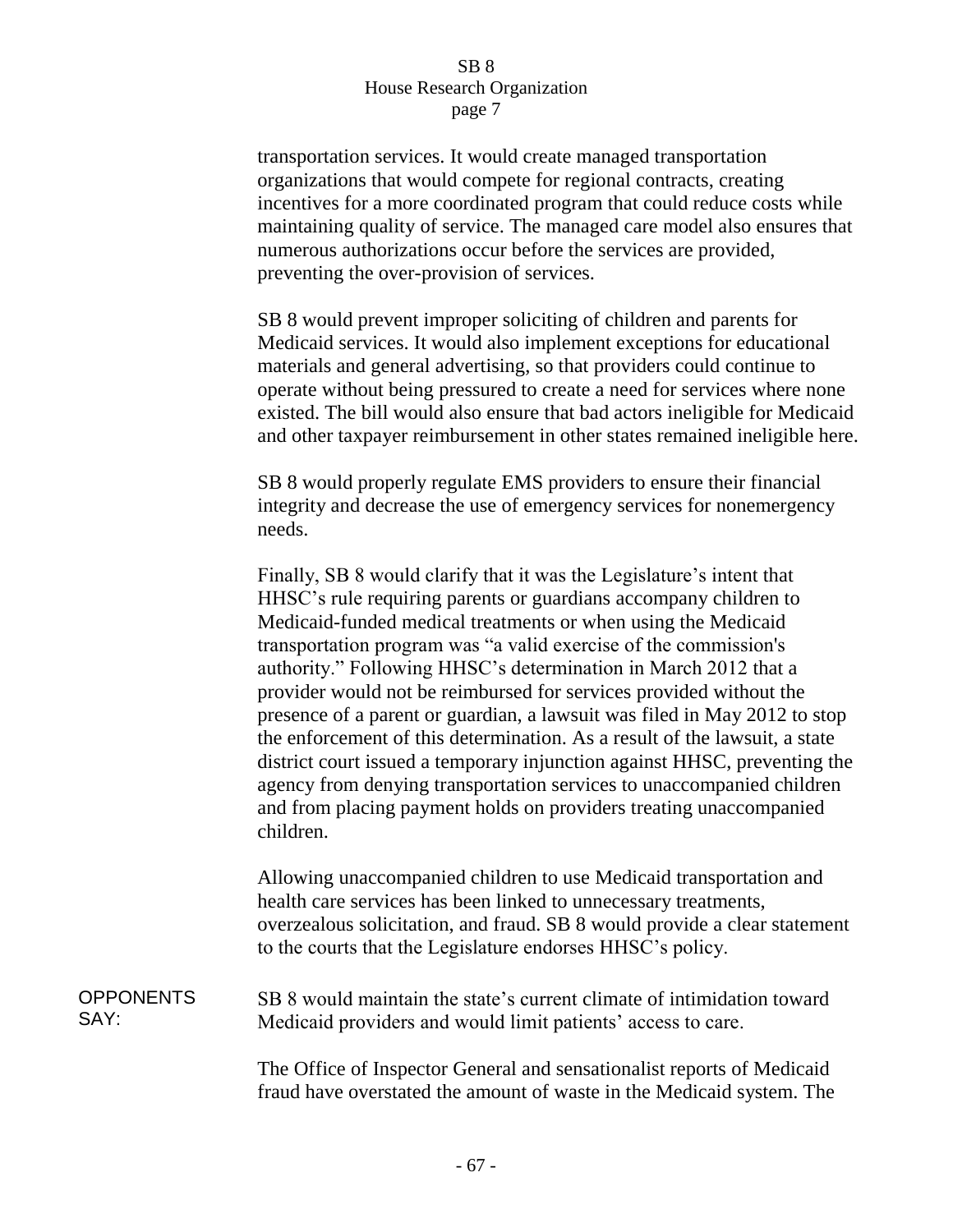expansion of managed care has substantially reduced the standard for what is considered excess treatment, and oftentimes providers are investigated and harassed for minor errors. Texas faces a shortage of health care providers willing to accept Medicaid, and this bill would exacerbate an already urgent problem. Pursuing Medicaid abuse is not an efficient or equitable alternative to adequately funding the program. In the long-run, the deficit of quality health care services will be far more expensive than any marginal savings this bill could provide.

SB 8 would amount to an end-run around the legal system. In March 2013, the Third Court of Appeals upheld a district court ruling that stopped HHSC from denying Medicaid transportation services and Medicaidfunded treatment to unaccompanied children. By inserting intent, SB 8 would allow HHSC to deny payments to providers and discontinue transportation services if a child was unaccompanied. This could mean that thousands of children would be denied critical services necessary for their long-term health and self-sufficiency. For example, in the Rio Grande Valley, thousands of blind and disabled children would find it extremely difficult to obtain the treatment they need because their parents were unable to attend every therapy or treatment session for their children. The policy is self-defeating: Without being able to take advantage of medical treatment for which they otherwise would qualify these children would be at risk for being less sufficient and more dependent on state services in the years ahead.

Moreover, the bill's marketing limitations would be overly onerous and would prevent legitimate distribution of educational material to communities.

SB 8 would also cause a significant decrease in the quality of transportation services should the state begin using MTOs, which would be incentivized above all to decrease costs at the expense of service and even safety.

NOTES: The Legislative Budget Board estimates SB 8 would have a positive fiscal impact of about \$14.7 million in fiscal 2014-15 by identifying and decreasing Medicaid fraud and more efficiently operating its medical transportation program.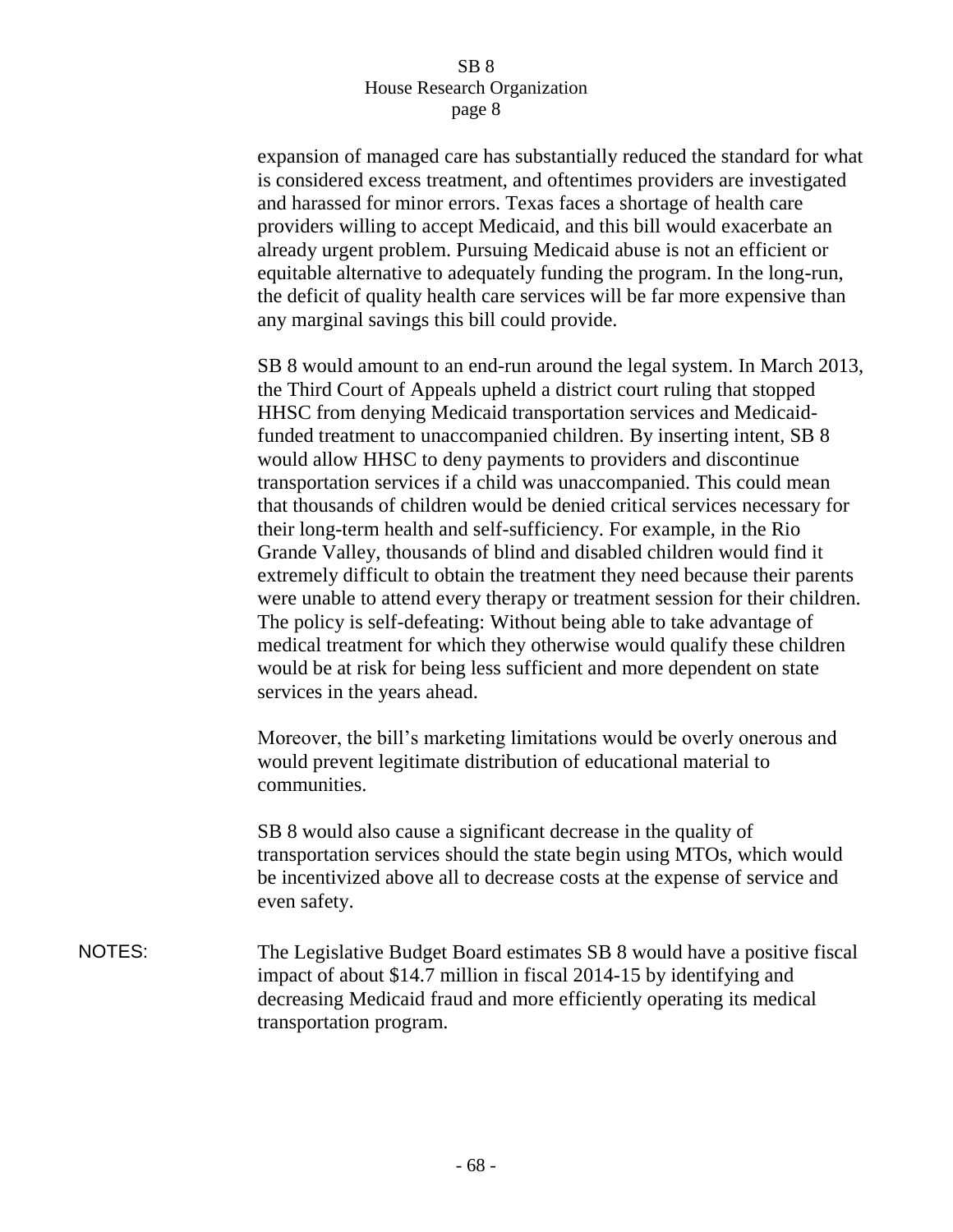| <b>SUBJECT:</b>     | Integration of behavioral and physical health services into managed care                                                                                                                                                                                                                                                                                                                                                                                                                                                                                                                                                                                                                                                                                                                     |
|---------------------|----------------------------------------------------------------------------------------------------------------------------------------------------------------------------------------------------------------------------------------------------------------------------------------------------------------------------------------------------------------------------------------------------------------------------------------------------------------------------------------------------------------------------------------------------------------------------------------------------------------------------------------------------------------------------------------------------------------------------------------------------------------------------------------------|
| <b>COMMITTEE:</b>   | Public Health — committee substitute recommended                                                                                                                                                                                                                                                                                                                                                                                                                                                                                                                                                                                                                                                                                                                                             |
| VOTE:               | 10 ayes — Kolkhorst, Naishtat, Collier, Cortez, S. Davis, Guerra, S. King,<br>Laubenberg, J.D. Sheffield, Zedler                                                                                                                                                                                                                                                                                                                                                                                                                                                                                                                                                                                                                                                                             |
|                     | 0 nays                                                                                                                                                                                                                                                                                                                                                                                                                                                                                                                                                                                                                                                                                                                                                                                       |
|                     | 1 absent — Coleman                                                                                                                                                                                                                                                                                                                                                                                                                                                                                                                                                                                                                                                                                                                                                                           |
| <b>SENATE VOTE:</b> | On final passage, March 27 - 30-0 on Local and Uncontested Calendar                                                                                                                                                                                                                                                                                                                                                                                                                                                                                                                                                                                                                                                                                                                          |
| <b>WITNESSES:</b>   | For — Danette Castle, Texas Council of Community Centers; Anna Gray,<br>Texas Catalyst for Empowerment; David Hedgcock, Providence Service<br>Corp.; Greg Jensen, Lone Star Circle of Care; Dan Johnson, Pathways;<br>Janet Paleo, Texas Council of Community Centers;<br>(Registered, but did not testify: Chase Bearden, Coalition of Texans with<br>Disabilities; Brent Connett, Texas Conservative Coalition; Susan Garnett,<br>MHMR of Tarrant County; Leah Gonzalez, The National Association of<br>Social Workers Texas Chapter; Marshall Kenderdine, Texas Pediatric<br>Society; Katharine Ligon, Center for Public Policy Priorities; Michelle<br>Romero, Texas Medical Association; Nelson Salinas, Texas Association<br>of Business; Gyl Switzer, Mental Health America of Texas) |
|                     | Against - (Registered, but did not testify: Lee Spiller, Citizens<br>Commission on Human Rights)                                                                                                                                                                                                                                                                                                                                                                                                                                                                                                                                                                                                                                                                                             |
|                     | On — Greg Hansch, National Alliance on Mental Illness Texas;<br>(Registered, but did not testify: Meagan Longley, Hogg Foundation for<br>Mental Health; Mike Maples, Department of State Health Services;<br>Monica Thyssen, HHSC; Clayton Travis, Texans Care for Children)                                                                                                                                                                                                                                                                                                                                                                                                                                                                                                                 |
| <b>BACKGROUND:</b>  | Under a managed health care system, managed care organizations contract<br>with providers and hospitals to form a network. The state pays the<br>managed care organization an established monthly amount, rather than                                                                                                                                                                                                                                                                                                                                                                                                                                                                                                                                                                        |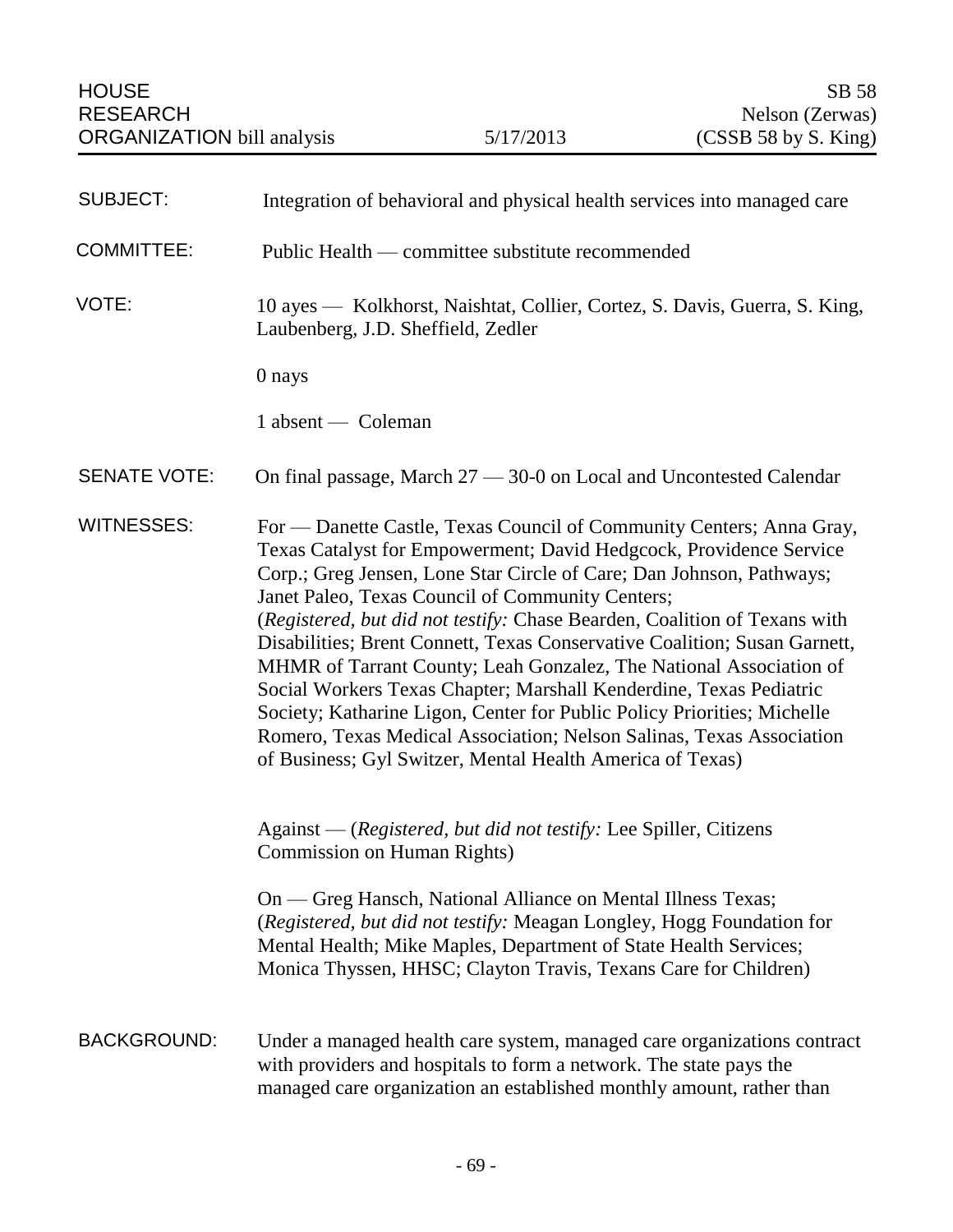|         | paying each provider for each individual service, as in the fee-for-service<br>model. The managed care organization then sets rates and distributes<br>reimbursements to providers.                                                                                                                                                                                                                                                             |
|---------|-------------------------------------------------------------------------------------------------------------------------------------------------------------------------------------------------------------------------------------------------------------------------------------------------------------------------------------------------------------------------------------------------------------------------------------------------|
|         | The NorthSTAR Program is a publicly funded managed care approach to<br>the delivery for mental health and chemical dependency services to<br>eligible residents in seven North Texas counties.                                                                                                                                                                                                                                                  |
| DIGEST: | $\overline{\text{CSSB}}$ 58 would require HHSC to integrate behavioral health services —<br>including targeted case management and psychiatric rehabilitation services<br>— and physical health services for eligible persons into Medicaid<br>managed care. Behavioral health services would be defined as mental<br>health and substance abuse disorder services not including those provided<br>through the NorthSTAR demonstration project. |
|         | <b>Integration requirements.</b> As part of integration, HHSC would ensure:                                                                                                                                                                                                                                                                                                                                                                     |
|         | an appropriate assessment tool was used to authorize services;                                                                                                                                                                                                                                                                                                                                                                                  |

- providers were well qualified and able to provide an appropriate array of services;
- appropriate performance and quality outcomes were measured;
- two legally compliant health home pilot programs were established in two health service areas, representing two distinct regions of the state, for persons who were diagnosed with a serious mental illness and at least one other chronic health condition; and
- all behavioral health services provided were based on an approach to treatment where the expected outcome was recovery.

A managed care organization that contracted with HHSC would develop a network of public and private providers of behavioral health services and ensure that adults with serious mental illness and children with serious emotional disturbances had access to a comprehensive array of services.

HHSC would request from a federal agency any waivers necessary to implement the provisions in the bill.

**Behavioral health integration advisory committee.** HHSC and the Department of State Health Services would establish a behavioral health integration advisory committee. The committee would seek input from the behavioral health community and issue formal recommendations. Its membership would include: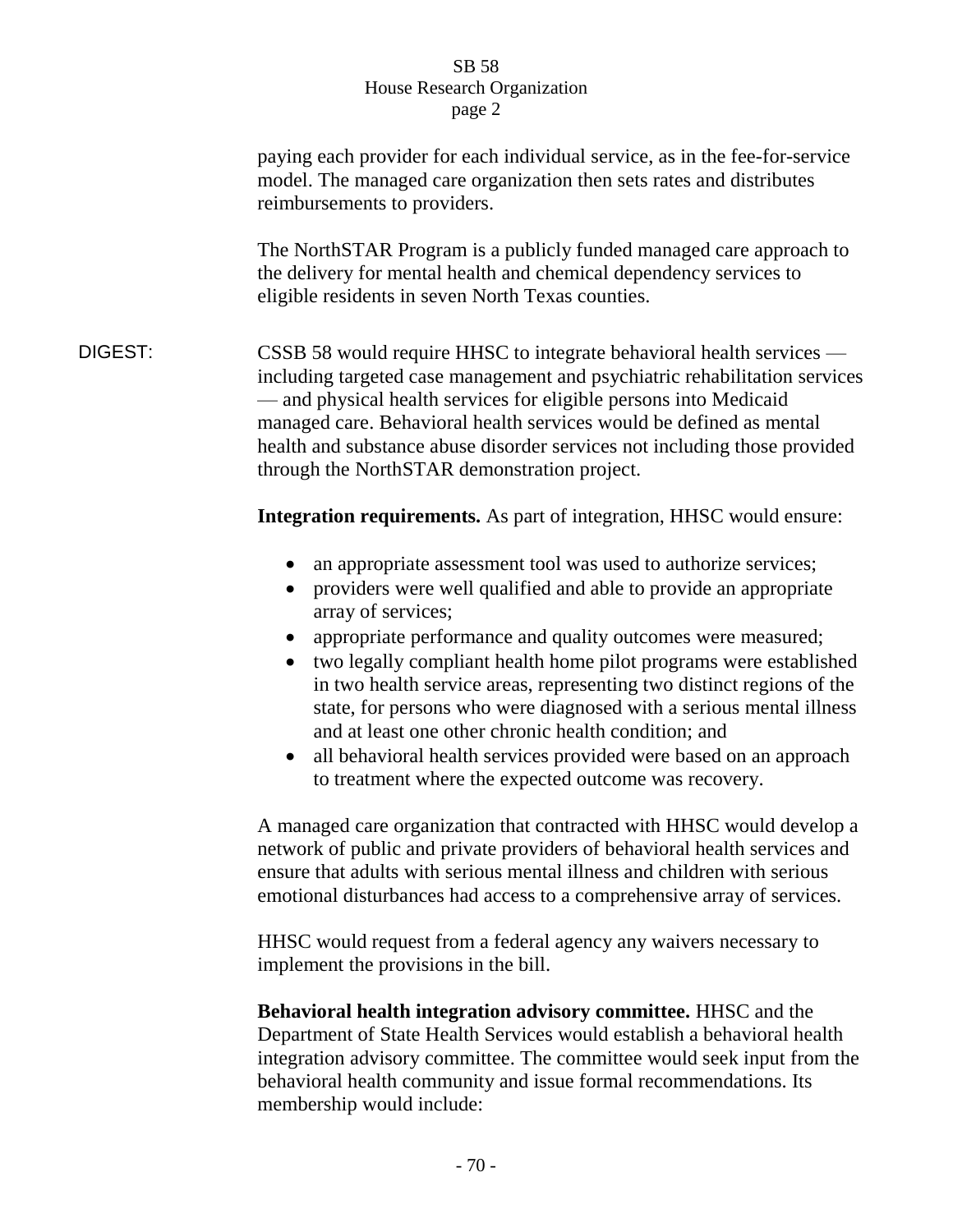## SB 58 House Research Organization page 3

|                           | individuals with behavioral health conditions who were current or<br>former recipients of publicly funded behavioral health services;<br>representatives of managed care organizations with expertise in<br>offering behavioral health services; and<br>public and private providers of behavioral health services.                                                                                                                                                                                         |
|---------------------------|-------------------------------------------------------------------------------------------------------------------------------------------------------------------------------------------------------------------------------------------------------------------------------------------------------------------------------------------------------------------------------------------------------------------------------------------------------------------------------------------------------------|
|                           | HHSC would provide administrative support to the advisory committee.<br>The agency would establish the committee no later than September 1,<br>2013, and it would be set to expire four years from that date.                                                                                                                                                                                                                                                                                               |
|                           | <b>Effective date.</b> The bill would take effect September 1, 2013.                                                                                                                                                                                                                                                                                                                                                                                                                                        |
| <b>SUPPORTERS</b><br>SAY: | CSSB 58 would make inroads into bridging the artificial divide in the<br>treatment of behavioral and physical health. Improving the integration of<br>behavioral and physical health services would expand consumer choice of<br>providers, economize health service delivery, and recognize a growing<br>consensus among medical practitioners and scholars that many behavioral<br>health issues have biological origins.                                                                                 |
|                           | Under current practice, most mental health services are provided through<br>the managed care model. Targeted case management and psychiatric<br>rehabilitation, however, are still provided on a fee-for-service basis. CSSB<br>58 would carve targeted case management and psychiatric rehabilitation<br>into managed care, which would complete the integration of mental health<br>and physical health services under the managed care model. The bill<br>would not apply to the NorthSTAR service area. |
|                           | Under the bill, HHSC would take a variety of measures to integrate<br>behavioral and physical health care, including rules development, seeking<br>a federal waiver amendment, amending contracts, and other means. The<br>behavioral health integration advisory committee and the establishment of<br>two health home pilots for individuals with a mental health condition and<br>a chronic disease also would advance a more holistic approach to                                                       |

The bill would grant HHSC enough flexibility to structure the integration in ways that created efficiencies while ensuring that those with mental illness had access to a comprehensive array of services that included public and private providers. The bill also would have a positive fiscal impact of \$1.1 million for fiscal 2014-15, as the state would gain cost

behavioral health issues.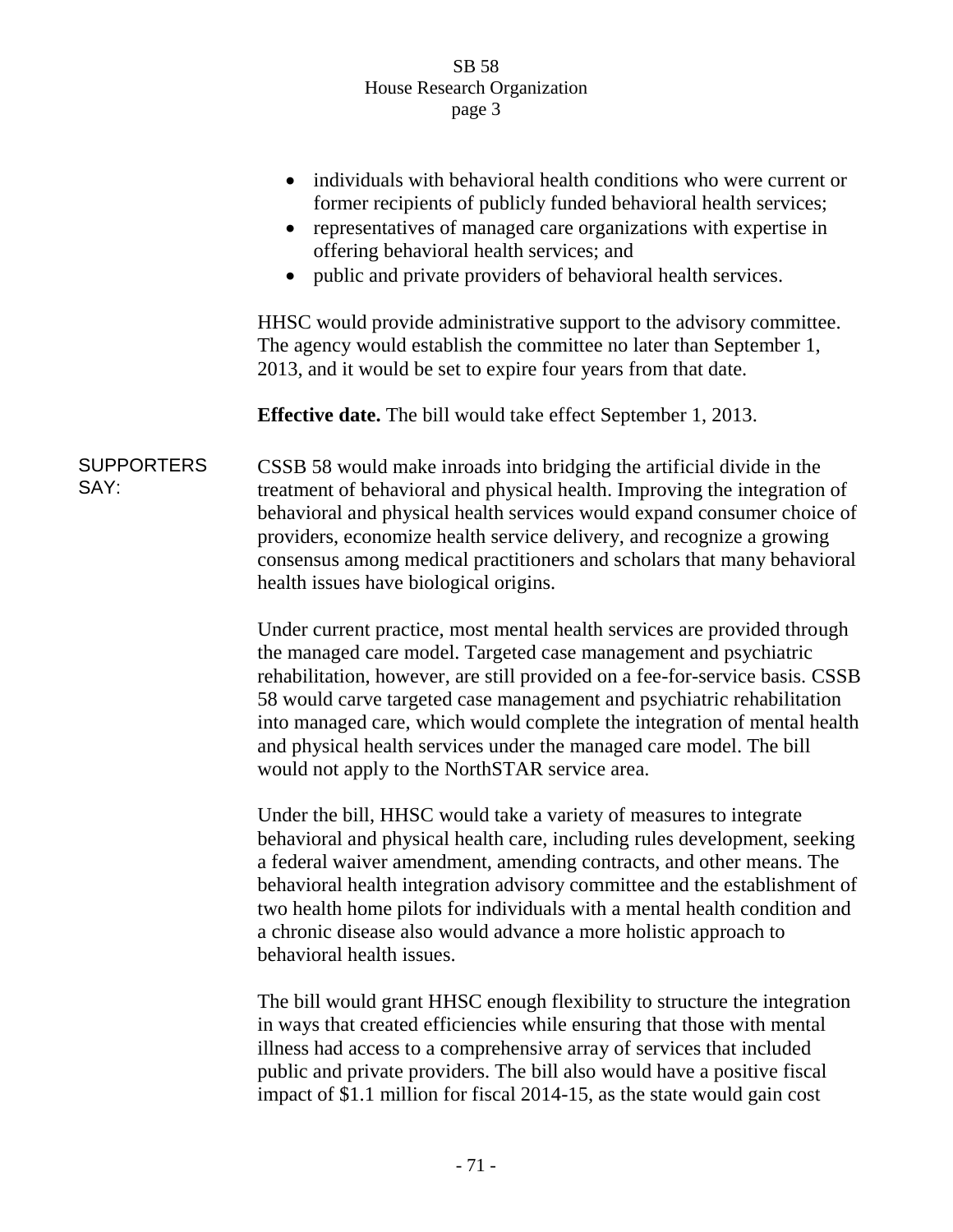## SB 58 House Research Organization page 4

|                          | certainty under a managed care model and an increase in insurance<br>premium tax revenue.                                                                                                                                                                                                                                                          |
|--------------------------|----------------------------------------------------------------------------------------------------------------------------------------------------------------------------------------------------------------------------------------------------------------------------------------------------------------------------------------------------|
| <b>OPPONENTS</b><br>SAY: | While it would be important to integrate physical medicine into mental<br>health centers, doing this the other way around would open the door to<br>broadened mental health screening of patients who were not presenting<br>with mental health concerns. This could lead to an increase in<br>misdiagnoses and improper or unnecessary referrals. |
| NOTES:                   | The Legislative Budget Board estimates CSSB 58 would have a positive<br>impact to general revenue funds of about \$1.1 million for the 2014-15<br>biennium and \$5.2 million for fiscal 2016-17.                                                                                                                                                   |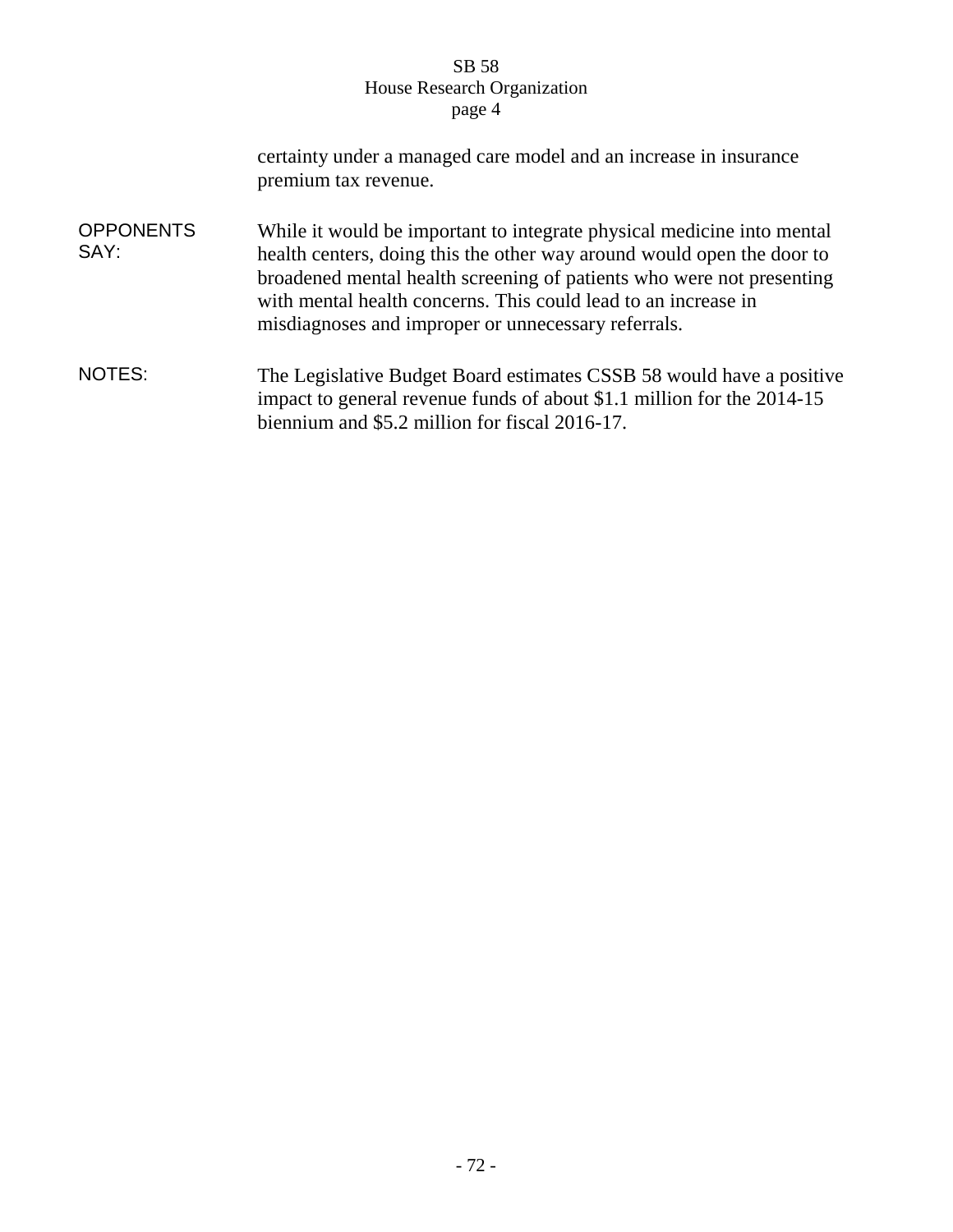| <b>SUBJECT:</b>     | Penalty for the offense of tampering with certain school records                                                                                                                                                                                                                                                                                                                                                                                                                                                                                                                                                                                                                            |
|---------------------|---------------------------------------------------------------------------------------------------------------------------------------------------------------------------------------------------------------------------------------------------------------------------------------------------------------------------------------------------------------------------------------------------------------------------------------------------------------------------------------------------------------------------------------------------------------------------------------------------------------------------------------------------------------------------------------------|
| <b>COMMITTEE:</b>   | Criminal Jurisprudence — favorable, without amendment                                                                                                                                                                                                                                                                                                                                                                                                                                                                                                                                                                                                                                       |
| VOTE:               | 7 ayes — Herrero, Carter, Burnam, Canales, Leach, Moody, Schaefer                                                                                                                                                                                                                                                                                                                                                                                                                                                                                                                                                                                                                           |
|                     | 0 nays                                                                                                                                                                                                                                                                                                                                                                                                                                                                                                                                                                                                                                                                                      |
|                     | $2$ absent — Hughes, Toth                                                                                                                                                                                                                                                                                                                                                                                                                                                                                                                                                                                                                                                                   |
| <b>SENATE VOTE:</b> | On final passage, April $3 - 31 - 0$                                                                                                                                                                                                                                                                                                                                                                                                                                                                                                                                                                                                                                                        |
| <b>WITNESSES:</b>   | (On House companion bill HB $206$ .)<br>For - (Registered, but did not testify: Donnis Baggett, Texas Press<br>Association; Arif Panju, Freedom of Information Foundation of Texas)<br>Against — None                                                                                                                                                                                                                                                                                                                                                                                                                                                                                       |
| <b>BACKGROUND:</b>  | Penal Code, sec. 37.10 creates an offense if a person:                                                                                                                                                                                                                                                                                                                                                                                                                                                                                                                                                                                                                                      |
|                     | knowingly makes a false entry in, or false alteration of, a<br>government record;<br>makes, presents, or uses any record, document, or thing with<br>knowledge of its falsity and with intent that it be taken as a genuine<br>governmental record;<br>intentionally destroys, conceals, removes, or otherwise impairs the<br>verity, legibility, or availability of a governmental record;<br>possesses, sells, or offers to sell a governmental record or a blank<br>governmental record form with intent that it be used unlawfully or<br>knowledge that it was obtained unlawfully; or<br>makes, presents, or uses a governmental record with knowledge of<br>$\bullet$<br>its falsity. |
|                     | This offense is a third-degree felony (two to 10 years in prison and an<br>optional fine of up to \$10,000) if it is shown at trial that the governmental<br>record was a public school record, report, or state-mandated assessment<br>instrument, except that if the offense is committed with the intent to<br>defraud or harm another it is a second-degree felony (two to 20 years in                                                                                                                                                                                                                                                                                                  |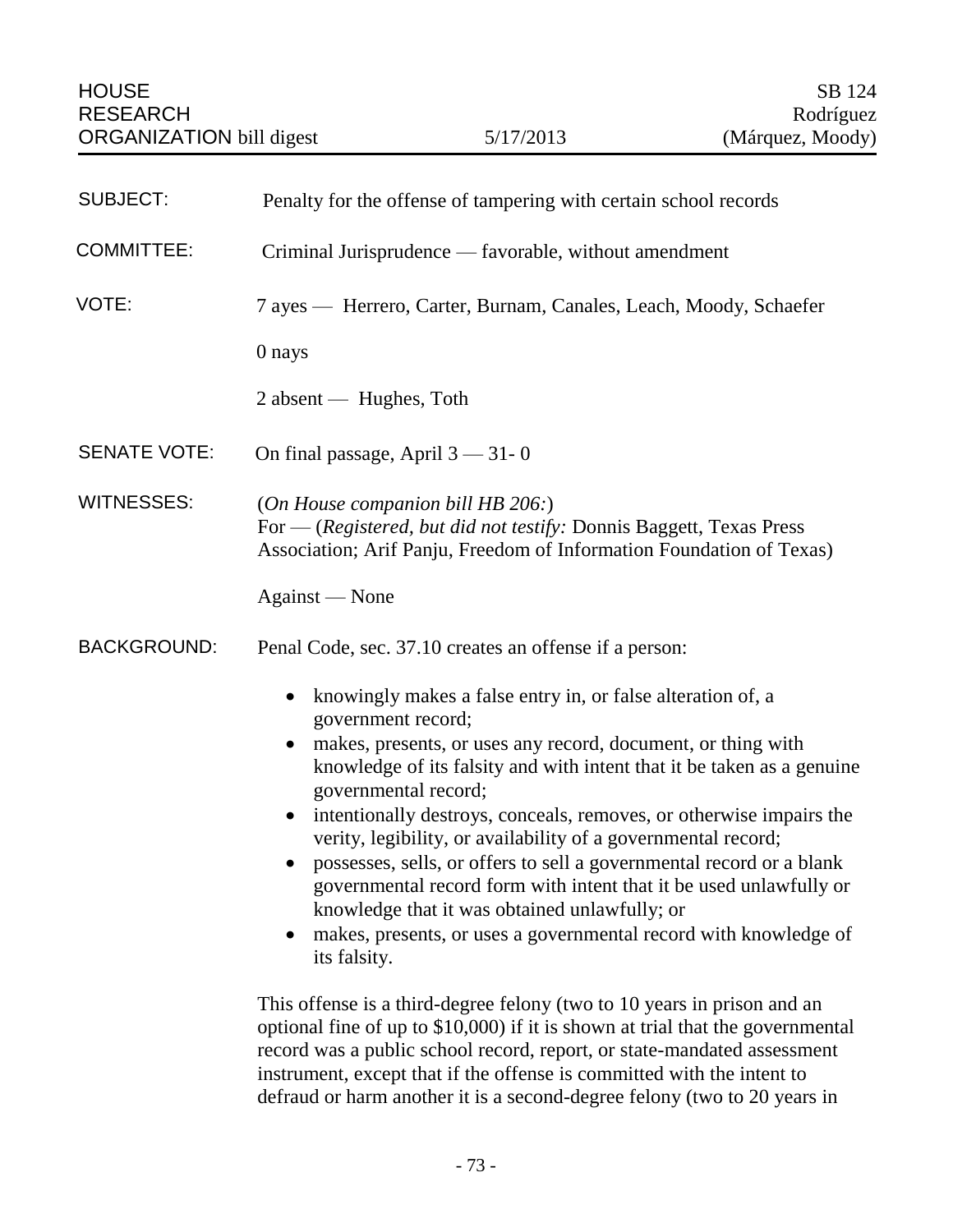## SB 124 House Research Organization page 2

|         | prison and an optional fine of up to \$10,000).                                                                                                                                                                                                                                                                                                                                                                             |
|---------|-----------------------------------------------------------------------------------------------------------------------------------------------------------------------------------------------------------------------------------------------------------------------------------------------------------------------------------------------------------------------------------------------------------------------------|
|         | The Public Education Information Management System (PEIMS)<br>encompasses all data requested and received by the Texas Education<br>Agency about public education, including student demographic and<br>academic performance, personnel, financial, and organizational<br>information.                                                                                                                                      |
| DIGEST: | SB 124 would make it a third-degree felony to violate Penal Code, sec.<br>37.10 if the governmental record was shown at trial to be data reported for<br>a school district or open-enrollment charter school to the Texas Education<br>Agency through PEIMS under a law or rule requiring that reporting. If the<br>offense was committed with the intent to defraud or harm another it would<br>be a second-degree felony. |
|         | The bill would take effect September 1, 2013 and would apply only to an                                                                                                                                                                                                                                                                                                                                                     |

offense committed on or after that date.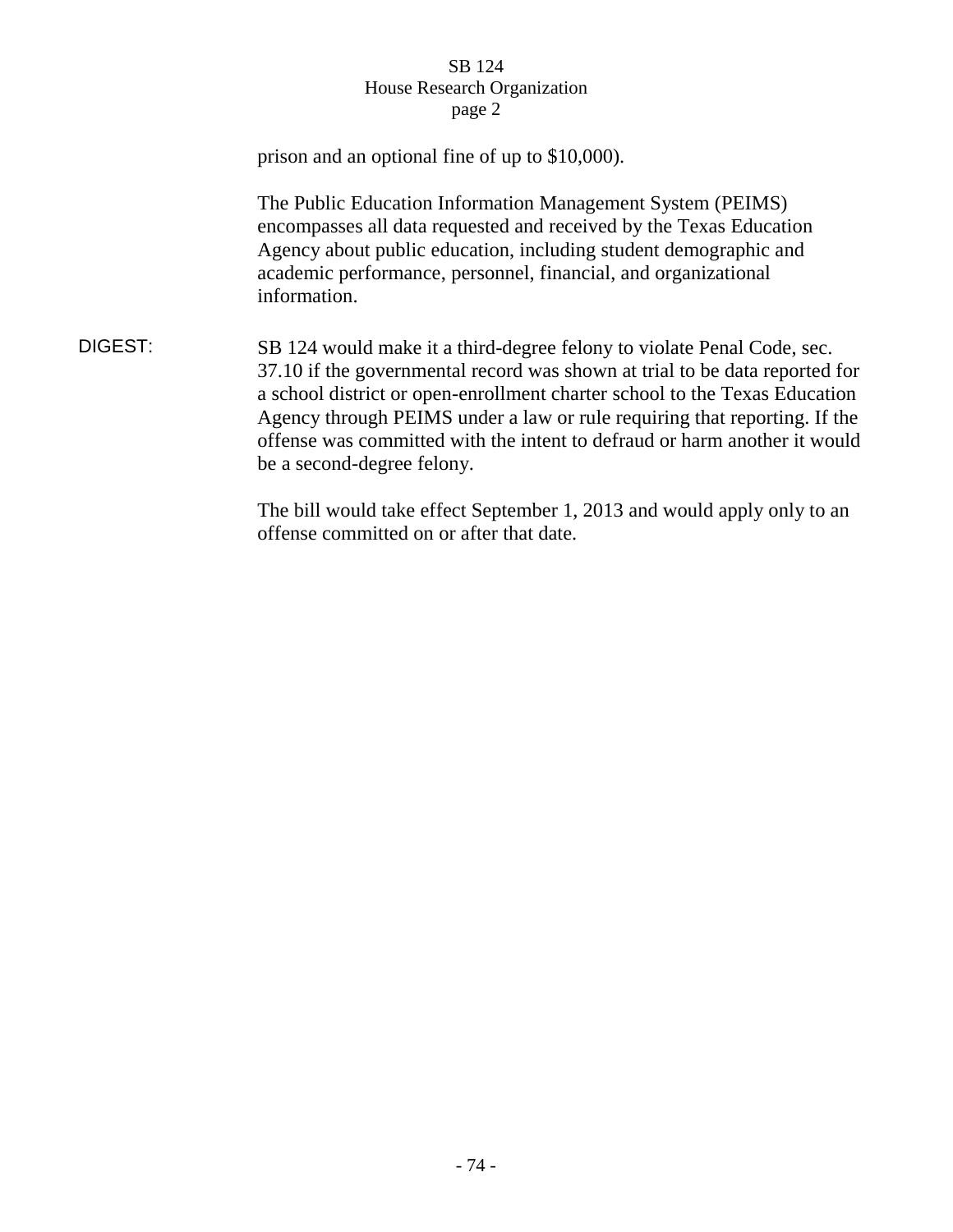| <b>SUBJECT:</b>           | Allowable amount of outstanding liability of a mortgage guaranty insurer                                                                                                                                                                                                                                                                                                                   |
|---------------------------|--------------------------------------------------------------------------------------------------------------------------------------------------------------------------------------------------------------------------------------------------------------------------------------------------------------------------------------------------------------------------------------------|
| <b>COMMITTEE:</b>         | Insurance — favorable, without amendment                                                                                                                                                                                                                                                                                                                                                   |
| VOTE:                     | 8 ayes — Smithee, Eiland, G. Bonnen, Creighton, Morrison, Muñoz,<br>Sheets, C. Turner                                                                                                                                                                                                                                                                                                      |
|                           | $1$ nay — Taylor                                                                                                                                                                                                                                                                                                                                                                           |
| <b>SENATE VOTE:</b>       | On final passage, March 13 - 31-0, on Local and Uncontested Calendar                                                                                                                                                                                                                                                                                                                       |
| <b>WITNESSES:</b>         | (On House companion bill, HB 1136)<br>For — Burnie Burner, Mortgage Insurance Companies of America<br>(Registered, but did not testify: Daniel Gonzalez, Texas Association of<br>Realtors; Chelsey Thomas, Texas Association of Realtors)                                                                                                                                                  |
|                           | Against — None                                                                                                                                                                                                                                                                                                                                                                             |
|                           | On — (Registered, but did not testify: Jamie Walker, Texas Department of<br>Insurance)                                                                                                                                                                                                                                                                                                     |
| <b>BACKGROUND:</b>        | Insurance Code, sec. 3502.158 limits the coverage for mortgage guaranty<br>insurance providers. It requires mortgage guarantee insurers to either: limit<br>the insurer's coverage, net of reinsurance, to a maximum of 25 percent of<br>the entire indebtedness to the insured or pay the entire indebtedness to the<br>insured and acquire title to the authorized real estate security. |
| DIGEST:                   | SB 147 would repeal the Insurance Code, sec. 3502.158.                                                                                                                                                                                                                                                                                                                                     |
|                           | This bill would take immediate effect if finally passed by a two-thirds<br>record vote of the membership of each house. Otherwise, it would take<br>effect September 1, 2013.                                                                                                                                                                                                              |
| <b>SUPPORTERS</b><br>SAY: | SB 147 would repeal a statute that does not serve its intended purpose but<br>instead creates the need for unnecessary administrative and regulatory<br>requirements for both insurers and the Texas Department of Insurance<br>(TDI), which ultimately makes it more difficult to regulate the risk of the<br>mortgage insurance industry.                                                |